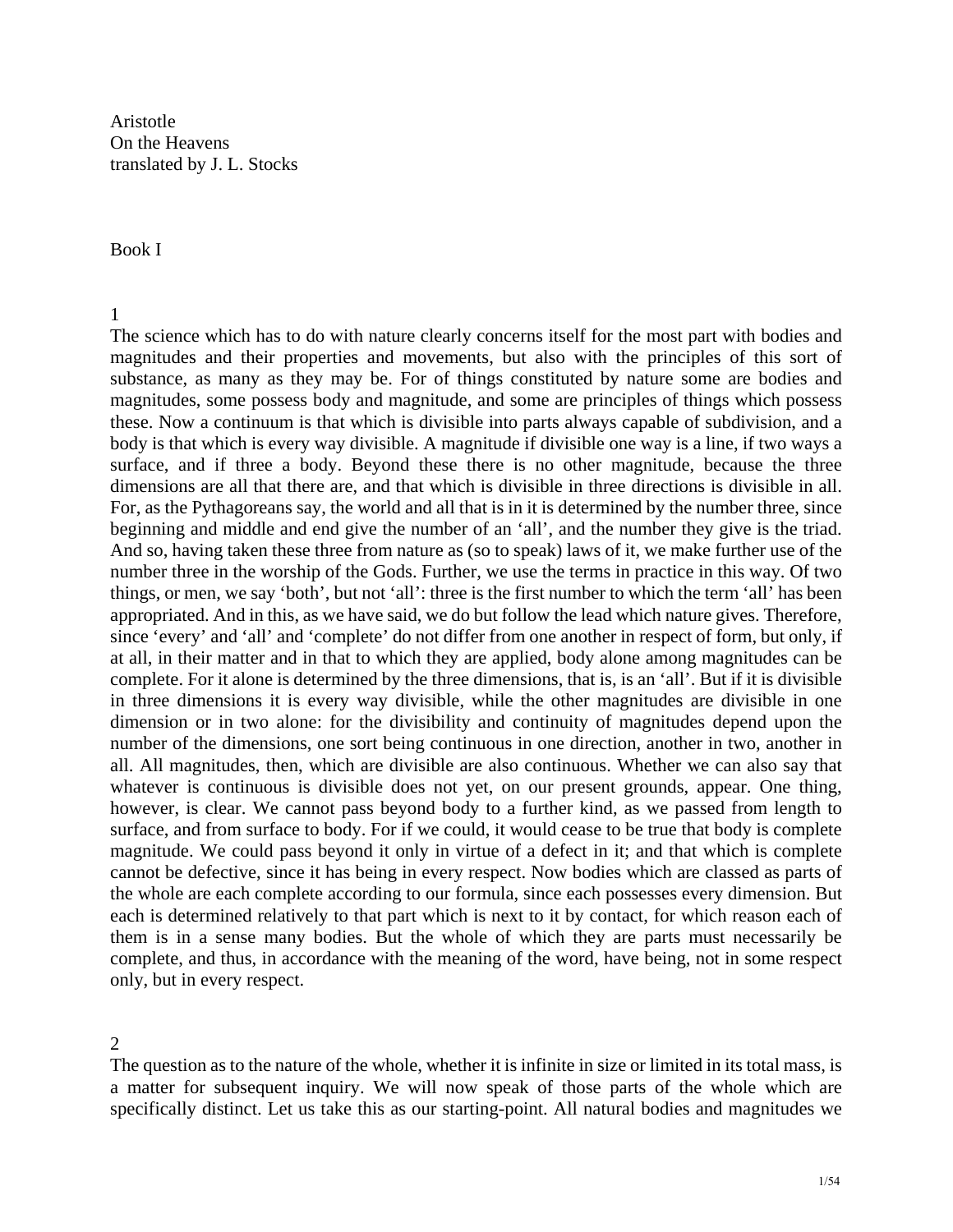hold to be, as such, capable of locomotion; for nature, we say, is their principle of movement. But all movement that is in place, all locomotion, as we term it, is either straight or circular or a combination of these two, which are the only simple movements. And the reason of this is that these two, the straight and the circular line, are the only simple magnitudes. Now revolution about the centre is circular motion, while the upward and downward movements are in a straight line, 'upward' meaning motion away from the centre, and 'downward' motion towards it. All simple motion, then, must be motion either away from or towards or about the centre. This seems to be in exact accord with what we said above: as body found its completion in three dimensions, so its movement completes itself in three forms.

Bodies are either simple or compounded of such; and by simple bodies I mean those which possess a principle of movement in their own nature, such as fire and earth with their kinds, and whatever is akin to them. Necessarily, then, movements also will be either simple or in some sort compound – simple in the case of the simple bodies, compound in that of the composite – and in the latter case the motion will be that of the simple body which prevails in the composition. Supposing, then, that there is such a thing as simple movement, and that circular movement is an instance of it, and that both movement of a simple body is simple and simple movement is of a simple body (for if it is movement of a compound it will be in virtue of a prevailing simple element), then there must necessarily be some simple body which revolves naturally and in virtue of its own nature with a circular movement. By constraint, of course, it may be brought to move with the motion of something else different from itself, but it cannot so move naturally, since there is one sort of movement natural to each of the simple bodies. Again, if the unnatural movement is the contrary of the natural and a thing can have no more than one contrary, it will follow that circular movement, being a simple motion, must be unnatural, if it is not natural, to the body moved. If then (1) the body, whose movement is circular, is fire or some other element, its natural motion must be the contrary of the circular motion. But a single thing has a single contrary; and upward and downward motion are the contraries of one another. If, on the other hand, (2) the body moving with this circular motion which is unnatural to it is something different from the elements, there will be some other motion which is natural to it. But this cannot be. For if the natural motion is upward, it will be fire or air, and if downward, water or earth. Further, this circular motion is necessarily primary. For the perfect is naturally prior to the imperfect, and the circle is a perfect thing. This cannot be said of any straight line: – not of an infinite line; for, if it were perfect, it would have a limit and an end: nor of any finite line; for in every case there is something beyond it, since any finite line can be extended. And so, since the prior movement belongs to the body which naturally prior, and circular movement is prior to straight, and movement in a straight line belongs to simple bodies – fire moving straight upward and earthy bodies straight downward towards the centre – since this is so, it follows that circular movement also must be the movement of some simple body. For the movement of composite bodies is, as we said, determined by that simple body which preponderates in the composition. These premises clearly give the conclusion that there is in nature some bodily substance other than the formations we know, prior to them all and more divine than they. But it may also be proved as follows. We may take it that all movement is either natural or unnatural, and that the movement which is unnatural to one body is natural to another – as, for instance, is the case with the upward and downward movements, which are natural and unnatural to fire and earth respectively. It necessarily follows that circular movement, being unnatural to these bodies, is the natural movement of some other. Further, if, on the one hand, circular movement is natural to something, it must surely be some simple and primary body which is ordained to move with a natural circular motion, as fire is ordained to fly up and earth down. If, on the other hand, the movement of the rotating bodies about the centre is unnatural, it would be remarkable and indeed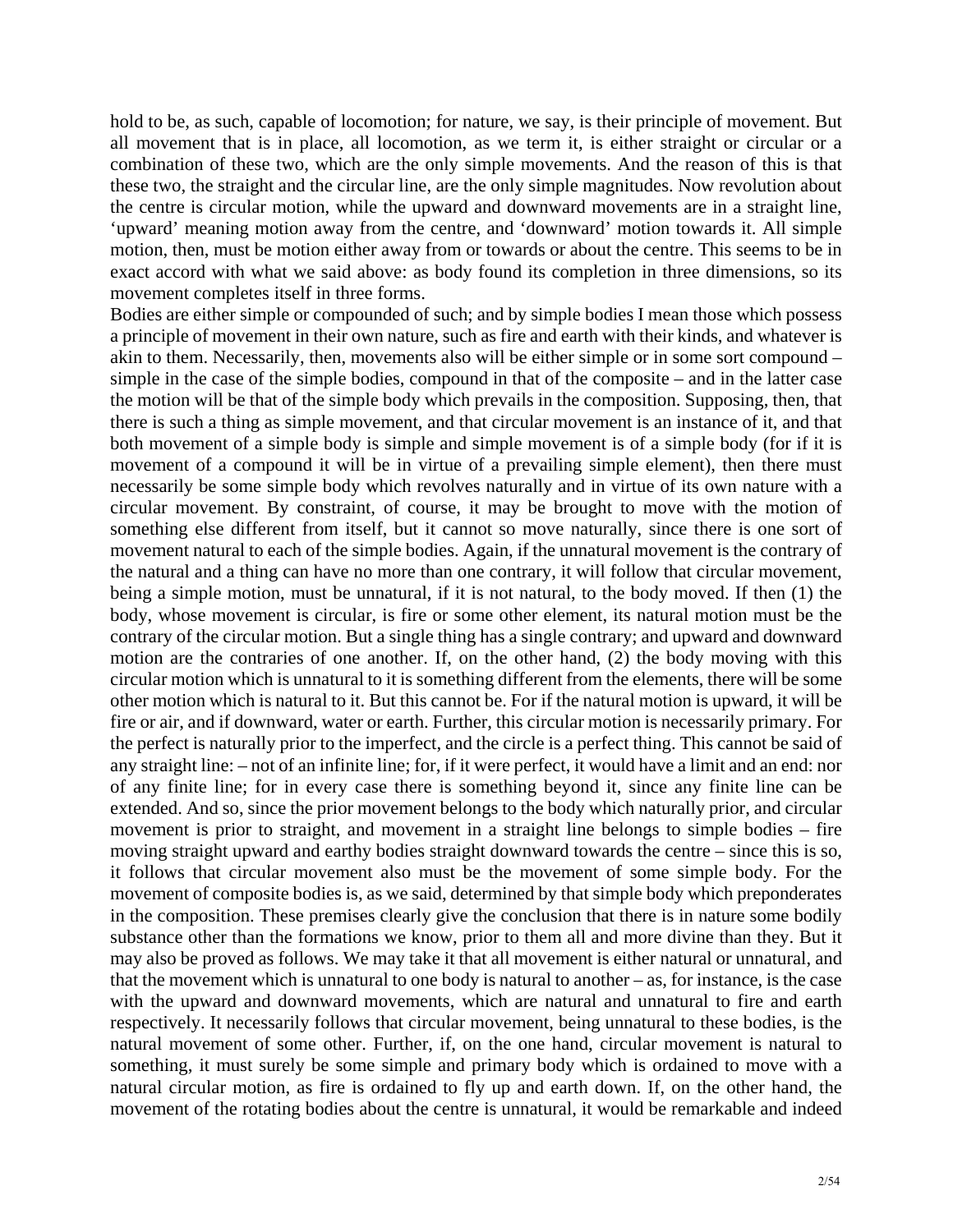quite inconceivable that this movement alone should be continuous and eternal, being nevertheless contrary to nature. At any rate the evidence of all other cases goes to show that it is the unnatural which quickest passes away. And so, if, as some say, the body so moved is fire, this movement is just as unnatural to it as downward movement; for any one can see that fire moves in a straight line away from the centre. On all these grounds, therefore, we may infer with confidence that there is something beyond the bodies that are about us on this earth, different and separate from them; and that the superior glory of its nature is proportionate to its distance from this world of ours.

## 3

In consequence of what has been said, in part by way of assumption and in part by way of proof, it is clear that not every body either possesses lightness or heaviness. As a preliminary we must explain in what sense we are using the words 'heavy' and 'light', sufficiently, at least, for our present purpose: we can examine the terms more closely later, when we come to consider their essential nature. Let us then apply the term 'heavy' to that which naturally moves towards the centre, and 'light' to that which moves naturally away from the centre. The heaviest thing will be that which sinks to the bottom of all things that move downward, and the lightest that which rises to the surface of everything that moves upward. Now, necessarily, everything which moves either up or down possesses lightness or heaviness or both – but not both relatively to the same thing: for things are heavy and light relatively to one another; air, for instance, is light relatively to water, and water light relatively to earth. The body, then, which moves in a circle cannot possibly possess either heaviness or lightness. For neither naturally nor unnaturally can it move either towards or away from the centre. Movement in a straight line certainly does not belong to it naturally, since one sort of movement is, as we saw, appropriate to each simple body, and so we should be compelled to identify it with one of the bodies which move in this way. Suppose, then, that the movement is unnatural. In that case, if it is the downward movement which is unnatural, the upward movement will be natural; and if it is the upward which is unnatural, the downward will be natural. For we decided that of contrary movements, if the one is unnatural to anything, the other will be natural to it. But since the natural movement of the whole and of its part of earth, for instance, as a whole and of a small clod – have one and the same direction, it results, in the first place, that this body can possess no lightness or heaviness at all (for that would mean that it could move by its own nature either from or towards the centre, which, as we know, is impossible); and, secondly, that it cannot possibly move in the way of locomotion by being forced violently aside in an upward or downward direction. For neither naturally nor unnaturally can it move with any other motion but its own, either itself or any part of it, since the reasoning which applies to the whole applies also to the part.

from increase and alteration, since everything that comes to be comes into being from its contrary It is equally reasonable to assume that this body will be ungenerated and indestructible and exempt and in some substrate, and passes away likewise in a substrate by the action of the contrary into the contrary, as we explained in our opening discussions. Now the motions of contraries are contrary. If then this body can have no contrary, because there can be no contrary motion to the circular, nature seems justly to have exempted from contraries the body which was to be ungenerated and indestructible. For it is in contraries that generation and decay subsist. Again, that which is subject to increase increases upon contact with a kindred body, which is resolved into its matter. But there is nothing out of which this body can have been generated. And if it is exempt from increase and diminution, the same reasoning leads us to suppose that it is also unalterable. For alteration is movement in respect of quality; and qualitative states and dispositions, such as health and disease,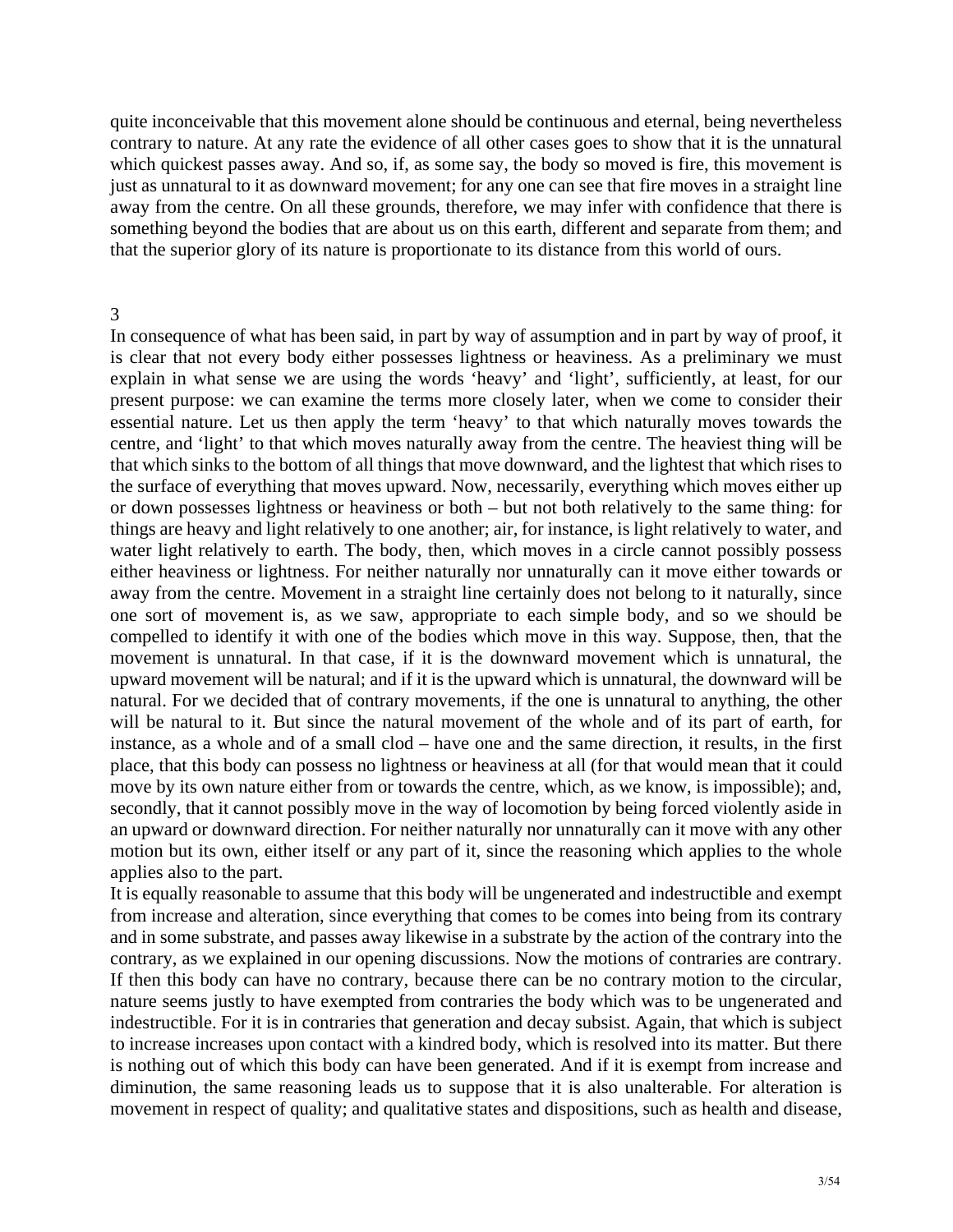do not come into being without changes of properties. But all natural bodies which change their properties we see to be subject without exception to increase and diminution. This is the case, for instance, with the bodies of animals and their parts and with vegetable bodies, and similarly also with those of the elements. And so, if the body which moves with a circular motion cannot admit of increase or diminution, it is reasonable to suppose that it is also unalterable.

The reasons why the primary body is eternal and not subject to increase or diminution, but unaging and unalterable and unmodified, will be clear from what has been said to any one who believes in our assumptions. Our theory seems to confirm experience and to be confirmed by it. For all men have some conception of the nature of the gods, and all who believe in the existence of gods at all, whether barbarian or Greek, agree in allotting the highest place to the deity, surely because they suppose that immortal is linked with immortal and regard any other supposition as inconceivable. If then there is, as there certainly is, anything divine, what we have just said about the primary bodily substance was well said. The mere evidence of the senses is enough to convince us of this, at least with human certainty. For in the whole range of time past, so far as our inherited records reach, no change appears to have taken place either in the whole scheme of the outermost heaven or in any of its proper parts. The common name, too, which has been handed down from our distant ancestors even to our own day, seems to show that they conceived of it in the fashion which we have been expressing. The same ideas, one must believe, recur in men's minds not once or twice but again and again. And so, implying that the primary body is something else beyond earth, fire, air, and water, they gave the highest place a name of its own, aither, derived from the fact that it 'runs always' for an eternity of time. Anaxagoras, however, scandalously misuses this name, taking aither as equivalent to fire.

only these two simple motions, the circular and the straight, the latter being subdivided into motion It is also clear from what has been said why the number of what we call simple bodies cannot be greater than it is. The motion of a simple body must itself be simple, and we assert that there are away from and motion towards the centre.

4

That there is no other form of motion opposed as contrary to the circular may be proved in various ways. In the first place, there is an obvious tendency to oppose the straight line to the circular. For concave and convex are a not only regarded as opposed to one another, but they are also coupled together and treated as a unity in opposition to the straight. And so, if there is a contrary to circular motion, motion in a straight line must be recognized as having the best claim to that name. But the two forms of rectilinear motion are opposed to one another by reason of their places; for up and down is a difference and a contrary opposition in place. Secondly, it may be thought that the same reasoning which holds good of the rectilinear path applies also the circular, movement from A to B being opposed as contrary to movement from B to A. But what is meant is still rectilinear motion. For that is limited to a single path, while the circular paths which pass through the same two points are infinite in number. Even if we are confined to the single semicircle and the opposition is between movement from C to D and from D to C along that semicircle, the case is no better. For the motion is the same as that along the diameter, since we invariably regard the distance between two points as the length of the straight line which joins them. It is no more satisfactory to construct a circle and treat motion 'along one semicircle as contrary to motion along the other. For example, taking a complete circle, motion from E to F on the semicircle G may be opposed to motion from F to E on the semicircle H. But even supposing these are contraries, it in no way follows that the reverse motions on the complete circumference contraries. Nor again can motion along the circle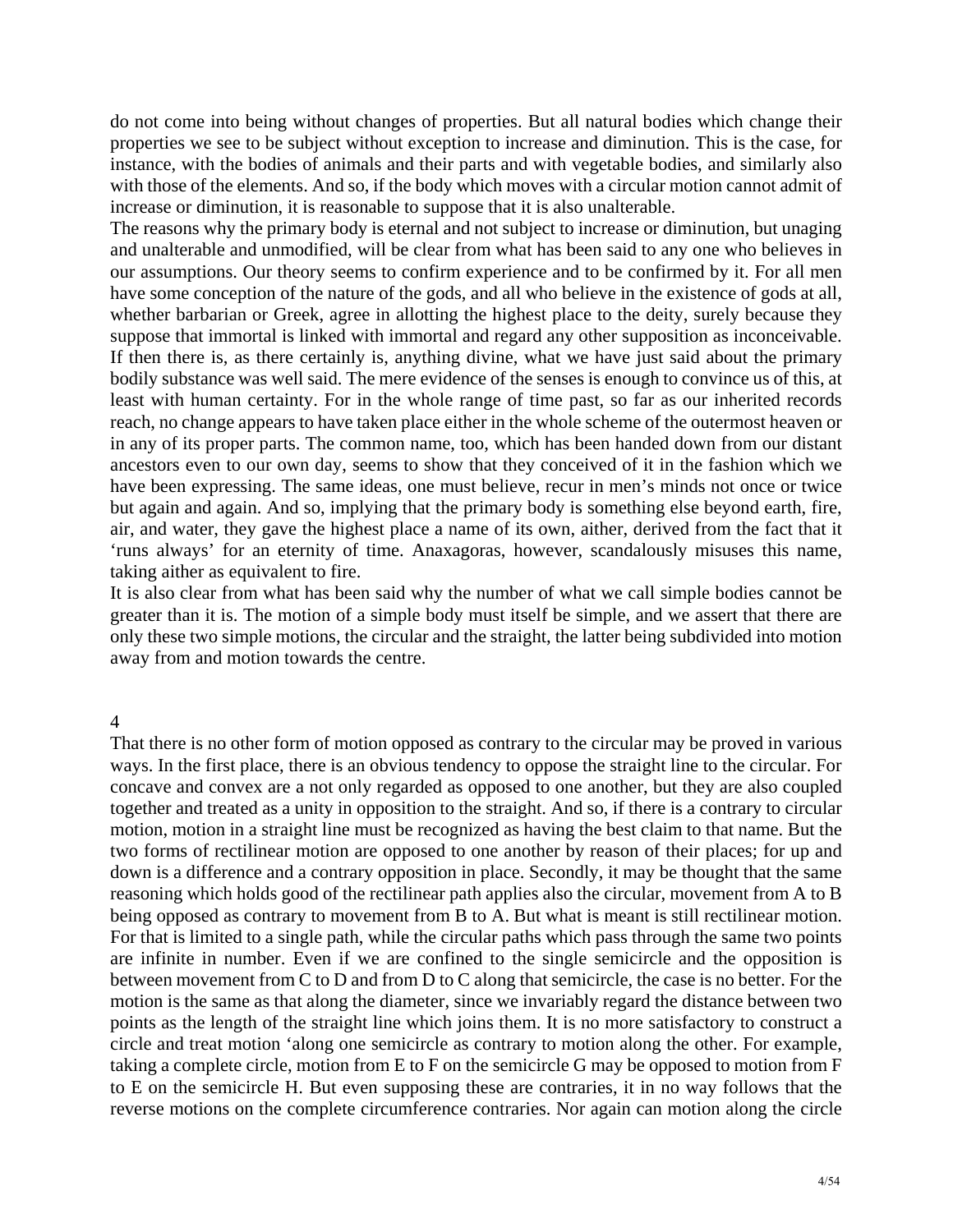from A to B be regarded as the contrary of motion from A to C: for the motion goes from the same point towards the same point, and contrary motion was distinguished as motion from a contrary to its contrary. And even if the motion round a circle is the contrary of the reverse motion, one of the two would be ineffective: for both move to the same point, because that which moves in a circle, at whatever point it begins, must necessarily pass through all the contrary places alike. (By contrarieties of place I mean up and down, back and front, and right and left; and the contrary oppositions of movements are determined by those of places.) One of the motions, then, would be ineffective, for if the two motions were of equal strength, there would be no movement either way, and if one of the two were preponderant, the other would be inoperative. So that if both bodies were there, one of them, inasmuch as it would not be moving with its own movement, would be useless, in the sense in which a shoe is useless when it is not worn. But God and nature create nothing that has not its use.

## 5

This being clear, we must go on to consider the questions which remain. First, is there an infinite body, as the majority of the ancient philosophers thought, or is this an impossibility? The decision of this question, either way, is not unimportant, but rather all-important, to our search for the truth. It is this problem which has practically always been the source of the differences of those who have written about nature as a whole. So it has been and so it must be; since the least initial deviation from the truth is multiplied later a thousandfold. Admit, for instance, the existence of a minimum magnitude, and you will find that the minimum which you have introduced, small as it is, causes the greatest truths of mathematics to totter. The reason is that a principle is great rather in power than in extent; hence that which was small at the start turns out a giant at the end. Now the conception of the infinite possesses this power of principles, and indeed in the sphere of quantity possesses it in a higher degree than any other conception; so that it is in no way absurd or unreasonable that the assumption that an infinite body exists should be of peculiar moment to our inquiry. The infinite, then, we must now discuss, opening the whole matter from the beginning. Every body is necessarily to be classed either as simple or as composite; the infinite body, therefore, will be either simple or composite.

number and magnitude: its quantity is in fact the same as that of the bodies which compose it. What whether this is impossible. Let us try the primary body first, and then go on to consider the others. because in it one can always go on to a width greater than any given width; thus the reasoning But it is clear, further, that if the simple bodies are finite, the composite must also be finite, since that which is composed of bodies finite both in number and in magnitude is itself finite in respect of remains for us to consider, then, is whether any of the simple bodies can be infinite in magnitude, or The body which moves in a circle must necessarily be finite in every respect, for the following reasons. (1) If the body so moving is infinite, the radii drawn from the centre will be infinite. But the space between infinite radii is infinite: and by the space between the radii I mean the area outside which no magnitude which is in contact with the two lines can be conceived as falling. This, I say, will be infinite: first, because in the case of finite radii it is always finite; and secondly, which forces us to believe in infinite number, because there is no maximum, applies also to the space between the radii. Now the infinite cannot be traversed, and if the body is infinite the interval between the radii is necessarily infinite: circular motion therefore is an impossibility. Yet our eyes tell us that the heavens revolve in a circle, and by argument also we have determined that there is something to which circular movement belongs.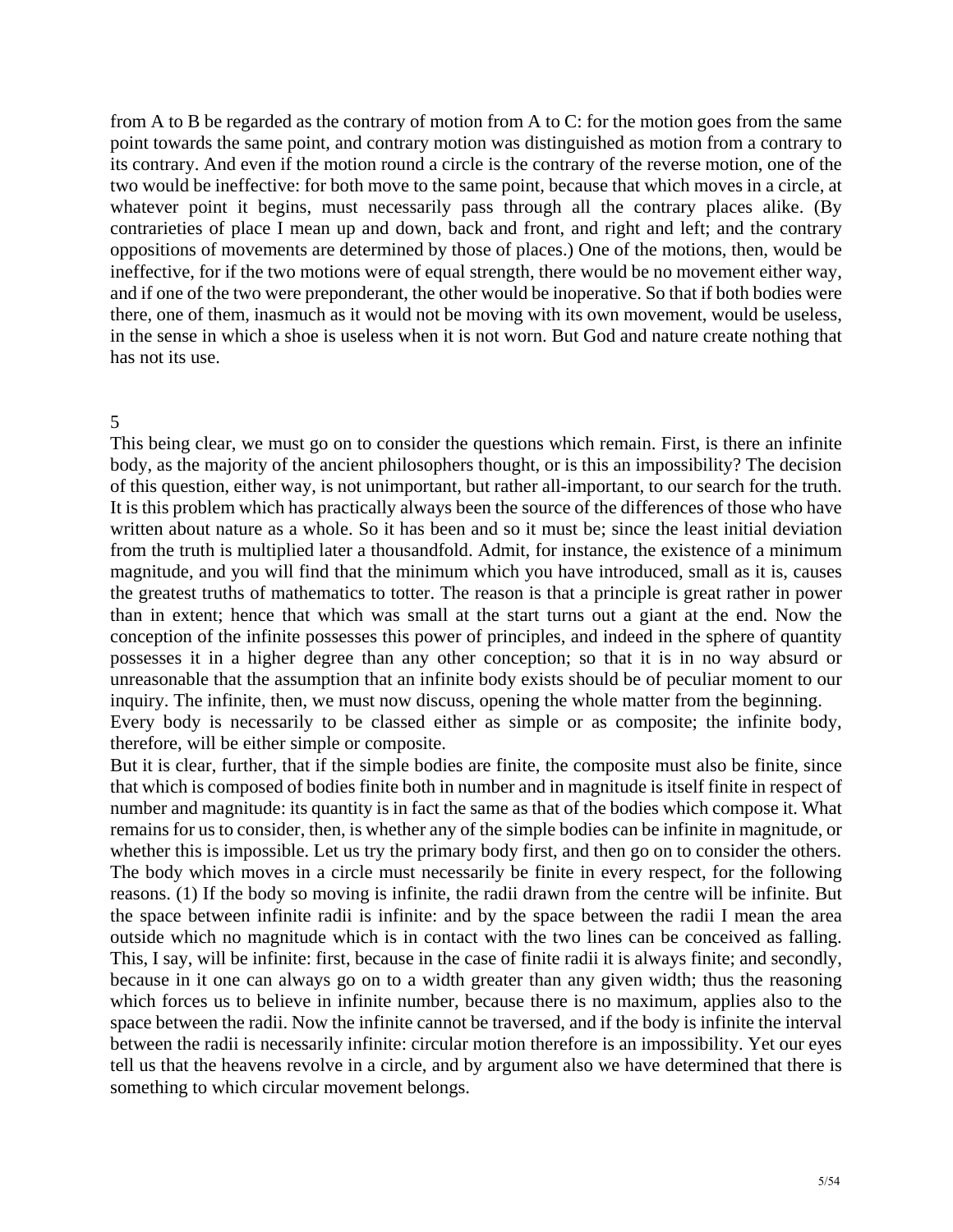(2) Again, if from a finite time a finite time be subtracted, what remains must be finite and have a beginning. And if the time of a journey has a beginning, there must be a beginning also of the movement, and consequently also of the distance traversed. This applies universally. Take a line, ACE, infinite in one direction, E, and another line, BB, infinite in both directions. Let ACE describe a circle, revolving upon C as centre. In its movement it will cut BB continuously for a certain time. This will be a finite time, since the total time is finite in which the heavens complete their circular orbit, and consequently the time subtracted from it, during which the one line in its motion cuts the other, is also finite. Therefore there will be a point at which ACE began for the first time to cut BB. This, however, is impossible. The infinite, then, cannot revolve in a circle; nor could the world, if it were infinite.

other moving past it, less rapidly; provided that the speed of the latter were the same in both cases. no infinite at all there can be no infinite movement; and from this it follows that, an infinite circle (3) That the infinite cannot move may also be shown as follows. Let A be a finite line moving past the finite line, B. Of necessity A will pass clear of B and B of A at the same moment; for each overlaps the other to precisely the same extent. Now if the two were both moving, and moving in contrary directions, they would pass clear of one another more rapidly; if one were still and the This, however, is clear: that it is impossible to traverse an infinite line in a finite time. Infinite time, then, would be required. (This we demonstrated above in the discussion of movement.) And it makes no difference whether a finite is passing by an infinite or an infinite by a finite. For when A is passing B, then B overlaps A and it makes no difference whether B is moved or unmoved, except that, if both move, they pass clear of one another more quickly. It is, however, quite possible that a moving line should in certain cases pass one which is stationary quicker than it passes one moving in an opposite direction. One has only to imagine the movement to be slow where both move and much faster where one is stationary. To suppose one line stationary, then, makes no difficulty for our argument, since it is quite possible for A to pass B at a slower rate when both are moving than when only one is. If, therefore, the time which the finite moving line takes to pass the other is infinite, then necessarily the time occupied by the motion of the infinite past the finite is also infinite. For the infinite to move at all is thus absolutely impossible; since the very smallest movement conceivable must take an infinity of time. Moreover the heavens certainly revolve, and they complete their circular orbit in a finite time; so that they pass round the whole extent of any line within their orbit, such as the finite line AB. The revolving body, therefore, cannot be infinite. (4) Again, as a line which has a limit cannot be infinite, or, if it is infinite, is so only in length, so a surface cannot be infinite in that respect in which it has a limit; or, indeed, if it is completely determinate, in any respect whatever. Whether it be a square or a circle or a sphere, it cannot be infinite, any more than a foot-rule can. There is then no such thing as an infinite sphere or square or circle, and where there is no circle there can be no circular movement, and similarly where there is being itself an impossibility, there can be no circular motion of an infinite body.

(5) Again, take a centre C, an infinite line, AB, another infinite line at right angles to it, E, and a moving radius, CD. CD will never cease contact with E, but the position will always be something like CE, CD cutting E at F. The infinite line, therefore, refuses to complete the circle.

equal to it. It results that when the infinite body has completed its revolution, it has traversed an (6) Again, if the heaven is infinite and moves in a circle, we shall have to admit that in a finite time it has traversed the infinite. For suppose the fixed heaven infinite, and that which moves within it infinite equal to itself in a finite time. But that we know to be impossible.

(7) It can also be shown, conversely, that if the time of revolution is finite, the area traversed must also be finite; but the area traversed was equal to itself; therefore, it is itself finite.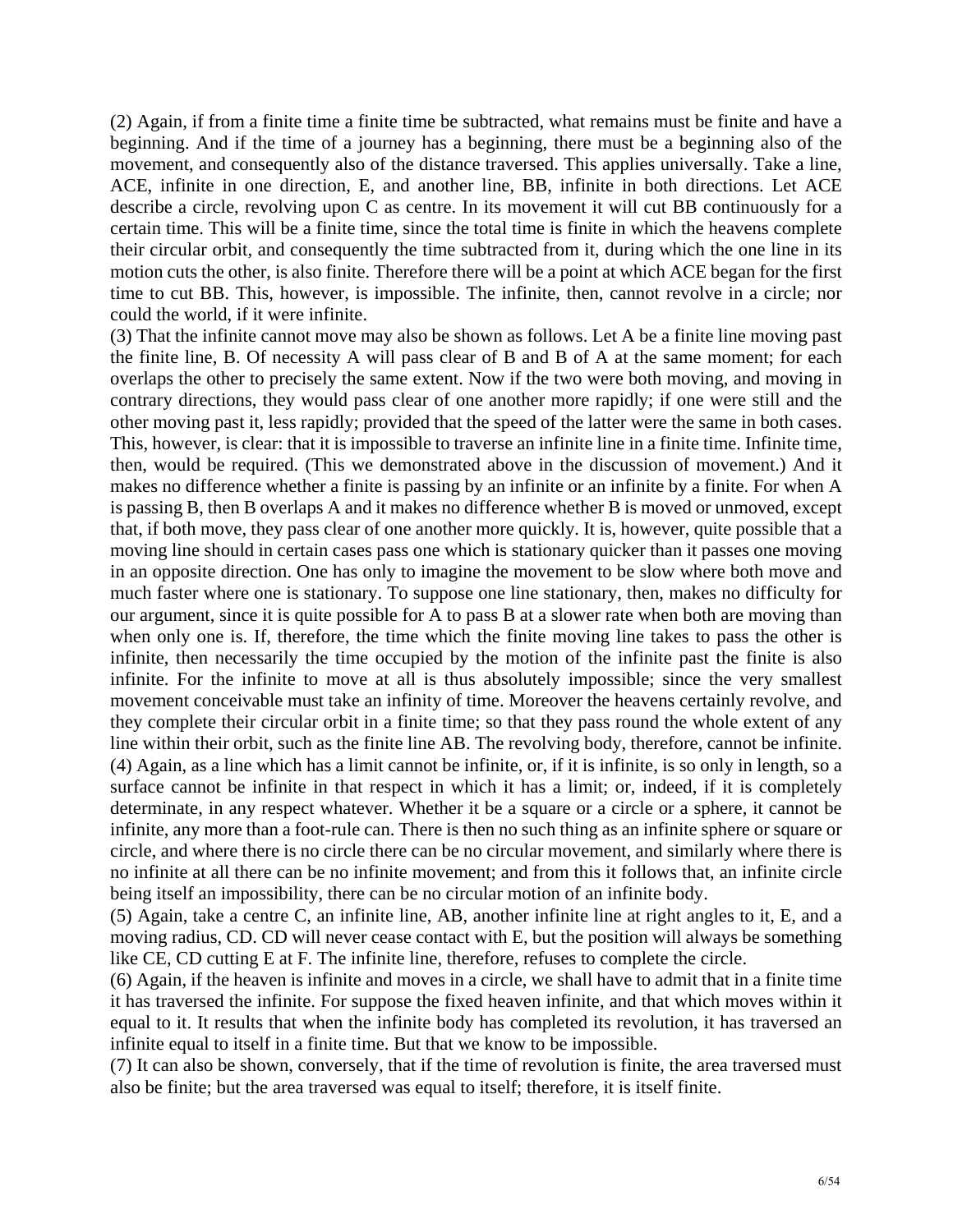We have now shown that the body which moves in a circle is not endless or infinite, but has its limit.

## 6

Further, neither that which moves towards nor that which moves away from the centre can be contrary places. But if one of a pair of contraries is determinate, the other must be determinate also. Now the centre is determined; for, from whatever point the body which sinks to the bottom starts its downward motion, it cannot go farther than the centre. The centre, therefore, being determinate, the upper place must also be determinate. But if these two places are determined and finite, the infinite. For the upward and downward motions are contraries and are therefore motions towards corresponding bodies must also be finite. Further, if up and down are determinate, the intermediate place is also necessarily determinate. For, if it is indeterminate, the movement within it will be infinite; and that we have already shown to be an impossibility. The middle region then is determinate, and consequently any body which either is in it, or might be in it, is determinate. But the bodies which move up and down may be in it, since the one moves naturally away from the centre and the other towards it.

and take an infinite body, AB, of the weight C. Subtract from the infinite body a finite mass, BD, From this alone it is clear that an infinite body is an impossibility; but there is a further point. If there is no such thing as infinite weight, then it follows that none of these bodies can be infinite. For the supposed infinite body would have to be infinite in weight. (The same argument applies to lightness: for as the one supposition involves infinite weight, so the infinity of the body which rises to the surface involves infinite lightness.) This is proved as follows. Assume the weight to be finite, the weight of which shall be E. E then is less than C, since it is the weight of a lesser mass. Suppose then that the smaller goes into the greater a certain number of times, and take BF bearing the same proportion to BD which the greater weight bears to the smaller. For you may subtract as much as you please from an infinite. If now the masses are proportionate to the weights, and the lesser weight is that of the lesser mass, the greater must be that of the greater. The weights, therefore, of the finite and of the infinite body are equal. Again, if the weight of a greater body is greater than that of a less, the weight of GB will be greater than that of FB; and thus the weight of the finite body is greater than that of the infinite. And, further, the weight of unequal masses will be the same, since the infinite and the finite cannot be equal. It does not matter whether the weights are commensurable or not. If (a) they are incommensurable the same reasoning holds. For instance, suppose E multiplied by three is rather more than C: the weight of three masses of the full size of BD will be greater than C. We thus arrive at the same impossibility as before. Again (b) we may assume weights which are commensurate; for it makes no difference whether we begin with the weight or with the mass. For example, assume the weight E to be commensurate with C, and take from the infinite mass a part BD of weight E. Then let a mass BF be taken having the same proportion to BD which the two weights have to one another. (For the mass being infinite you may subtract from it as much as you please.) These assumed bodies will be commensurate in mass and in weight alike. Nor again does it make any difference to our demonstration whether the total mass has its weight equally or unequally distributed. For it must always be Possible to take from the infinite mass a body of equal weight to BD by diminishing or increasing the size of the section to the necessary extent.

From what we have said, then, it is clear that the weight of the infinite body cannot be finite. It must then be infinite. We have therefore only to show this to be impossible in order to prove an infinite body impossible. But the impossibility of infinite weight can be shown in the following way. A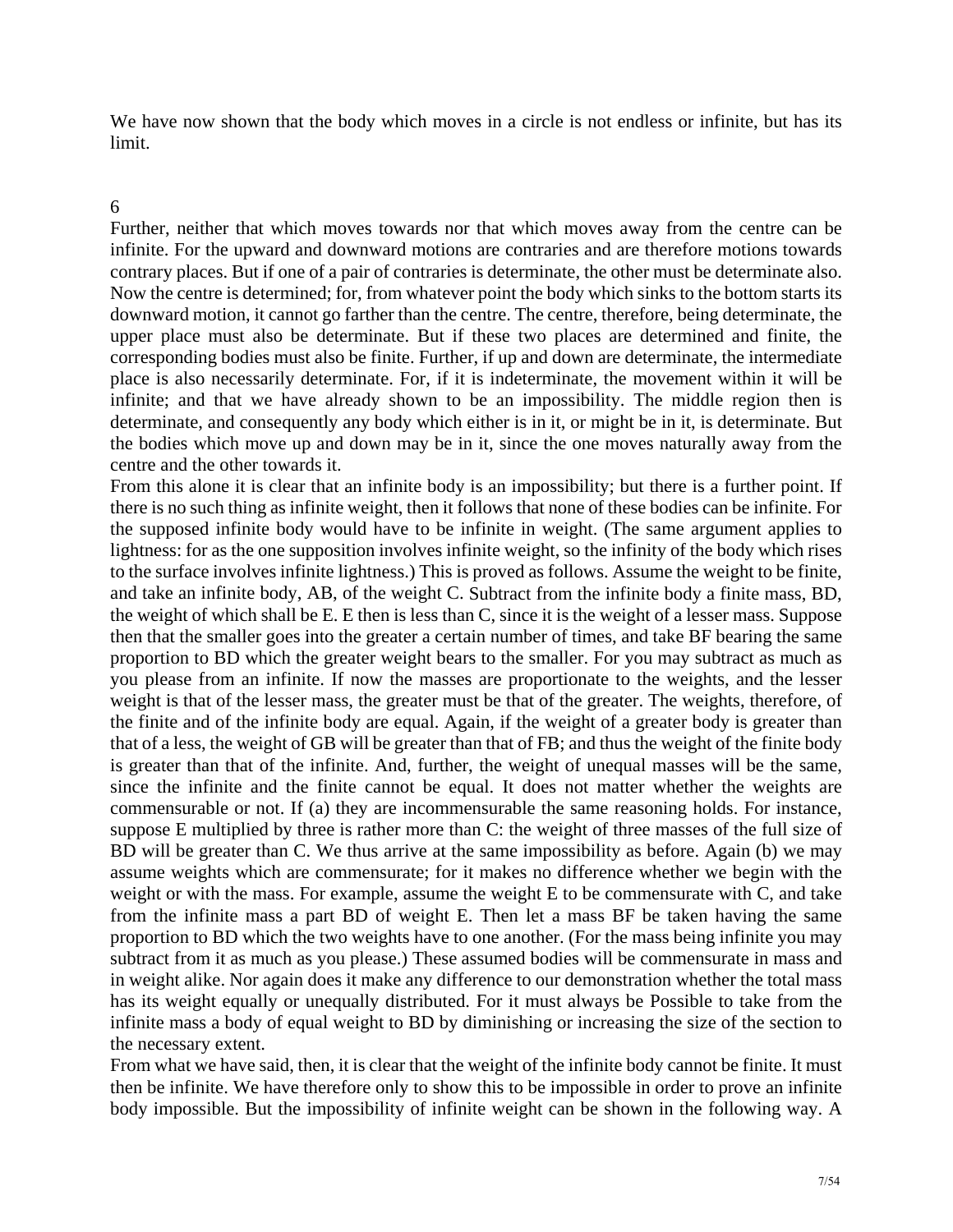given weight moves a given distance in a given time; a weight which is as great and more moves the same distance in a less time, the times being in inverse proportion to the weights. For instance, if one weight is twice another, it will take half as long over a given movement. Further, a finite weight traverses any finite distance in a finite time. It necessarily follows from this that infinite weight, if there is such a thing, being, on the one hand, as great and more than as great as the finite, will move accordingly, but being, on the other hand, compelled to move in a time inversely proportionate to its greatness, cannot move at all. The time should be less in proportion as the weight is greater. But there is no proportion between the infinite and the finite: proportion can only hold between a less and a greater finite time. And though you may say that the time of the movement can be continually diminished, yet there is no minimum. Nor, if there were, would it help us. For some finite body could have been found greater than the given finite in the same proportion which is supposed to hold between the infinite and the given finite; so that an infinite and a finite weight must have traversed an equal distance in equal time. But that is impossible. Again, whatever the time, so long as it is finite, in which the infinite performs the motion, a finite weight must necessarily move a certain finite distance in that same time. Infinite weight is therefore impossible, and the same reasoning applies also to infinite lightness. Bodies then of infinite weight and of infinite lightness are equally impossible.

is not infinite, it may yet be great enough to admit a plurality of universes. The question might That there is no infinite body may be shown, as we have shown it, by a detailed consideration of the various cases. But it may also be shown universally, not only by such reasoning as we advanced in our discussion of principles (though in that passage we have already determined universally the sense in which the existence of an infinite is to be asserted or denied), but also suitably to our present purpose in the following way. That will lead us to a further question. Even if the total mass possibly be raised whether there is any obstacle to our believing that there are other universes composed on the pattern of our own, more than one, though stopping short of infinity. First, however, let us treat of the infinite universally.

7

of kinds. That the kinds cannot be infinite is evident, if our original presuppositions remain unchallenged. For the primary movements being finite in number, the kinds of simple body are necessarily also finite, since the movement of a simple body is simple, and the simple movements are finite, and every natural body must always have its proper motion. Now if the infinite body is to Every body must necessarily be either finite or infinite, and if infinite, either of similar or of dissimilar parts. If its parts are dissimilar, they must represent either a finite or an infinite number be composed of a finite number of kinds, then each of its parts must necessarily be infinite in quantity, that is to say, the water, fire, &c., which compose it. But this is impossible, because, as we have already shown, infinite weight and lightness do not exist. Moreover it would be necessary also that their places should be infinite in extent, so that the movements too of all these bodies would be infinite. But this is not possible, if we are to hold to the truth of our original presuppositions and to the view that neither that which moves downward, nor, by the same reasoning, that which moves upward, can prolong its movement to infinity. For it is true in regard to quality, quantity, and place alike that any process of change is impossible which can have no end. I mean that if it is impossible for a thing to have come to be white, or a cubit long, or in Egypt, it is also impossible for it to be in process of coming to be any of these. It is thus impossible for a thing to be moving to a place at which in its motion it can never by any possibility arrive. Again, suppose the body to exist in dispersion, it may be maintained none the less that the total of all these scattered particles, say, of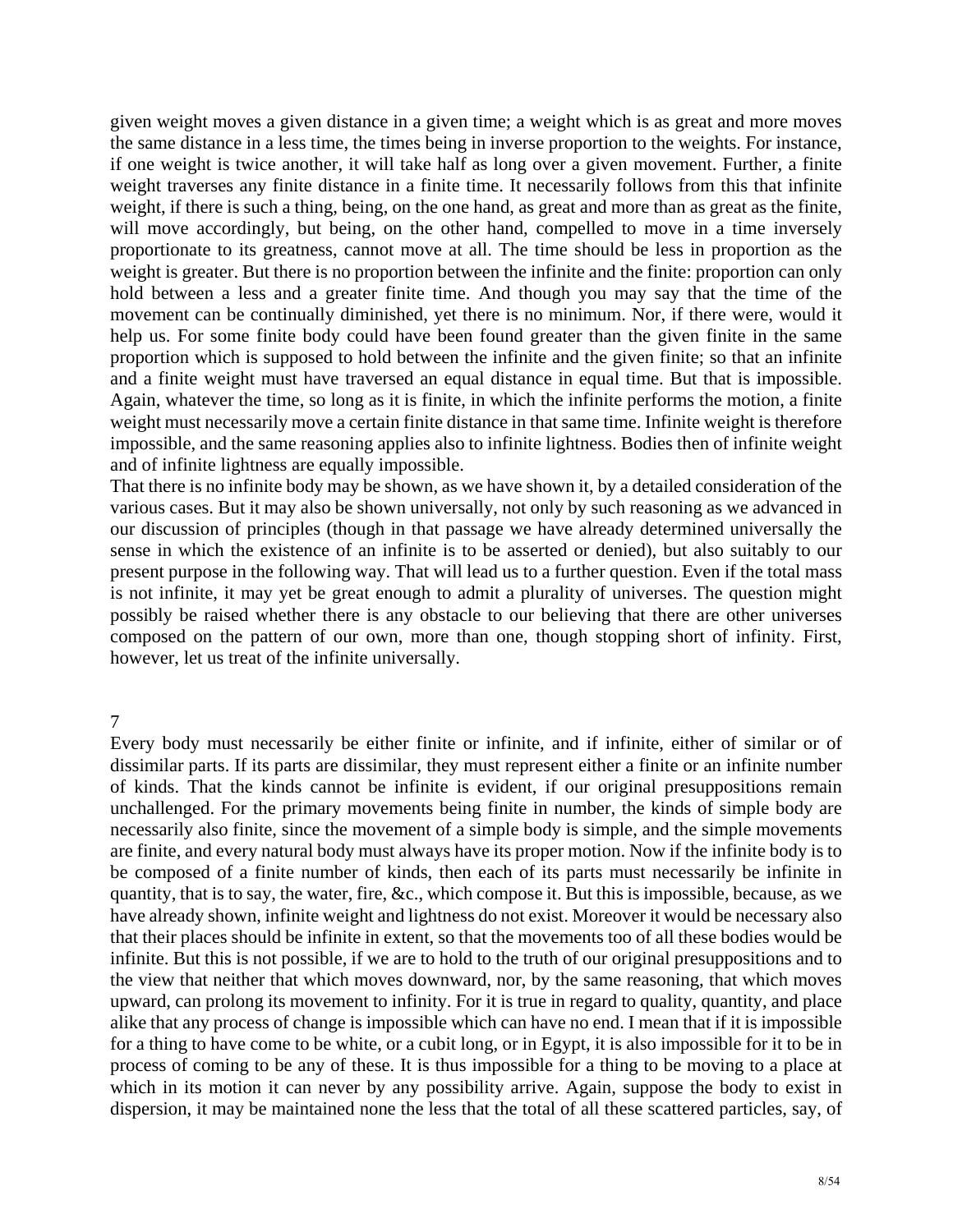fire, is infinite. But body we saw to be that which has extension every way. How can there be several dissimilar elements, each infinite? Each would have to be infinitely extended every way.

It is no more conceivable, again, that the infinite should exist as a whole of similar parts. For, in the first place, there is no other (straight) movement beyond those mentioned: we must therefore give it one of them. And if so, we shall have to admit either infinite weight or infinite lightness. Nor, secondly, could the body whose movement is circular be infinite, since it is impossible for the infinite to move in a circle. This, indeed, would be as good as saying that the heavens are infinite, which we have shown to be impossible.

Moreover, in general, it is impossible that the infinite should move at all. If it did, it would move either naturally or by constraint: and if by constraint, it possesses also a natural motion, that is to say, there is another place, infinite like itself, to which it will move. But that is impossible.

That in general it is impossible for the infinite to be acted upon by the finite or to act upon it may be shown as follows.

given movement produced by one in the other. Suppose, then, that A was heated, or impelled, or quantity thus modified by  $D$ , E. Then, as  $D$  is to  $B$ , so is  $E$  to some finite quantum. We assume that greater takes the same time, if the quantity of the patient is such as to keep the proportion which (1. The infinite cannot be acted upon by the finite.) Let A be an infinite, B a finite, C the time of a modified in any way, or caused to undergo any sort of movement whatever, by in the time C. Let D be less than B; and, assuming that a lesser agent moves a lesser patient in an equal time, call the the alteration of equal by equal takes equal time, and the alteration of less by less or of greater by obtains between the agents, greater and less. If so, no movement can be caused in the infinite by any finite agent in any time whatever. For a less agent will produce that movement in a less patient in an equal time, and the proportionate equivalent of that patient will be a finite quantity, since no proportion holds between finite and infinite.

there will no time in which the infinite can effect this movement. And, as to infinite time, in that (2. The infinite cannot act upon the finite.) Nor, again, can the infinite produce a movement in the finite in any time whatever. Let A be an infinite, B a finite, C the time of action. In the time C, D will produce that motion in a patient less than B, say F. Then take E, bearing the same proportion to D as the whole BF bears to F. E will produce the motion in BF in the time C. Thus the finite and infinite effect the same alteration in equal times. But this is impossible; for the assumption is that the greater effects it in a shorter time. It will be the same with any time that can be taken, so that nothing can move another or be moved by it. For such time has no limit, while the action and reaction have.

produces a given effect on a greater and a smaller mass in longer and shorter times, the times and (3. There is no interaction between infinites.) Nor can infinite be acted upon in any way by infinite. Let A and B be infinites, CD being the time of the action A of upon B. Now the whole B was modified in a certain time, and the part of this infinite, E, cannot be so modified in the same time, since we assume that a less quantity makes the movement in a less time. Let E then, when acted upon by A, complete the movement in the time D. Then, as D is to CD, so is E to some finite part of B. This part will necessarily be moved by A in the time CD. For we suppose that the same agent masses varying proportionately. There is thus no finite time in which infinites can move one another. Is their time then infinite? No, for infinite time has no end, but the movement communicated has.

If therefore every perceptible body possesses the power of acting or of being acted upon, or both of these, it is impossible that an infinite body should be perceptible. All bodies, however, that occupy place are perceptible. There is therefore no infinite body beyond the heaven. Nor again is there anything of limited extent beyond it. And so beyond the heaven there is no body at all. For if you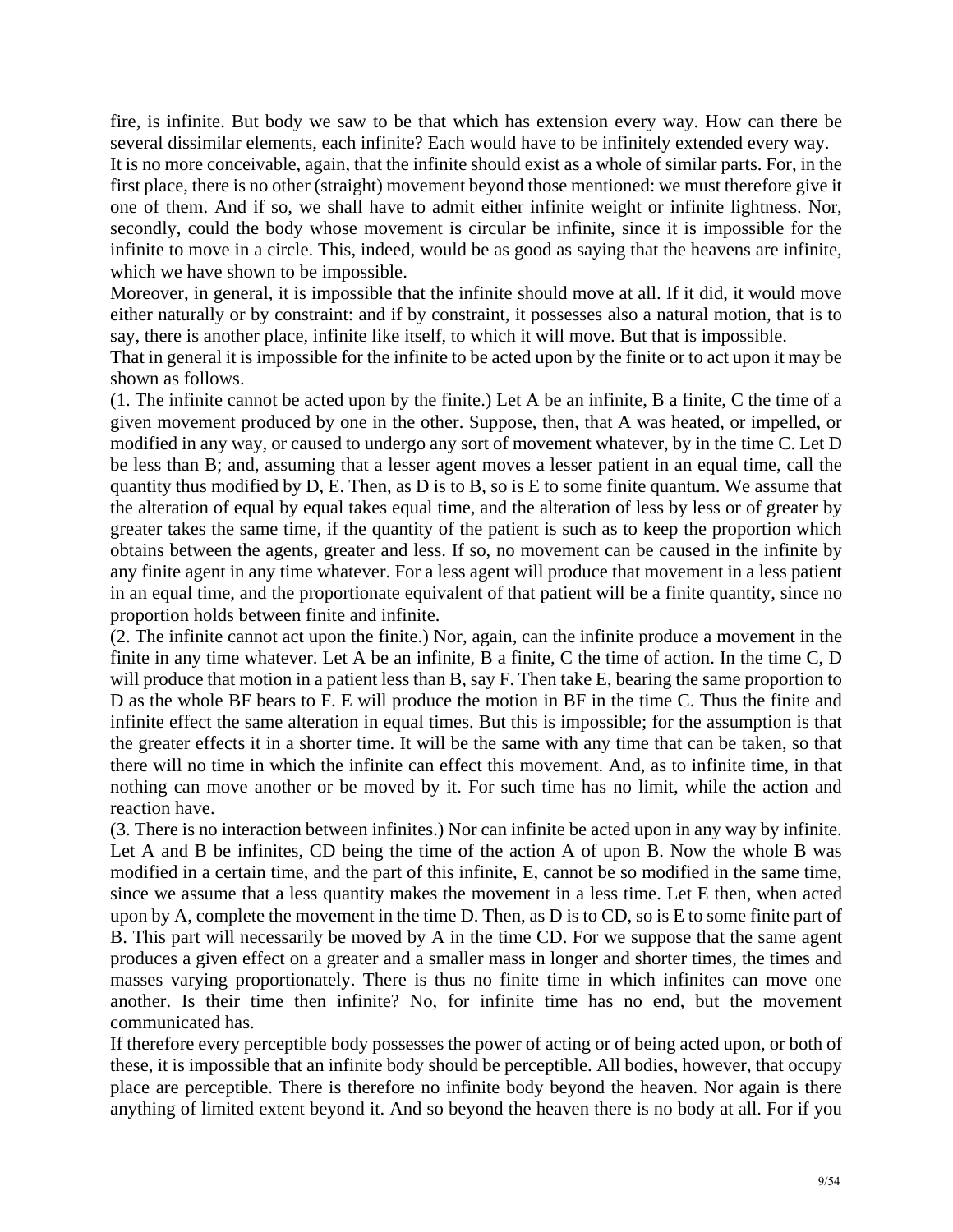suppose it an object of intelligence, it will be in a place – since place is what 'within' and 'beyond' denote – and therefore an object of perception. But nothing that is not in a place is perceptible. The question may also be examined in the light of more general considerations as follows. The infinite body the force is infinite. So the motive body also will be infinite. (The proof of this is impossible while the world is conceived as infinite. And, generally, that which has no centre or infinite, considered as a whole of similar parts, cannot, on the one hand, move in a circle. For there is no centre of the infinite, and that which moves in a circle moves about the centre. Nor again can the infinite move in a straight line. For there would have to be another place infinite like itself to be the goal of its natural movement and another, equally great, for the goal of its unnatural movement. Moreover, whether its rectilinear movement is natural or constrained, in either case the force which causes its motion will have to be infinite. For infinite force is force of an infinite body, and of an given in our discussion of movement, where it is shown that no finite thing possesses infinite power, and no infinite thing finite power.) If then that which moves naturally can also move unnaturally, there will be two infinites, one which causes, and another which exhibits the latter motion. Again, what is it that moves the infinite? If it moves itself, it must be animate. But how can it possibly be conceived as an infinite animal? And if there is something else that moves it, there will be two infinites, that which moves and that which is moved, differing in their form and power. If the whole is not continuous, but exists, as Democritus and Leucippus think, in the form of parts separated by void, there must necessarily be one movement of all the multitude. They are distinguished, we are told, from one another by their figures; but their nature is one, like many pieces of gold separated from one another. But each piece must, as we assert, have the same motion. For a single clod moves to the same place as the whole mass of earth, and a spark to the same place as the whole mass of fire. So that if it be weight that all possess, no body is, strictly speaking, light: and if lightness be universal, none is heavy. Moreover, whatever possesses weight or lightness will have its place either at one of the extremes or in the middle region. But this is extreme limit, no up or down, gives the bodies no place for their motion; and without that movement is impossible. A thing must move either naturally or unnaturally, and the two movements are determined by the proper and alien places. Again, a place in which a thing rests or to which it moves unnaturally, must be the natural place for some other body, as experience shows. Necessarily, therefore, not everything possesses weight or lightness, but some things do and some do not. From these arguments then it is clear that the body of the universe is not infinite.

## 8

We must now proceed to explain why there cannot be more than one heaven – the further question mentioned above. For it may be thought that we have not proved universal of bodies that none whatever can exist outside our universe, and that our argument applied only to those of indeterminate extent.

On the other hand, a thing moves by constraint to a place in which it rests by constraint, and rests by constraint in a place to which it moves by constraint. Further, if a given movement is due to constraint, its contrary is natural. If, then, it is by constraint that earth moves from a certain place to the centre here, its movement from here to there will be natural, and if earth from there rests here as it. Moreover each of the bodies, fire, I mean, and earth and their intermediates, must have the Now all things rest and move naturally and by constraint. A thing moves naturally to a place in which it rests without constraint, and rests naturally in a place to which it moves without constraint. without constraint, its movement hither will be natural. And the natural movement in each case is one. Further, these worlds, being similar in nature to ours, must all be composed of the same bodies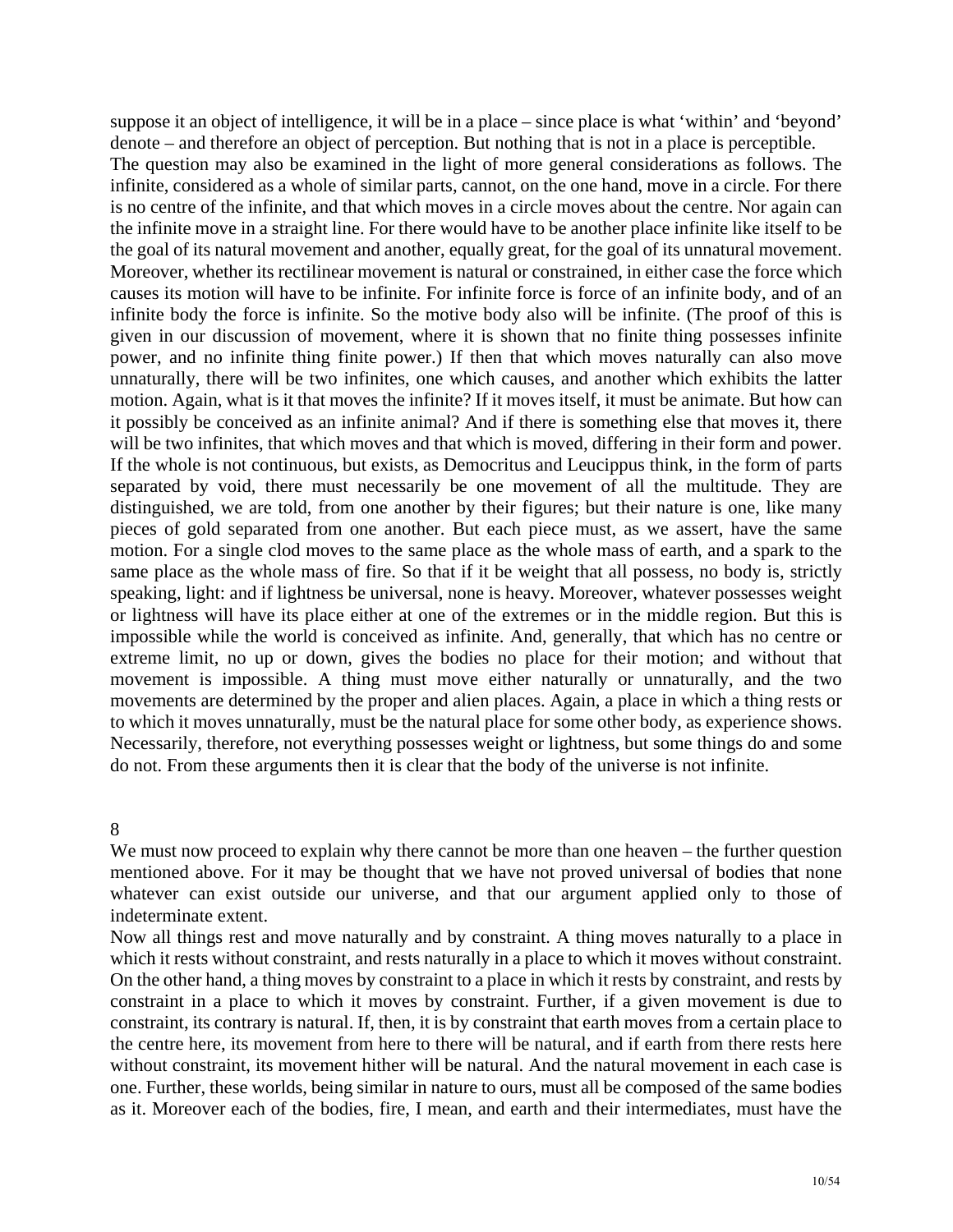same power as in our world. For if these names are used equivocally, if the identity of name does not rest upon an identity of form in these elements and ours, then the whole to which they belong can only be called a world by equivocation. Clearly, then, one of the bodies will move naturally away from the centre and another towards the centre, since fire must be identical with fire, earth with earth, and so on, as the fragments of each are identical in this world. That this must be the case is evident from the principles laid down in our discussion of the movements, for these are limited in number, and the distinction of the elements depends upon the distinction of the movements. Therefore, since the movements are the same, the elements must also be the same everywhere. The particles of earth, then, in another world move naturally also to our centre and its fire to our circumference. This, however, is impossible, since, if it were true, earth must, in its own world, move upwards, and fire to the centre; in the same way the earth of our world must move naturally away from the centre when it moves towards the centre of another universe. This follows from the supposed juxtaposition of the worlds. For either we must refuse to admit the identical nature of the simple bodies in the various universes, or, admitting this, we must make the centre and the extremity one as suggested. This being so, it follows that there cannot be more worlds than one.

to this portion or that but must extend to all alike. For all are equally undifferentiated in form, but To postulate a difference of nature in the simple bodies according as they are more or less distant from their proper places is unreasonable. For what difference can it make whether we say that a thing is this distance away or that? One would have to suppose a difference proportionate to the distance and increasing with it, but the form is in fact the same. Moreover, the bodies must have some movement, since the fact that they move is quite evident. Are we to say then that all their movements, even those which are mutually contrary, are due to constraint? No, for a body which has no natural movement at all cannot be moved by constraint. If then the bodies have a natural movement, the movement of the particular instances of each form must necessarily have for goal a place numerically one, i.e. a particular centre or a particular extremity. If it be suggested that the goal in each case is one in form but numerically more than one, on the analogy of particulars which are many though each undifferentiated in form, we reply that the variety of goal cannot be limited any one is different numerically from any other. What I mean is this: if the portions in this world behave similarly both to one another and to those in another world, then the portion which is taken hence will not behave differently either from the portions in another world or from those in the same world, but similarly to them, since in form no portion differs from another. The result is that we must either abandon our present assumption or assert that the centre and the extremity are each numerically one. But this being so, the heaven, by the same evidence and the same necessary inferences, must be one only and no more.

finite goal.) There must therefore be some end to locomotion: it cannot continue to infinity. A consideration of the other kinds of movement also makes it plain that there is some point to which earth and fire move naturally. For in general that which is moved changes from something into something, the starting-point and the goal being different in form, and always it is a finite change. For instance, to recover health is to change from disease to health, to increase is to change from smallness to greatness. Locomotion must be similar: for it also has its goal and starting-point – and therefore the starting-point and the goal of the natural movement must differ in form – just as the movement of coming to health does not take any direction which chance or the wishes of the mover may select. Thus, too, fire and earth move not to infinity but to opposite points; and since the opposition in place is between above and below, these will be the limits of their movement. (Even in circular movement there is a sort of opposition between the ends of the diameter, though the movement as a whole has no contrary: so that here too the movement has in a sense an opposed and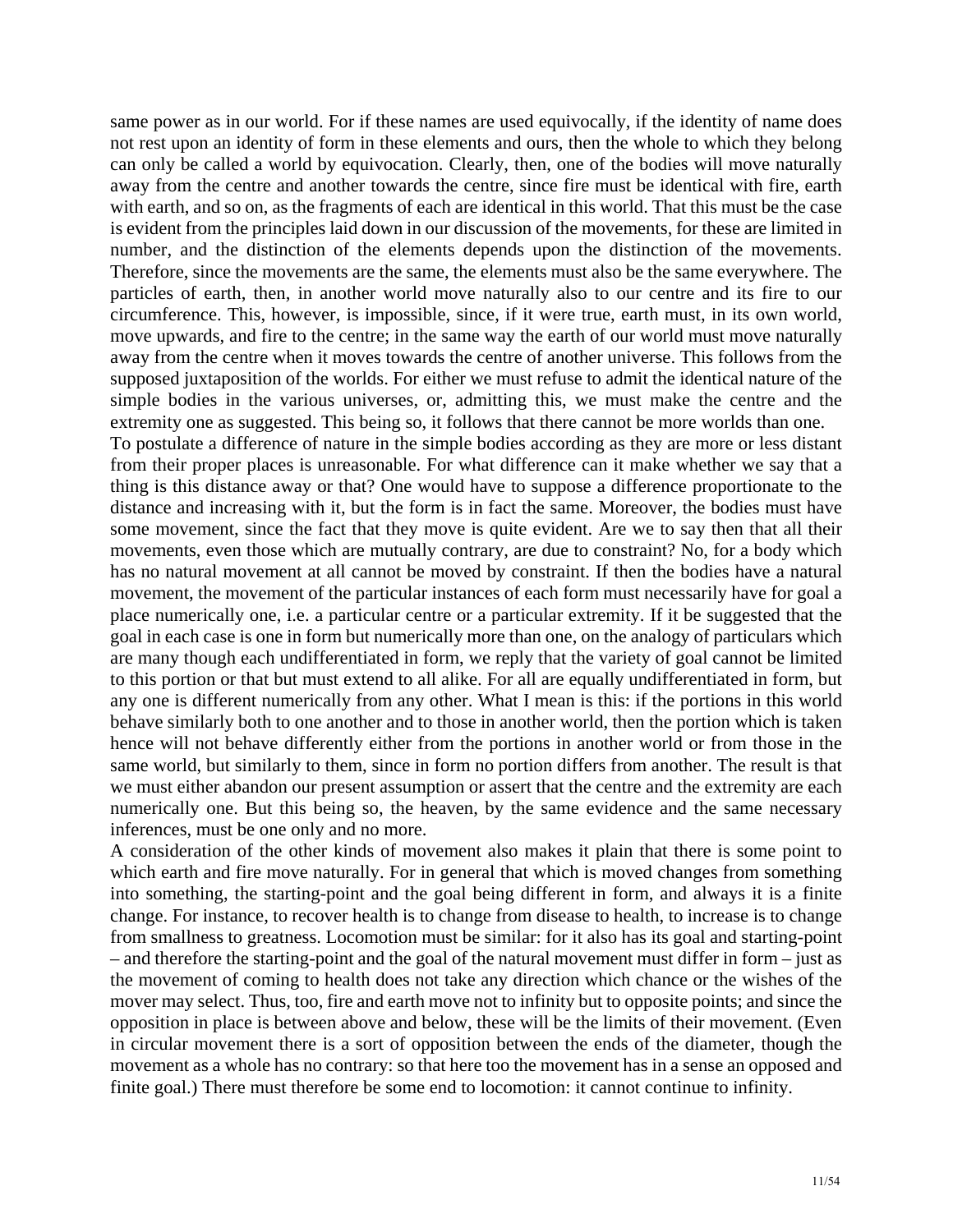This conclusion that local movement is not continued to infinity is corroborated by the fact that earth moves more quickly the nearer it is to the centre, and fire the nearer it is to the upper place. But if movement were infinite speed would be infinite also; and if speed then weight and lightness. For as superior speed in downward movement implies superior weight, so infinite increase of weight necessitates infinite increase of speed.

Further, it is not the action of another body that makes one of these bodies move up and the other down; nor is it constraint, like the 'extrusion' of some writers. For in that case the larger the mass of fire or earth the slower would be the upward or downward movement; but the fact is the reverse: the greater the mass of fire or earth the quicker always is its movement towards its own place. Again, the speed of the movement would not increase towards the end if it were due to constraint or extrusion; for a constrained movement always diminishes in speed as the source of constraint becomes more distant, and a body moves without constraint to the place whence it was moved by constraint.

A consideration of these points, then, gives adequate assurance of the truth of our contentions. The same could also be shown with the aid of the discussions which fall under First Philosophy, as well as from the nature of the circular movement, which must be eternal both here and in the other worlds. It is plain, too, from the following considerations that the universe must be one.

The bodily elements are three, and therefore the places of the elements will be three also; the place, intermediate place. What distinctions there are within the intermediate itself we will explain later first, of the body which sinks to the bottom, namely the region about the centre; the place, secondly, of the revolving body, namely the outermost place, and thirdly, the intermediate place, belonging to the intermediate body. Here in this third place will be the body which rises to the surface; since, if not here, it will be elsewhere, and it cannot be elsewhere: for we have two bodies, one weightless, one endowed with weight, and below is place of the body endowed with weight, since the region about the centre has been given to the heavy body. And its position cannot be unnatural to it, for it would have to be natural to something else, and there is nothing else. It must then occupy the on.

We have now said enough to make plain the character and number of the bodily elements, the place of each, and further, in general, how many in number the various places are.

9

include in the formula gold or bronze, because they do not belong to the essence, but if we are cannot conceive or apprehend any other example beside the particular thing. This may, of course, sometimes be the case: it might be, for instance, that only one circle could be found; yet none the less the difference will remain between the being of circle and of this particular circle, the one being form, the other form in matter, i.e. a particular thing. Now since the universe is perceptible it We must show not only that the heaven is one, but also that more than one heaven is and, further, that, as exempt from decay and generation, the heaven is eternal. We may begin by raising a difficulty. From one point of view it might seem impossible that the heaven should be one and unique, since in all formations and products whether of nature or of art we can distinguish the shape in itself and the shape in combination with matter. For instance the form of the sphere is one thing and the gold or bronze sphere another; the shape of the circle again is one thing, the bronze or wooden circle another. For when we state the essential nature of the sphere or circle we do not speaking of the copper or gold sphere we do include them. We still make the distinction even if we must be regarded as a particular; for everything that is perceptible subsists, as we know, in matter. But if it is a particular, there will be a distinction between the being of 'this universe' and of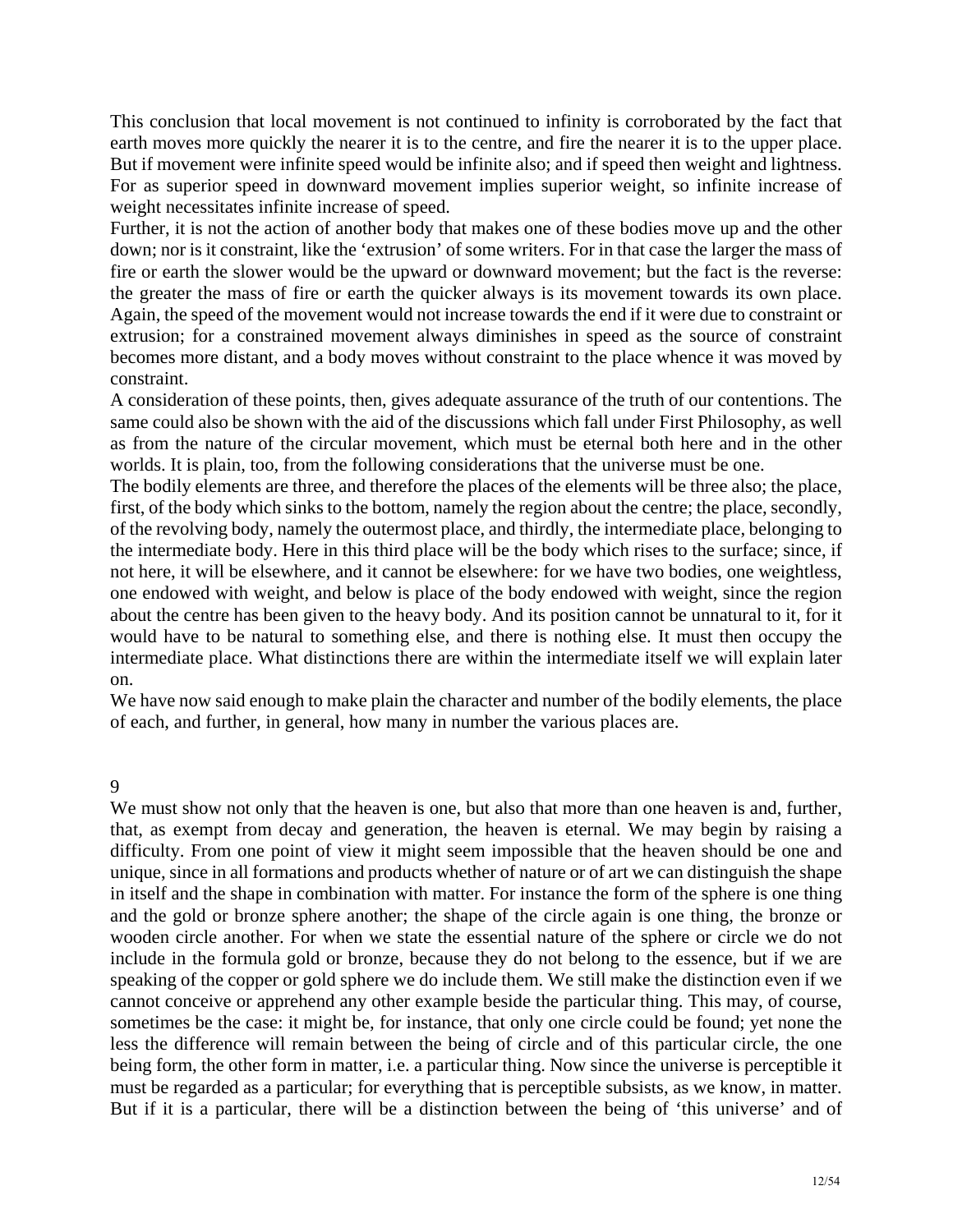'universe' unqualified. There is a difference, then, between 'this universe' and simple 'universe'; the second is form and shape, the first form in combination with matter; and any shape or form has, or may have, more than one particular instance.

On the supposition of Forms such as some assert, this must be the case, and equally on the view that no such entity has a separate existence. For in every case in which the essence is in matter it is a fact of observation that the particulars of like form are several or infinite in number. Hence there either are, or may be, more heavens than one. On these grounds, then, it might be inferred either that there are or that there might be several heavens. We must, however, return and ask how much of this argument is correct and how much not.

Now it is quite right to say that the formula of the shape apart from the matter must be different from that of the shape in the matter, and we may allow this to be true. We are not, however, therefore compelled to assert a plurality of worlds. Such a plurality is in fact impossible if this world contains the entirety of matter, as in fact it does. But perhaps our contention can be made clearer in this way. Suppose 'aquilinity' to be curvature in the nose or flesh, and flesh to be the matter of aquilinity. Suppose further, that all flesh came together into a single whole of flesh endowed with this aquiline quality. Then neither would there be, nor could there arise, any other not of a part but of the whole of matter, then though the being of 'universe' and of 'this universe' thing that was aquiline. Similarly, suppose flesh and bones to be the matter of man, and suppose a man to be created of all flesh and all bones in indissoluble union. The possibility of another man would be removed. Whatever case you took it would be the same. The general rule is this: a thing whose essence resides in a substratum of matter can never come into being in the absence of all matter. Now the universe is certainly a particular and a material thing: if however, it is composed are still distinct, yet there is no other universe, and no possibility of others being made, because all the matter is already included in this. It remains, then, only to prove that it is composed of all natural perceptible body.

First, however, we must explain what we mean by 'heaven' and in how many senses we use the word, in order to make clearer the object of our inquiry. (a) In one sense, then, we call 'heaven' the substance of the extreme circumference of the whole, or that natural body whose place is at the extreme circumference. We recognize habitually a special right to the name 'heaven' in the extremity or upper region, which we take to be the seat of all that is divine. (b) In another sense, we use this name for the body continuous with the extreme circumference which contains the moon, the sun, and some of the stars; these we say are 'in the heaven'. (c) In yet another sense we give the name to all body included within extreme circumference, since we habitually call the whole or totality 'the heaven'. The word, then, is used in three senses.

composite body, and its position must be either natural or unnatural. But it cannot be any of the unnaturally, and will be either simple or composite; so that the same argument will apply, since it Now the whole included within the extreme circumference must be composed of all physical and sensible body, because there neither is, nor can come into being, any body outside the heaven. For if there is a natural body outside the extreme circumference it must be either a simple or a simple bodies. For, first, it has been shown that that which moves in a circle cannot change its place. And, secondly, it cannot be that which moves from the centre or that which lies lowest. Naturally they could not be there, since their proper places are elsewhere; and if these are there unnaturally, the exterior place will be natural to some other body, since a place which is unnatural to one body must be natural to another: but we saw that there is no other body besides these. Then it is not possible that any simple body should be outside the heaven. But, if no simple body, neither can any mixed body be there: for the presence of the simple body is involved in the presence of the mixture. Further neither can any body come into that place: for it will do so either naturally or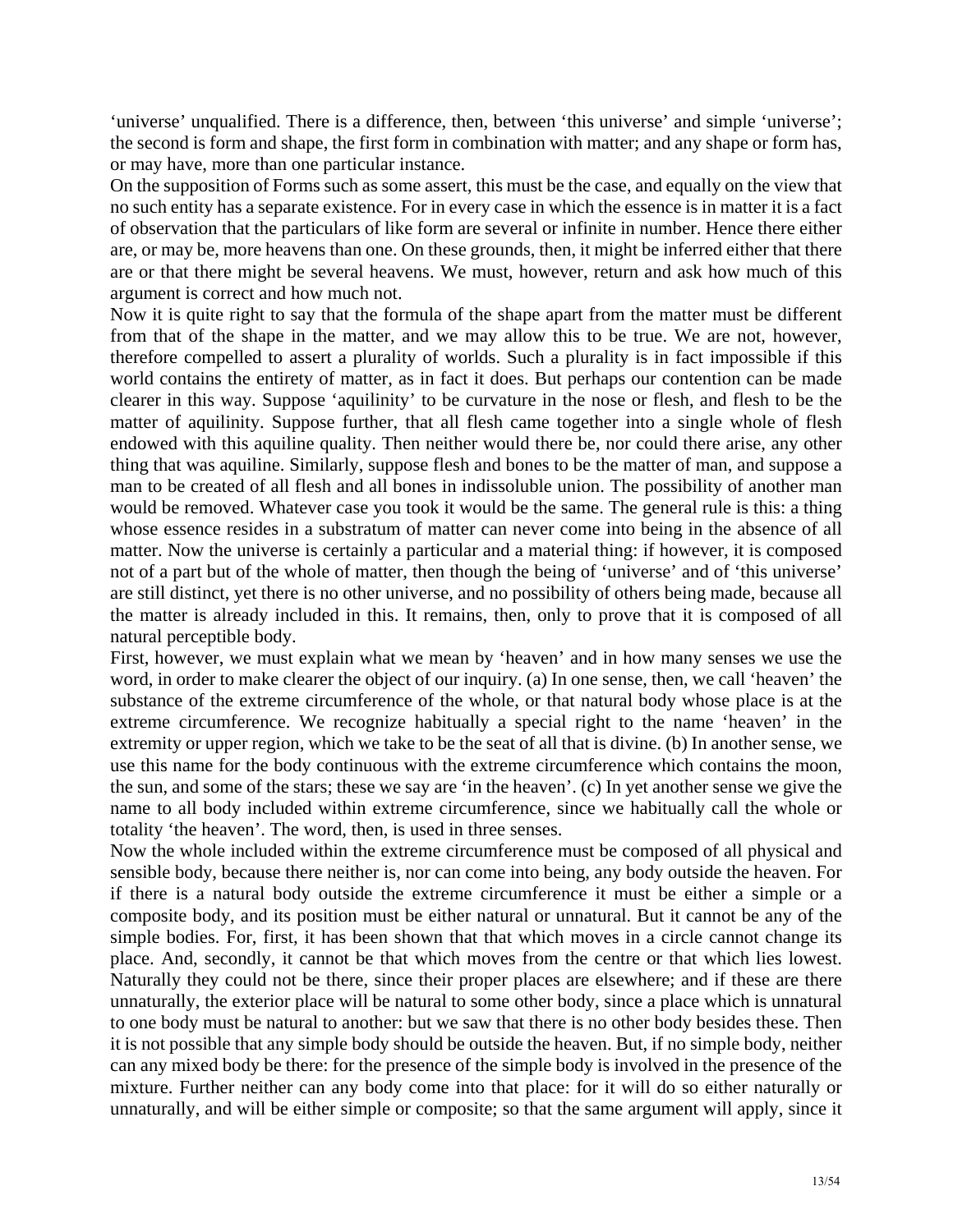makes no difference whether the question is 'does A exist?' or 'could A come to exist?' From our arguments then it is evident not only that there is not, but also that there could never come to be, any bodily mass whatever outside the circumference. The world as a whole, therefore, includes all its appropriate matter, which is, as we saw, natural perceptible body. So that neither are there now, nor have there ever been, nor can there ever be formed more heavens than one, but this heaven of ours is one and unique and complete.

It is therefore evident that there is also no place or void or time outside the heaven. For in every place body can be present; and void is said to be that in which the presence of body, though not actual, is possible; and time is the number of movement. But in the absence of natural body there is no movement, and outside the heaven, as we have shown, body neither exists nor can come to exist. It is clear then that there is neither place, nor void, nor time, outside the heaven. Hence whatever is there, is of such a nature as not to occupy any place, nor does time age it; nor is there any change in any of the things which lie beyond the outermost motion; they continue through their entire duration unalterable and unmodified, living the best and most selfsufficient of lives. As a matter of fact, this word 'duration' possessed a divine significance for the ancients, for the fulfilment which includes the period of life of any creature, outside of which no natural development can fall, has been called its duration. On the same principle the fulfilment of the whole heaven, the fulfilment which includes all time and infinity, is 'duration' – a name based upon the fact that it is always – duration immortal and divine. From it derive the being and life which other things, some more or less articulately but others feebly, enjoy. So, too, in its discussions concerning the divine, popular philosophy often propounds the view that whatever is divine, whatever is primary and supreme, is necessarily unchangeable. This fact confirms what we have said. For there is nothing else stronger than it to move it – since that would mean more divine – and it has no defect and lacks none of its proper excellences. Its unceasing movement, then, is also reasonable, since everything ceases to move when it comes to its proper place, but the body whose path is the circle has one and the same place for starting-point and goal.

# 10

Having established these distinctions, we may now proceed to the question whether the heaven is ungenerated or generated, indestructible or destructible. Let us start with a review of the theories of other thinkers; for the proofs of a theory are difficulties for the contrary theory. Besides, those who have first heard the pleas of our adversaries will be more likely to credit the assertions which we are going to make. We shall be less open to the charge of procuring judgement by default. To give a satisfactory decision as to the truth it is necessary to be rather an arbitrator than a party to the dispute.

Acragas and Heraclitus of Ephesus, believe that there is alternation in the destructive process, which takes now this direction, now that, and continues without end. That the world was generated all are agreed, but, generation over, some say that it is eternal, others say that it is destructible like any other natural formation. Others again, with Empedliocles of

Now to assert that it was generated and yet is eternal is to assert the impossible; for we cannot reasonably attribute to anything any characteristics but those which observation detects in many or all instances. But in this case the facts point the other way: generated things are seen always to be destroyed. Further, a thing whose present state had no beginning and which could not have been other than it was at any previous moment throughout its entire duration, cannot possibly be changed. For there will have to be some cause of change, and if this had been present earlier it would have made possible another condition of that to which any other condition was impossible.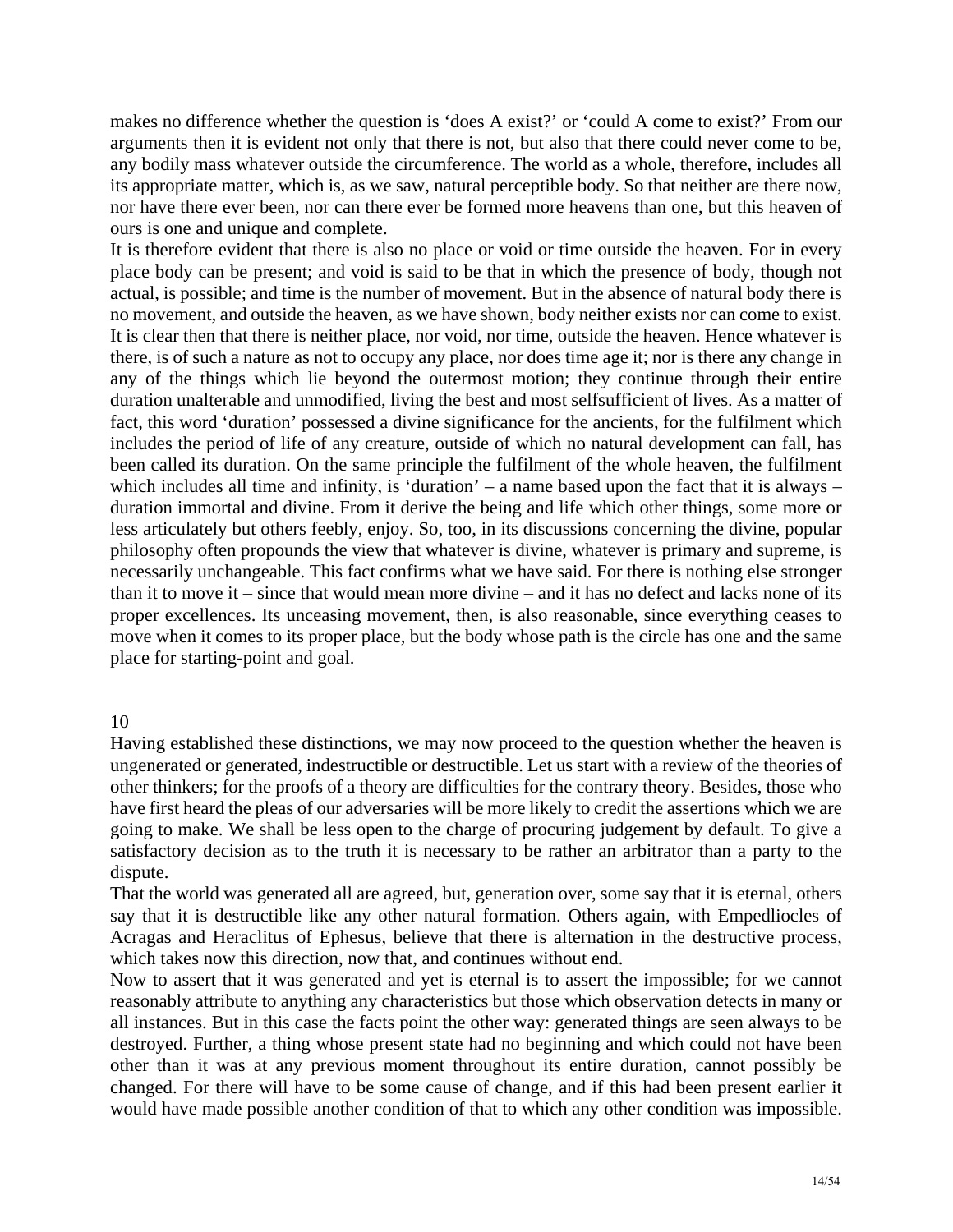Suppose that the world was formed out of elements which were formerly otherwise conditioned than as they are now. Then (1) if their condition was always so and could not have been otherwise, either has been, or could have been, indefinitely repeated. But if this is so, the world cannot be the world could never have come into being. And (2) if the world did come into being, then, clearly, their condition must have been capable of change and not eternal: after combination therefore they will be dispersed, just as in the past after dispersion they came into combination, and this process indestructible, and it does not matter whether the change of condition has actually occurred or remains a possibility.

Some of those who hold that the world, though indestructible, was yet generated, try to support their case by a parallel which is illusory. They say that in their statements about its generation they are doing what geometricians do when they construct their figures, not implying that the universe really had a beginning, but for didactic reasons facilitating understanding by exhibiting the object, like the figure, as in course of formation. The two cases, as we said, are not parallel; for, in the construction of the figure, when the various steps are completed the required figure forthwith results; but in these other demonstrations what results is not that which was required. Indeed it cannot be so; for antecedent and consequent, as assumed, are in contradiction. The ordered, it is said, arose out of the unordered; and the same thing cannot be at the same time both ordered and unordered; there must be a process and a lapse of time separating the two states. In the figure, on the other hand, there is no temporal separation. It is clear then that the universe cannot be at once eternal and generated.

To say that the universe alternately combines and dissolves is no more paradoxical than to make it eternal but varying in shape. It is as if one were to think that there was now destruction and now existence when from a child a man is generated, and from a man a child. For it is clear that when the elements come together the result is not a chance system and combination, but the very same as before – especially on the view of those who hold this theory, since they say that the contrary is the cause of each state. So that if the totality of body, which is a continuum, is now in this order or disposition and now in that, and if the combination of the whole is a world or heaven, then it will not be the world that comes into being and is destroyed, but only its dispositions.

is, or is not, impossible will be clear from what follows. For there are some who think it possible If the world is believed to be one, it is impossible to suppose that it should be, as a whole, first generated and then destroyed, never to reappear; since before it came into being there was always present the combination prior to it, and that, we hold, could never change if it was never generated. If, on the other hand, the worlds are infinite in number the view is more plausible. But whether this both for the ungenerated to be destroyed and for the generated to persist undestroyed. (This is held in the Timaeus, where Plato says that the heaven, though it was generated, will none the less exist to eternity.) So far as the heaven is concerned we have answered this view with arguments appropriate to the nature of the heaven: on the general question we shall attain clearness when we examine the matter universally.

11

We must first distinguish the senses in which we use the words 'ungenerated' and 'generated', 'destructible' and 'indestructible'. These have many meanings, and though it may make no difference to the argument, yet some confusion of mind must result from treating as uniform in its use a word which has several distinct applications. The character which is the ground of the predication will always remain obscure.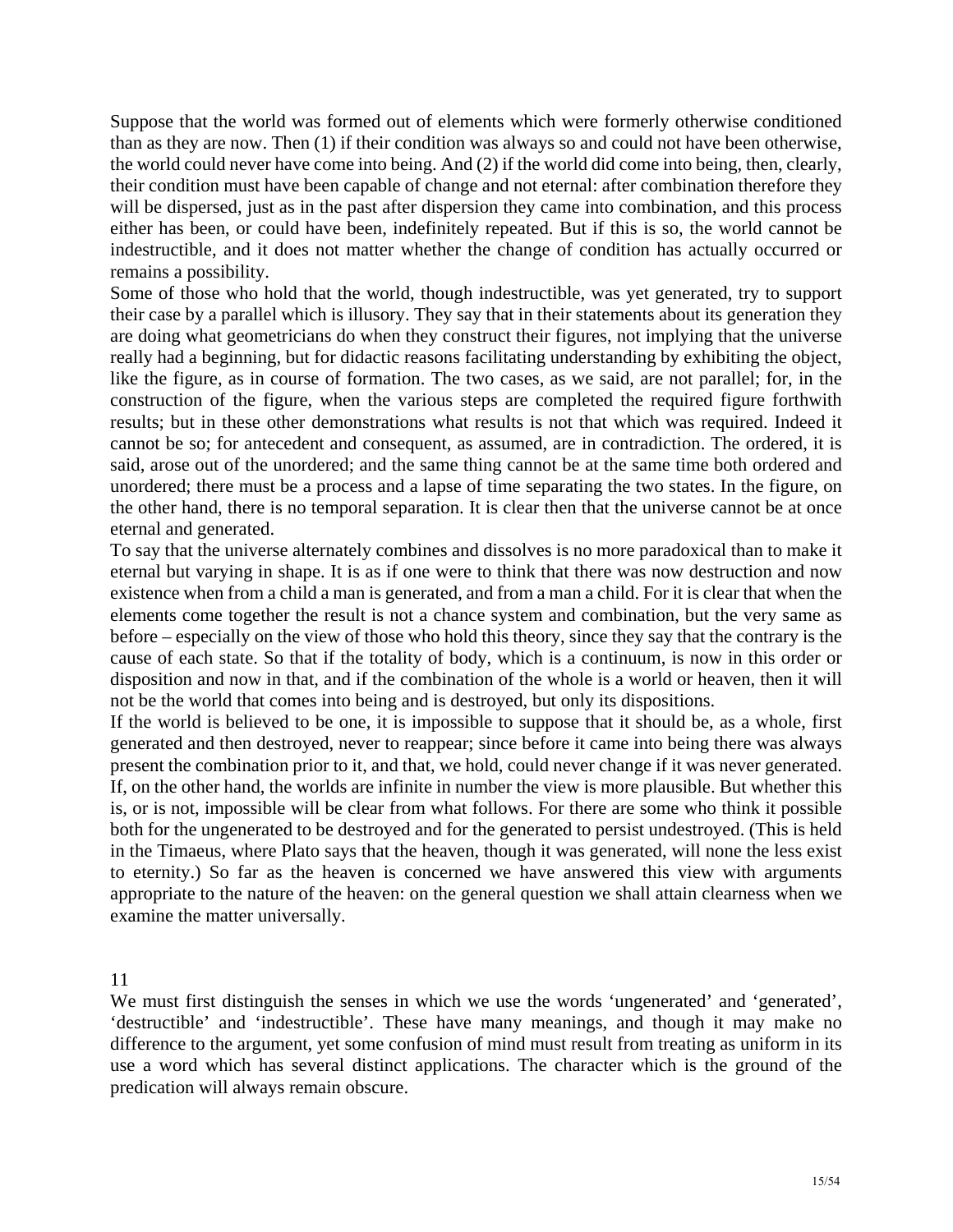The word 'ungenerated' then is used (a) in one sense whenever something now is which formerly was not, no process of becoming or change being involved. Such is the case, according to some, with contact and motion, since there is no process of coming to be in contact or in motion. (b) It is used in another sense, when something which is capable of coming to be, with or without process, does not exist; such a thing is ungenerated in the sense that its generation is not a fact but a possibility. (c) It is also applied where there is general impossibility of any generation such that the thing now is which then was not. And 'impossibility' has two uses: first, where it is untrue to say that the thing can ever come into being, and secondly, where it cannot do so easily, quickly, or well. already actual, if its existence is due to a past process of becoming, or not yet actual but only In the same way the word 'generated' is used, (a) first, where what formerly was not afterwards is, whether a process of becoming was or was not involved, so long as that which then was not, now is; (b) secondly, of anything capable of existing, 'capable' being defined with reference either to truth or to facility; (c) thirdly, of anything to which the passage from not being to being belongs, whether possible. The uses of the words 'destructible' and 'indestructible' are similar. 'Destructible' is applied (a) to that which formerly was and afterwards either is not or might not be, whether a period of being destroyed and changed intervenes or not; and (b) sometimes we apply the word to that which a process of destruction may cause not to be; and also (c) in a third sense, to that which is easily destructible, to the 'easily destroyed', so to speak. Of the indestructible the same account holds good. It is either (a) that which now is and now is not, without any process of destruction, like contact, which without being destroyed afterwards is not, though formerly it was; or (b) that which is but might not be, or which will at some time not be, though it now is. For you exist now and so does the contact; yet both are destructible, because a time will come when it will not be true of you that you exist, nor of these things that they are in contact. Thirdly (c) in its most proper use, it is that which is, but is incapable of any destruction such that the thing which now is later ceases to be or might cease to be; or again, that which has not yet been destroyed, but in the future may cease to be. For indestructible is also used of that which is destroyed with difficulty.

what is, in the strict sense, possible is determined by a limiting maximum. Now perhaps the This being so, we must ask what we mean by 'possible' and 'impossible'. For in its most proper use the predicate 'indestructible' is given because it is impossible that the thing should be destroyed, i.e. exist at one time and not at another. And 'ungenerated' also involves impossibility when used for that which cannot be generated, in such fashion that, while formerly it was not, later it is. An instance is a commensurable diagonal. Now when we speak of a power to move or to lift weights, we refer always to the maximum. We speak, for instance, of a power to lift a hundred talents or walk a hundred stades – though a power to effect the maximum is also a power to effect any part of the maximum – since we feel obliged in defining the power to give the limit or maximum. A thing, then, which is within it. If, for example, a man can lift a hundred talents, he can also lift two, and if he can walk a hundred stades, he can also walk two. But the power is of the maximum, and a thing said, with reference to its maximum, to be incapable of so much is also incapable of any greater amount. It is, for instance, clear that a person who cannot walk a thousand stades will also be unable to walk a thousand and one. This point need not trouble us, for we may take it as settled that objection might be raised that there is no necessity in this, since he who sees a stade need not see the smaller measures contained in it, while, on the contrary, he who can see a dot or hear a small sound will perceive what is greater. This, however, does not touch our argument. The maximum may be determined either in the power or in its object. The application of this is plain. Superior sight is sight of the smaller body, but superior speed is that of the greater body.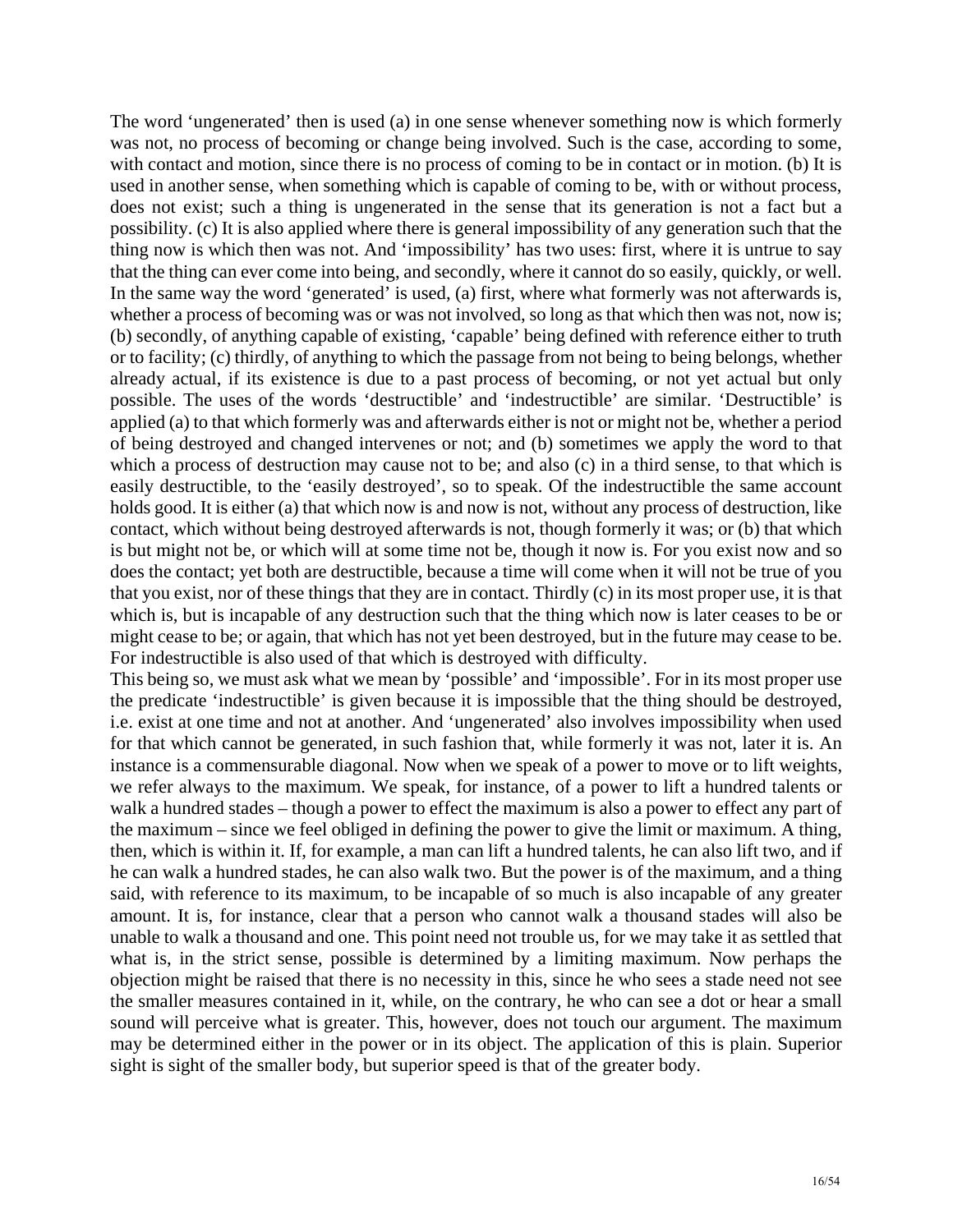# 12

Having established these distinctions we car now proceed to the sequel. If there are thing! capable both of being and of not being, there must be some definite maximum time of their being and not being; a time, I mean, during which continued existence is possible to them and a time during which continued nonexistence is possible. And this is true in every category, whether the thing is, for example, 'man', or 'white', or 'three cubits long', or whatever it may be. For if the time is not definite in quantity, but longer than any that can be suggested and shorter than none, then it will be possible for one and the same thing to exist for infinite time and not to exist for another infinity. This, however, is impossible.

Let us take our start from this point. The impossible and the false have not the same significance. One use of 'impossible' and 'possible', and 'false' and 'true', is hypothetical. It is impossible, for instance, on a certain hypothesis that the triangle should have its angles equal to two right angles, and on another the diagonal is commensurable. But there are also things possible and impossible, false and true, absolutely. Now it is one thing to be absolutely false, and another thing to be absolutely impossible. To say that you are standing when you are not standing is to assert a falsehood, but not an impossibility. Similarly to say that a man who is playing the harp, but not must coincide. Thus if a thing which exists for infinite time is destructible, it will have the capacity singing, is singing, is to say what is false but not impossible. To say, however, that you are at once standing and sitting, or that the diagonal is commensurable, is to say what is not only false but also impossible. Thus it is not the same thing to make a false and to make an impossible hypothesis, and from the impossible hypothesis impossible results follow. A man has, it is true, the capacity at once of sitting and of standing, because when he possesses the one he also possesses the other; but it does not follow that he can at once sit and stand, only that at another time he can do the other also. But if a thing has for infinite time more than one capacity, another time is impossible and the times of not being. Now if it exists for infinite time let this capacity be actualized; and it will be in actuality at once existent and non-existent. Thus a false conclusion would follow because a false assumption was made, but if what was assumed had not been impossible its consequence would not have been impossible.

Anything then which always exists is absolutely imperishable. It is also ungenerated, since if it was generated it will have the power for some time of not being. For as that which formerly was, but now is not, or is capable at some future time of not being, is destructible, so that which is capable of formerly not having been is generated. But in the case of that which always is, there is no time for such a capacity of not being, whether the supposed time is finite or infinite; for its capacity of being must include the finite time since it covers infinite time.

contradictories of both terms should be predicable of one and the same thing, and thus that, It is therefore impossible that one and the same thing should be capable of always existing and of always not-existing. And 'not always existing', the contradictory, is also excluded. Thus it is impossible for a thing always to exist and yet to be destructible. Nor, similarly, can it be generated. For of two attributes if B cannot be present without A, the impossibility A of proves the impossibility of B. What always is, then, since it is incapable of ever not being, cannot possibly be generated. But since the contradictory of 'that which is always capable of being' 'that which is not always capable of being'; while 'that which is always capable of not being' is the contrary, whose contradictory in turn is 'that which is not always capable of not being', it is necessary that the intermediate between what always is and what always is not, there should be that to which being and not-being are both possible; for the contradictory of each will at times be true of it unless it always exists. Hence that which not always is not will sometimes be and sometimes not be; and it is clear that this is true also of that which cannot always be but sometimes is and therefore sometimes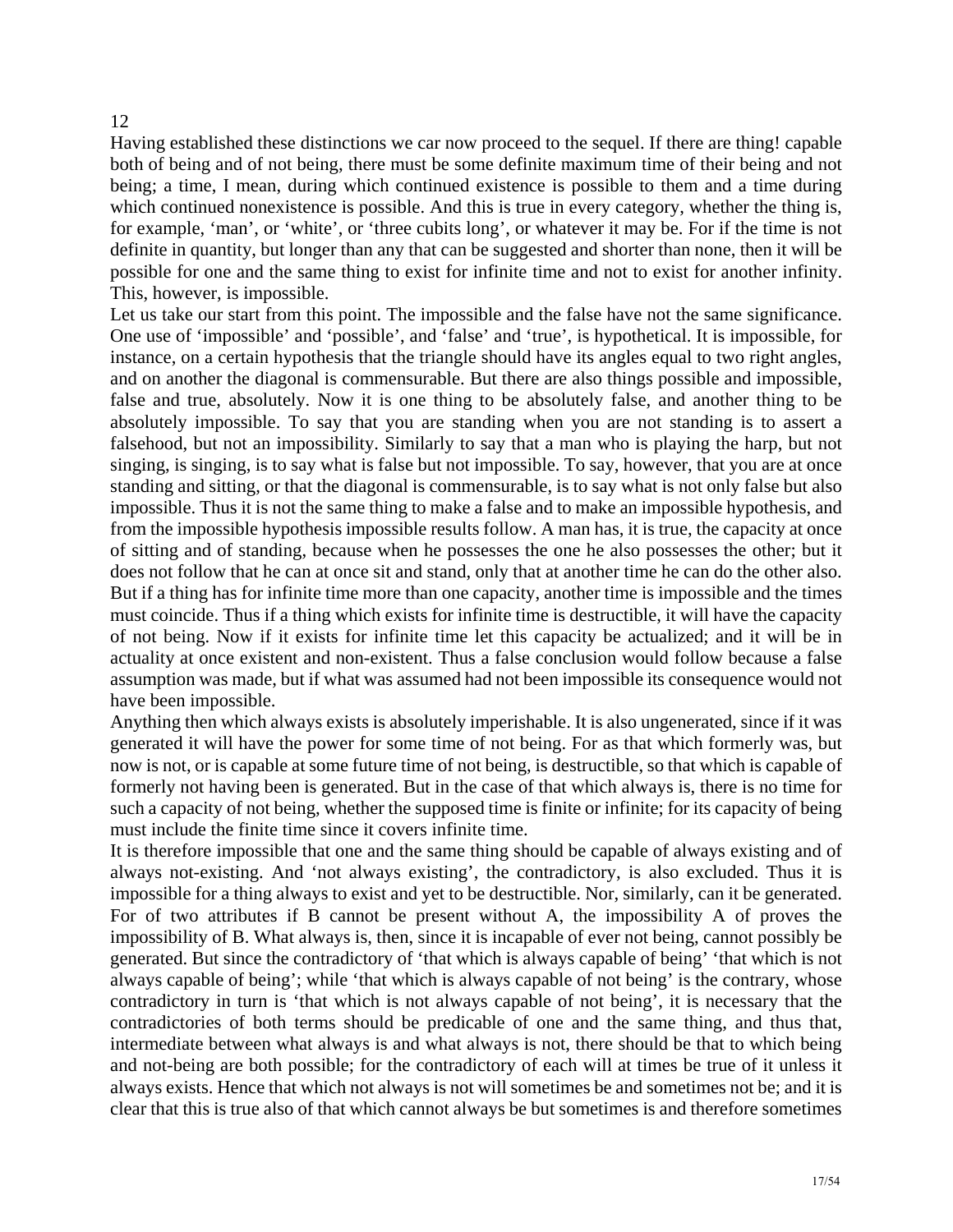is not. One thing, then, will have the power of being, and will thus be intermediate between the other two.

Expresed universally our argument is as follows. Let there be two attributes, A and B, not capable of being present in any one thing together, while either A or C and either B or D are capable of being present in everything. Then C and D must be predicated of everything of which neither A nor B is predicated. Let E lie between A and B; for that which is neither of two contraries is a mean between them. In E both C and D must be present, for either A or C is present everywhere and therefore in E. Since then A is impossible, C must be present, and the same argument holds of D. Neither that which always is, therefore, nor that which always is not is either generated or destructible. And clearly whatever is generated or destructible is not eternal. If it were, it would be at once capable of always being and capable of not always being, but it has already been shown that this is impossible. Surely then whatever is ungenerated and in being must be eternal, and whatever is indestructible and in being must equally be so. (I use the words 'ungenerated' and 'indestructible' in their proper sense, 'ungenerated' for that which now is and could not at any previous time have been truly said not to be; 'indestructible' for that which now is and cannot at any future time be truly said not to be.) If, again, the two terms are coincident, if the ungenerated is indestructible, and the indestructible ungenearted, then each of them is coincident with 'eternal'; anything ungenerated is eternal and anything indestructible is eternal. This is clear too from the definition of the terms, Whatever is destructible must be generated; for it is either ungenerated, or generated, but, if ungenerated, it is by hypothesis indestructible. Whatever, further, is generated must be destructible. For it is either destructible or indestructible, but, if indestructible, it is by hypothesis ungenerated.

the ungenerated or the indestructible should be eternal. But they must be coincident, for the H, it has been shown that they are coincident. But when terms stand to one another as these do, F If, however, 'indestructible' and 'ungenerated' are not coincident, there is no necessity that either following reasons. The terms 'generated' and 'destructible' are coincident; this is obvious from our former remarks, since between what always is and what always is not there is an intermediate which is neither, and that intermediate is the generated and destructible. For whatever is either of these is capable both of being and of not being for a definite time: in either case, I mean, there is a certain period of time during which the thing is and another during which it is not. Anything therefore which is generated or destructible must be intermediate. Now let A be that which always is and B that which always is not, C the generated, and D the destructible. Then C must be intermediate between A and B. For in their case there is no time in the direction of either limit, in which either A is not or B is. But for the generated there must be such a time either actually or potentially, though not for A and B in either way. C then will be, and also not be, for a limited length of time, and this is true also of D, the destructible. Therefore each is both generated and destructible. Therefore 'generated' and 'destructible' are coincident. Now let E stand for the ungenerated, F for the generated, G for the indestructible, and H for the destructible. As for F and and H coincident, E and F never predicated of the same thing but one or other of everything, and G and H likewise, then E and G must needs be coincident. For suppose that E is not coincident with G, then F will be, since either E or F is predictable of everything. But of that of which F is predicated H will be predicable also. H will then be coincident with G, but this we saw to be impossible. And the same argument shows that G is coincident with E.

Now the relation of the ungenerated (E) to the generated (F) is the same as that of the indestructible (G) to the destructible (H). To say then that there is no reason why anything should not be generated and yet indestructible or ungenerated and yet destroyed, to imagine that in the one case generation and in the other case destruction occurs once for all, is to destroy part of the data. For (1)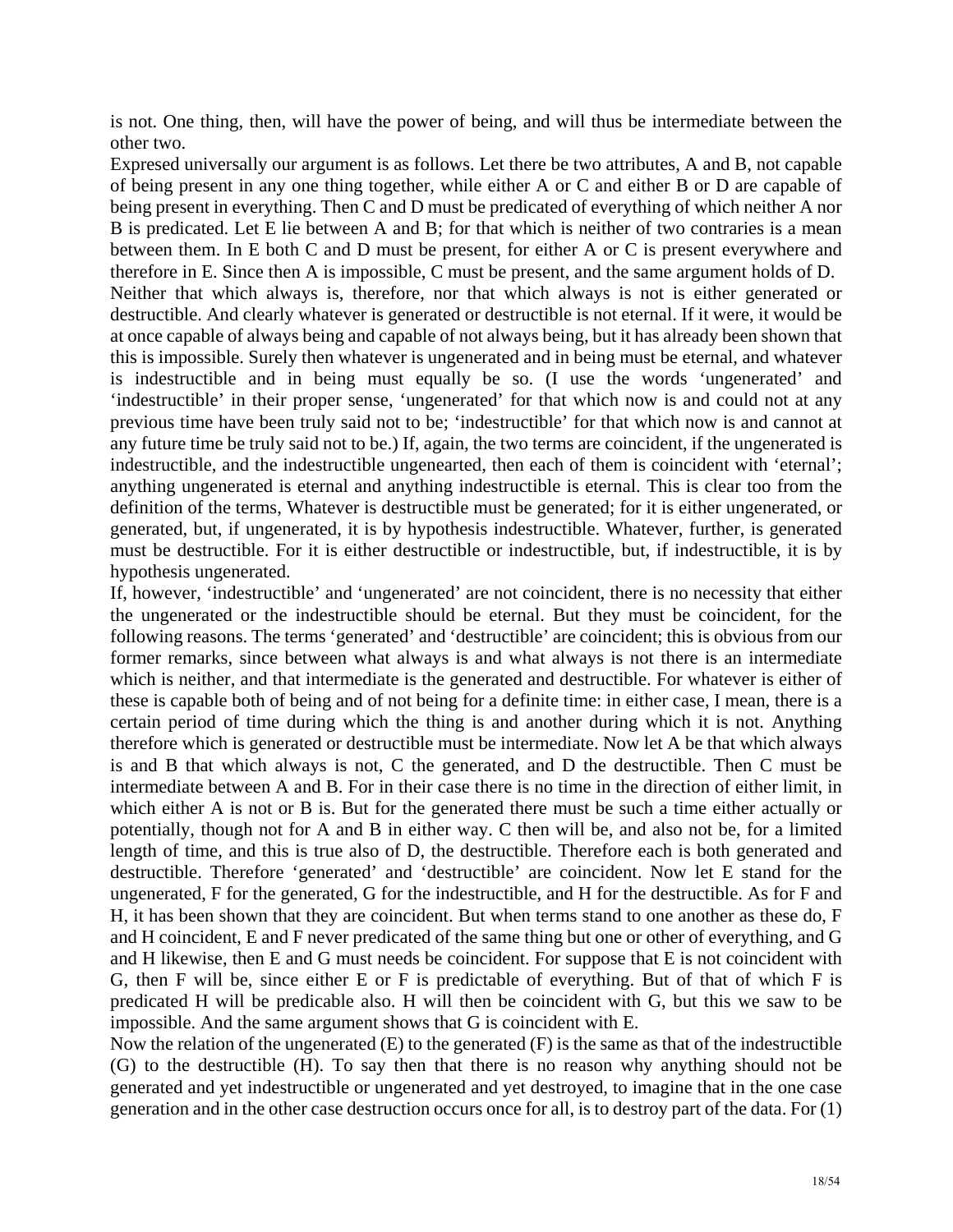everything is capable of acting or being acted upon, of being or not being, either for an infinite, or for a definitely limited space of time; and the infinite time is only a possible alternative because it is after a fashion defined, as a length of time which cannot be exceeded. But infinity in one direction is neither infinite or finite. (2) Further, why, after always existing, was the thing destroyed, why, after an infinity of not being, was it generated, at one moment rather than another? If every moment is alike and the moments are infinite in number, it is clear that a generated or destructible thing existed for an infinite time. It has therefore for an infinite time the capacity of not being (since the capacity of being and the capacity of not being will be present together), if destructible, in the time before destruction, if generated, in the time after generation. If then we assume the two capacities to be actualized, opposites will be present together. (3) Further, this second capacity will be present like the first at every moment, so that the thing will have for an infinite time the capacity both of being and of not being; but this has been shown to be impossible. (4) Again, if the capacity is present prior to the activity, it will be present for all time, even while the thing was as yet ungenerated and non-existent, throughout the infinite time in which it was capable of being generated. At that time, then, when it was not, at that same time it had the capacity of being, both of being then and of being thereafter, and therefore for an infinity of time.

It is clear also on other grounds that it is impossible that the destructible should not at some time be destroyed. For otherwise it will always be at once destructible and in actuality indestructible, so that it will be at the same time capable of always existing and of not always existing. Thus the destructible is at some time actually destroyed. The generable, similarly, has been generated, for it is capable of having been generated and thus also of not always existing.

We may also see in the following way how impossible it is either for a thing which is generated to be thenceforward indestructible, or for a thing which is ungenerated and has always hitherto existed to be destroyed. Nothing that is by chance can be indestructible or ungenerated, since the products of chance and fortune are opposed to what is, or comes to be, always or usually, while anything which exists for a time infinite either absolutely or in one direction, is in existence either always or usually. That which is by chance, then, is by nature such as to exist at one time and not at another. But in things of that character the contradictory states proceed from one and the same capacity, the matter of the thing being the cause equally of its existence and of its non-existence. Hence contradictories would be present together in actuality.

later state it will possess the capacity of not existing, only not of not existing at a time when it exists the later state the capacity will be present for that which is not there in actuality. Actualize, then, the Further, it cannot truly be said of a thing now that it exists last year, nor could it be said last year that it exists now. It is therefore impossible for what once did not exist later to be eternal. For in its – since then it exists in actuality – but of not existing last year or in the past. Now suppose it to be in actuality what it is capable of being. It will then be true to say now that it does not exist last year. But this is impossible. No capacity relates to being in the past, but always to being in the present or future. It is the same with the notion of an eternity of existence followed later by non-existence. In capacity. It will be true to say now that this exists last year or in the past generally.

Considerations also not general like these but proper to the subject show it to be impossible that what was formerly eternal should later be destroyed or that what formerly was not should later be eternal. Whatever is destructible or generated is always alterable. Now alteration is due to contraries, and the things which compose the natural body are the very same that destroy it.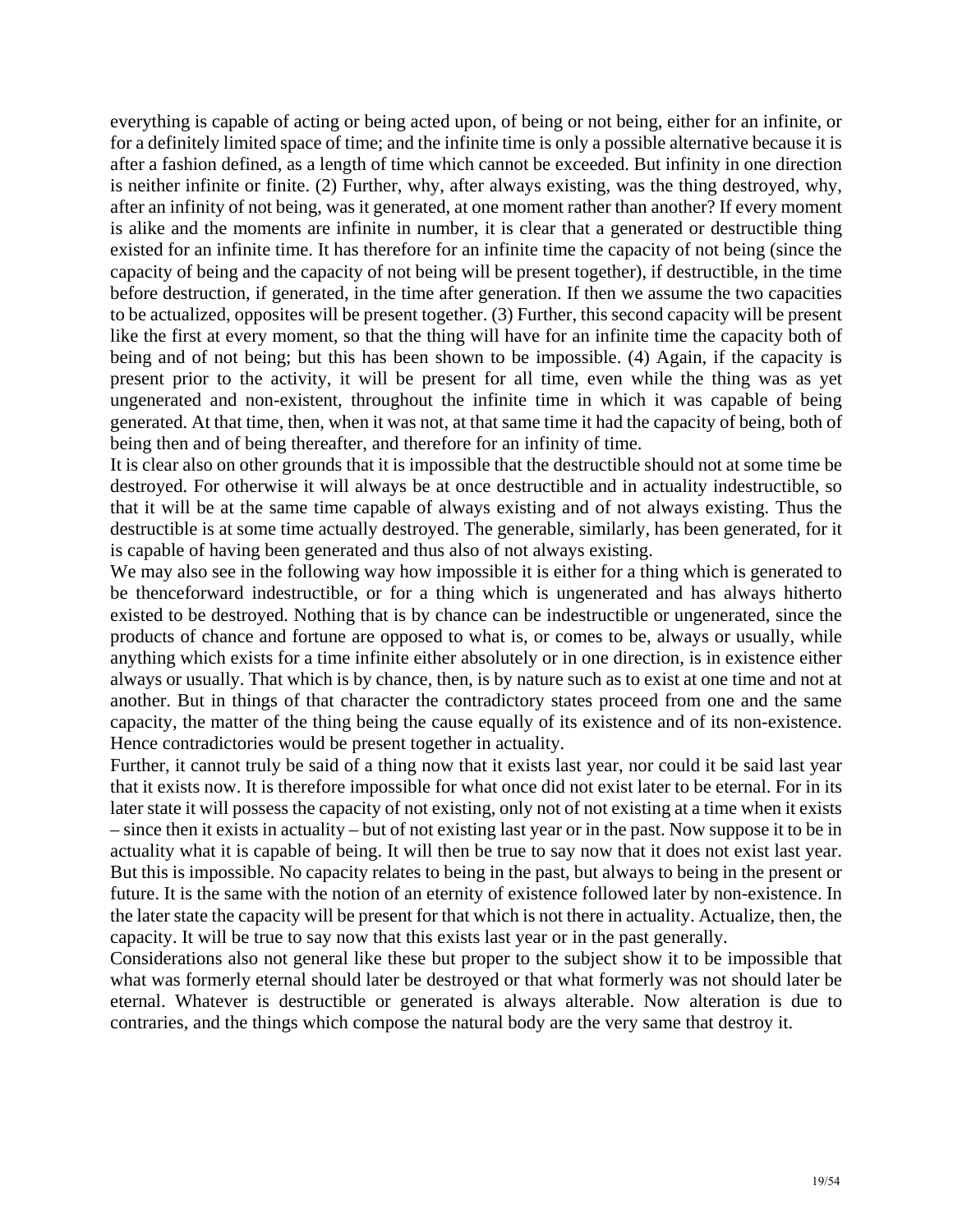## Book II

#### 1

That the heaven as a whole neither came into being nor admits of destruction, as some assert, but is one and eternal, with no end or beginning of its total duration, containing and embracing in itself the infinity of time, we may convince ourselves not only by the arguments already set forth but also by a consideration of the views of those who differ from us in providing for its generation. If our view is a possible one, and the manner of generation which they assert is impossible, this fact will have great weight in convincing us of the immortality and eternity of the world. Hence it is well to being perfect, contains those imperfect motions which have a limit and a goal, having itself no beginning or end, but unceasing through the infinity of time, and of other movements, to some the cause of their beginning, to others offering the goal. The ancients gave to the Gods the heaven or upper place, as being alone immortal; and our present argument testifies that it is indestructible and ungenerated. Further, it is unaffected by any mortal discomfort, and, in addition, effortless; for it needs no constraining necessity to keep it to its path, and prevent it from moving with some other movement more natural to itself. Such a constrained movement would necessarily involve effort the more so, the more eternal it were – and would be inconsistent with perfection. Hence we must persuade oneself of the truth of the ancient and truly traditional theories, that there is some immortal and divine thing which possesses movement, but movement such as has no limit and is rather itself the limit of all other movement. A limit is a thing which contains; and this motion, not believe the old tale which says that the world needs some Atlas to keep it safe  $-$  a tale composed, it would seem, by men who, like later thinkers, conceived of all the upper bodies as earthy and endowed with weight, and therefore supported it in their fabulous way upon animate necessity. We must no more believe that than follow Empedocles when he says that the world, by being whirled round, received a movement quick enough to overpower its own downward tendency, and thus has been kept from destruction all this time. Nor, again, is it conceivable that it should persist eternally by the necessitation of a soul. For a soul could not live in such conditions painlessly or happily, since the movement involves constraint, being imposed on the first body, whose natural motion is different, and imposed continuously. It must therefore be uneasy and devoid of all rational satisfaction; for it could not even, like the soul of mortal animals, take recreation in the bodily relaxation of sleep. An Ixion's lot must needs possess it, without end or respite. If then, as we said, the view already stated of the first motion is a possible one, it is not only more appropriate so to conceive of its eternity, but also on this hypothesis alone are we able to advance a theory consistent with popular divinations of the divine nature. But of this enough for the present.

# $\mathcal{L}$

Since there are some who say that there is a right and a left in the heaven, with those who are known as Pythagoreans – to whom indeed the view really belongs – we must consider whether, if we are to apply these principles to the body of the universe, we should follow their statement of the matter or find a better way. At the start we may say that, if right and left are applicable, there are prior principles which must first be applied. These principles have been analysed in the discussion of the movements of animals, for the reason that they are proper to animal nature. For in some animals we find all such distinctions of parts as this of right and left clearly present, and in others some; but in plants we find only above and below. Now if we are to apply to the heaven such a distinction of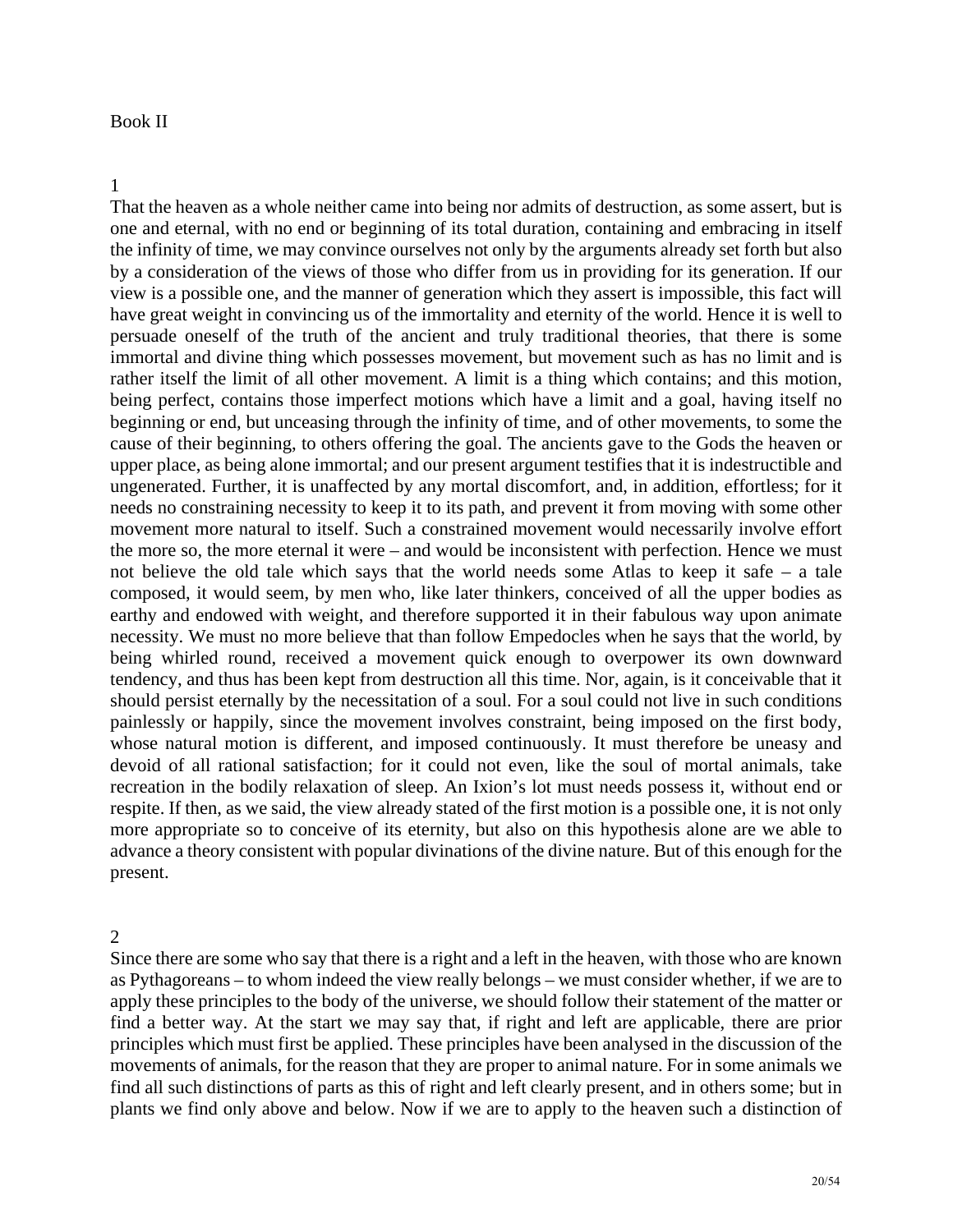parts, we must exect, as we have said, to find in it also the distinction which in animals is found first of them all. The distinctions are three, namely, above and below, front and its opposite, right and left – all these three oppositions we expect to find in the perfect body – and each may be called a principle. Above is the principle of length, right of breadth, front of depth. Or again we may connect them with the various movements, taking principle to mean that part, in a thing capable of movement, from which movement first begins. Growth starts from above, locomotion from the right, sensemovement from in front (for front is simply the part to which the senses are directed). Hence we must not look for above and below, right and left, front and back, in every kind of body, but only in those which, being animate, have a principle of movement within themselves. For in no inanimate thing do we observe a part from which movement originates. Some do not move at all, some move, but not indifferently in any direction; fire, for example, only upward, and earth only to the centre. It is true that we speak of above and below, right and left, in these bodies relatively to ourselves. The reference may be to our own right hands, as with the diviner, or to some similarity to our own members, such as the parts of a statue possess; or we may take the contrary spatial order, calling right that which is to our left, and left that which is to our right. We observe, however, in the things themselves none of these distinctions; indeed if they are turned round we proceed to speak of the opposite parts as right and left, a boy land below, front and back. Hence it is remarkable that the Pythagoreans should have spoken of these two principles, right and left, only, to the exclusion of the other four, which have as good a title as they. There is no less difference between above and below or front and back in animals generally than between right and left. The difference is sometimes only one of function, sometimes also one of shape; and while the distinction of above and below is characteristic of all animate things, whether plants or animals, that of right and left is not found in plants. Further, inasmuch as length is prior to breadth, if above is the principle of length, right of breadth, and if the principle of that which is prior is itself prior, then above will be prior to right, or let us say, since 'prior' is ambiguous, prior in order of generation. If, in addition, above is the region from which movement originates, right the region in which it starts, front the region to which it is directed, then on this ground too above has a certain original character as compared with the other forms of position. On these two grounds, then, they may fairly be criticized, first, for omitting the more fundamental principles, and secondly, for thinking that the two they mentioned were attributable equally to everything.

and the rotation of the heaven originates in the region from which the stars rise. So this will be the Since we have already determined that functions of this kind belong to things which possess, a principle of movement, and that the heaven is animate and possesses a principle of movement, clearly the heaven must also exhibit above and below, right and left. We need not be troubled by the question, arising from the spherical shape of the world, how there can be a distinction of right and left within it, all parts being alike and all for ever in motion. We must think of the world as of something in which right differs from left in shape as well as in other respects, which subsequently is included in a sphere. The difference of function will persist, but will appear not to by reason of the regularity of shape. In the same fashion must we conceive of the beginning of its movement. For even if it never began to move, yet it must possess a principle from which it would have begun to move if it had begun, and from which it would begin again if it came to a stand. Now by its length I mean the interval between its poles, one pole being above and the other below; for two hemispheres are specially distinguished from all others by the immobility of the poles. Further, by 'transverse' in the universe we commonly mean, not above and below, but a direction crossing the line of the poles, which, by implication, is length: for transverse motion is motion crossing motion up and down. Of the poles, that which we see above us is the lower region, and that which we do not see is the upper. For right in anything is, as we say, the region in which locomotion originates,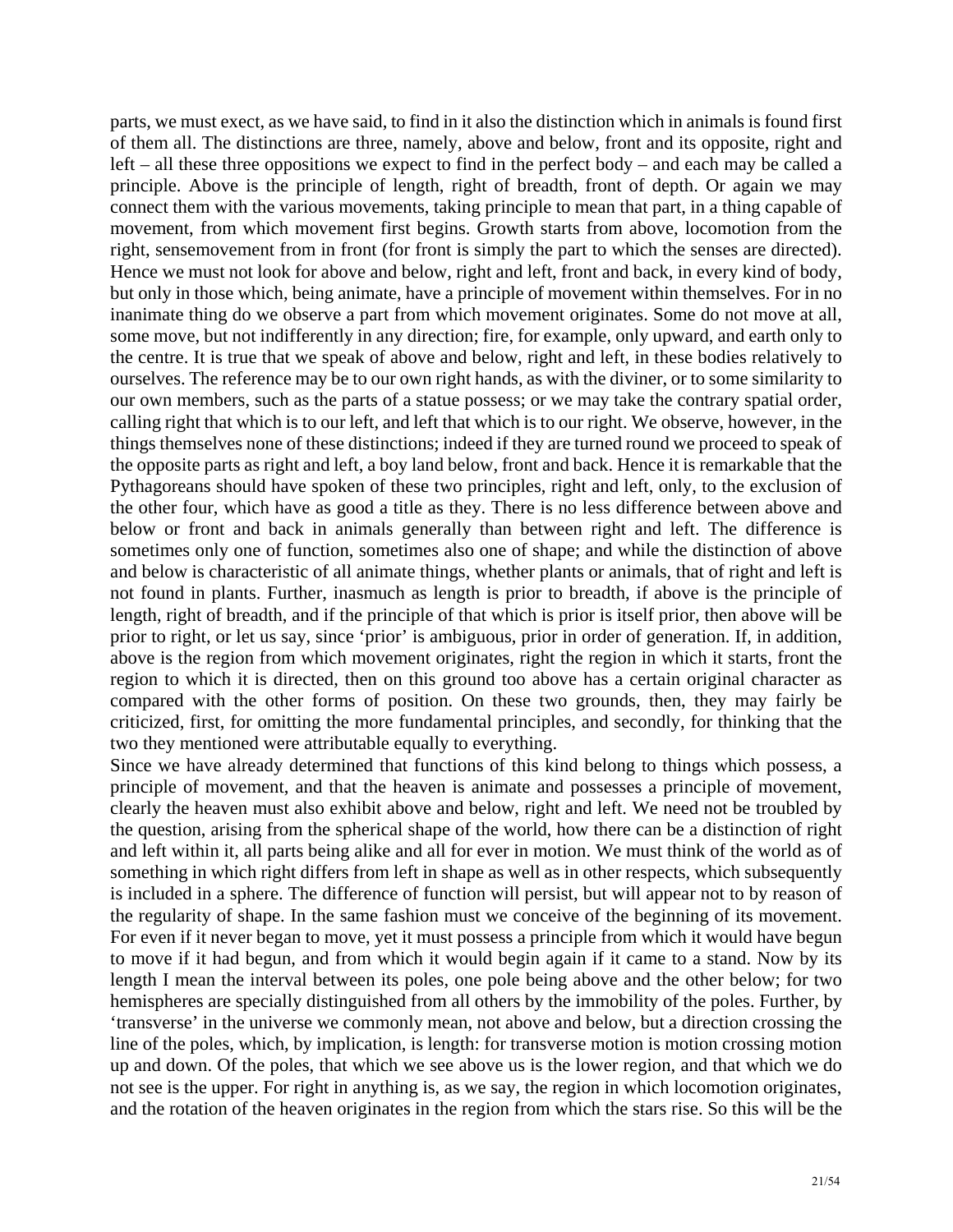right, and the region where they set the left. If then they begin from the right and move round to the right, the upper must be the unseen pole. For if it is the pole we see, the movement will be leftward, which we deny to be the fact. Clearly then the invisible pole is above. And those who live in the other hemisphere are above and to the right, while we are below and to the left. This is just the opposite of the view of the Pythagoreans, who make us above and on the right side and those in the other hemisphere below and on the left side; the fact being the exact opposite. Relatively, however, to the secondary revolution, I mean that of the planets, we are above and on the right and they are below and on the left. For the principle of their movement has the reverse position, since the movement itself is the contrary of the other: hence it follows that we are at its beginning and they at its end. Here we may end our discussion of the distinctions of parts created by the three dimensions and of the consequent differences of position.

## 3

present, since the matter of contraries is the same. Also, the positive is prior to its privation (warm, for instance, to cold), and rest and heaviness stand for the privation of lightness and movement. But further, if fire and earth exist, the intermediate bodies must exist also: each element stands in a contrary relation to every other. (This, again, we will here take for granted and try later to explain.) Since circular motion is not the contrary of the reverse circular motion, we must consider why there is more than one motion, though we have to pursue our inquiries at a distance – a distance created not so much by our spatial position as by the fact that our senses enable us to perceive very few of the attributes of the heavenly bodies. But let not that deter us. The reason must be sought in the following facts. Everything which has a function exists for its function. The activity of God is immortality, i.e. eternal life. Therefore the movement of that which is divine must be eternal. But such is the heaven, viz. a divine body, and for that reason to it is given the circular body whose nature it is to move always in a circle. Why, then, is not the whole body of the heaven of the same character as that part? Because there must be something at rest at the centre of the revolving body; and of that body no part can be at rest, either elsewhere or at the centre. It could do so only if the body's natural movement were towards the centre. But the circular movement is natural, since otherwise it could not be eternal: for nothing unnatural is eternal. The unnatural is subsequent to the natural, being a derangement of the natural which occurs in the course of its generation. Earth then has to exist; for it is earth which is at rest at the centre. (At present we may take this for granted: it shall be explained later.) But if earth must exist, so must fire. For, if one of a pair of contraries naturally exists, the other, if it is really contrary, exists also naturally. In some form it must be these four elements generation clearly is involved, since none of them can be eternal: for contraries interact with one another and destroy one another. Further, it is inconceivable that a movable body should be eternal, if its movement cannot be regarded as naturally eternal: and these bodies we know to possess movement. Thus we see that generation is necessarily involved. But if so, there must be at least one other circular motion: for a single movement of the whole heaven would necessitate an identical relation of the elements of bodies to one another. This matter also shall be cleared up in what follows: but for the present so much is clear, that the reason why there is more than one circular body is the necessity of generation, which follows on the presence of fire, which, with that of the other bodies, follows on that of earth; and earth is required because eternal movement in one body necessitates eternal rest in another.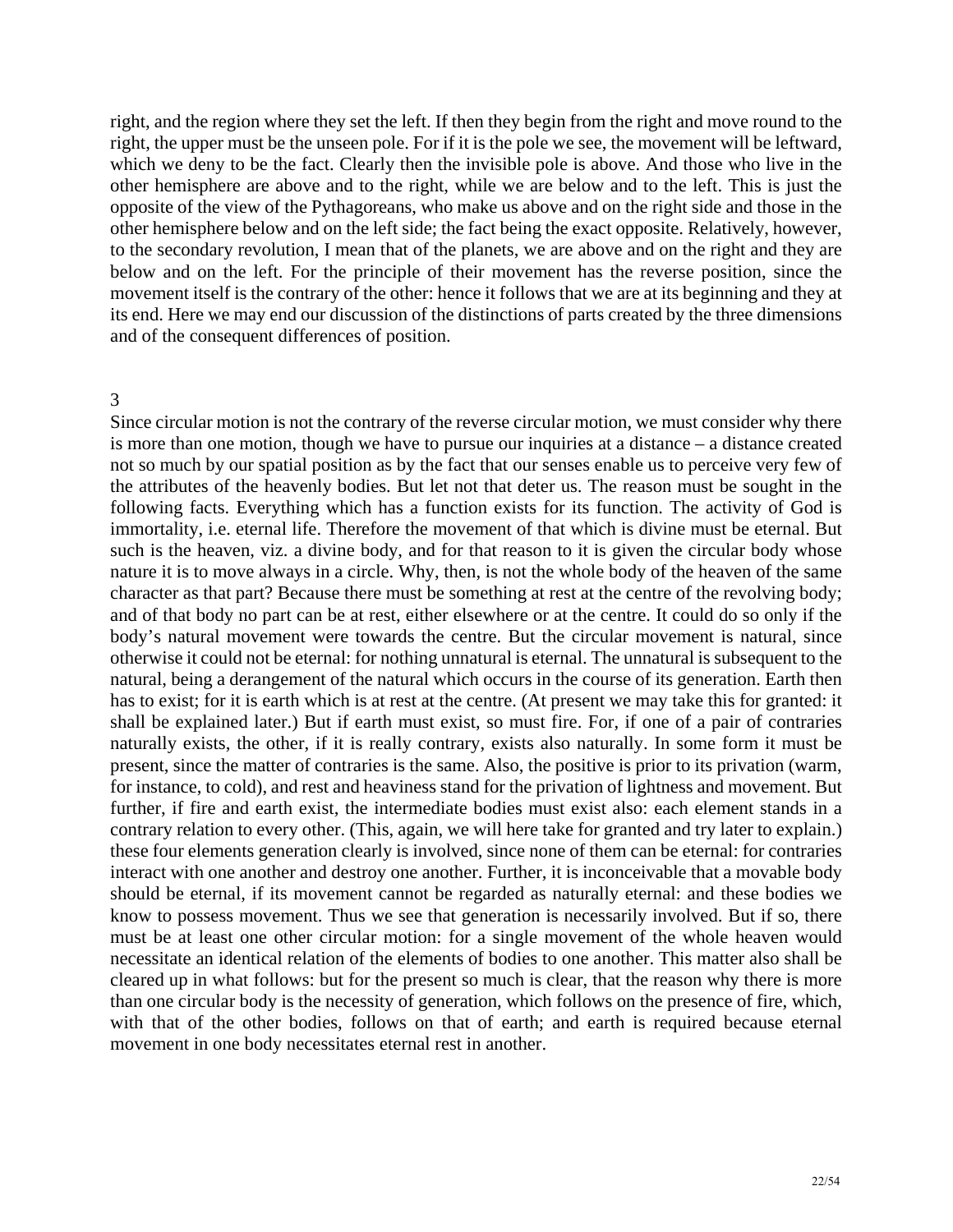4

The shape of the heaven is of necessity spherical; for that is the shape most appropriate to its substance and also by nature primary.

First, let us consider generally which shape is primary among planes and solids alike. Every plane figure must be either rectilinear or curvilinear. Now the rectilinear is bounded by more than one line, the curvilinear by one only. But since in any kind the one is naturally prior to the many and the simple to the complex, the circle will be the first of plane figures. Again, if by complete, as previously defined, we mean a thing outside which no part of itself can be found, and if addition is always possible to the straight line but never to the circular, clearly the line which embraces the circle is complete. If then the complete is prior to the incomplete, it follows on this ground also that the circle is primary among figures. And the sphere holds the same position among solids. For it alone is embraced by a single surface, while rectilinear solids have several. The sphere is among solids what the circle is among plane figures. Further, those who divide bodies into planes and generate them out of planes seem to bear witness to the truth of this. Alone among solids they leave the sphere undivided, as not possessing more than one surface: for the division into surfaces is not just dividing a whole by cutting it into its parts, but division of another fashion into parts different in form. It is clear, then, that the sphere is first of solid figures.

If, again, one orders figures according to their numbers, it is most natural to arrange them in this way. The circle corresponds to the number one, the triangle, being the sum of two right angles, to the number two. But if one is assigned to the triangle, the circle will not be a figure at all.

Now the first figure belongs to the first body, and the first body is that at the farthest circumference. will be true of the body continuous with it: for that which is continuous with the spherical is It follows that the body which revolves with a circular movement must be spherical. The same then spherical. The same again holds of the bodies between these and the centre. Bodies which are bounded by the spherical and in contact with it must be, as wholes, spherical; and the bodies below the sphere of the planets are contiguous with the sphere above them. The sphere then will be spherical throughout; for every body within it is contiguous and continuous with spheres.

Again, since the whole revolves, palpably and by assumption, in a circle, and since it has been shown that outside the farthest circumference there is neither void nor place, from these grounds also it will follow necessarily that the heaven is spherical. For if it is to be rectilinear in shape, it will follow that there is place and body and void without it. For a rectilinear figure as it revolves never continues in the same room, but where formerly was body, is now none, and where now is none, body will be in a moment because of the projection at the corners. Similarly, if the world had some other figure with unequal radii, if, for instance, it were lentiform, or oviform, in every case we should have to admit space and void outside the moving body, because the whole body would not always occupy the same room.

Again, if the motion of the heaven is the measure of all movements whatever in virtue of being of all movements. Now of lines which return upon themselves the line which bounds the circle is alone continuous and regular and eternal, and if, in each kind, the measure is the minimum, and the minimum movement is the swiftest, then, clearly, the movement of the heaven must be the swiftest the shortest; and that movement is the swiftest which follows the shortest line. Therefore, if the heaven moves in a circle and moves more swiftly than anything else, it must necessarily be spherical.

which is continuous with or embraces the spherical must itself be spherical, then on these grounds Corroborative evidence may be drawn from the bodies whose position is about the centre. If earth is enclosed by water, water by air, air by fire, and these similarly by the upper bodies – which while not continuous are yet contiguous with them – and if the surface of water is spherical, and that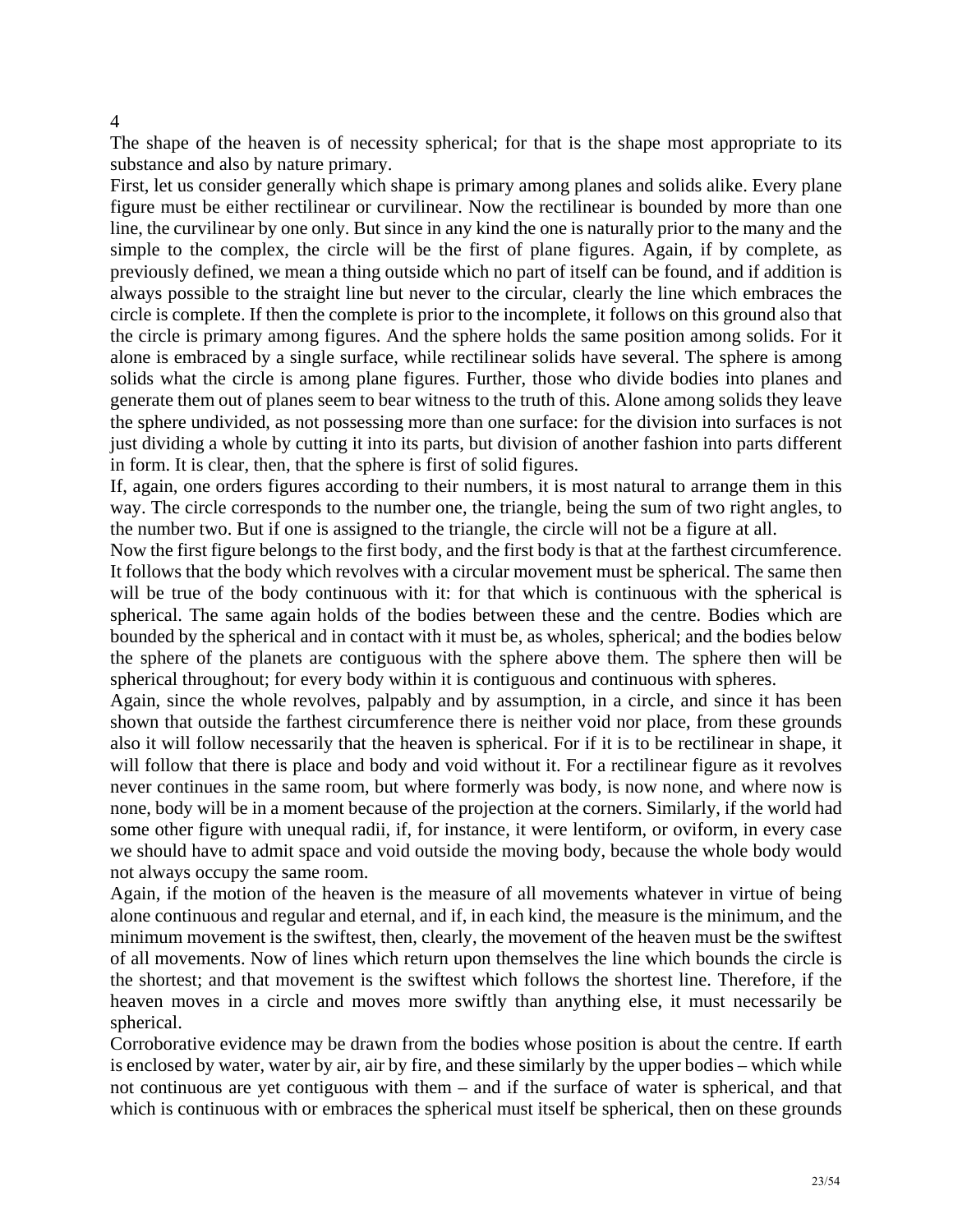also it is clear that the heavens are spherical. But the surface of water is seen to be spherical if we take as our starting-point the fact that water naturally tends to collect in a hollow place – 'hollow' observation can even approach. For the matter of which these are composed does not admit of meaning 'nearer the centre'. Draw from the centre the lines AB, AC, and let their extremities be joined by the straight line BC. The line AD, drawn to the base of the triangle, will be shorter than either of the radii. Therefore the place in which it terminates will be a hollow place. The water then will collect there until equality is established, that is until the line AE is equal to the two radii. Thus water forces its way to the ends of the radii, and there only will it rest: but the line which connects the extremities of the radii is circular: therefore the surface of the water BEC is spherical. It is plain from the foregoing that the universe is spherical. It is plain, further, that it is turned (so to speak) with a finish which no manufactured thing nor anything else within the range of our anything like the same regularity and finish as the substance of the enveloping body; since with each step away from earth the matter manifestly becomes finer in the same proportion as water is

#### 5

finer than earth.

Now there are two ways of moving along a circle, from A to B or from A to C, and we have already difficulty just stated itself suggests, the distinction of prior and posterior, which provides a reason explained that these movements are not contrary to one another. But nothing which concerns the eternal can be a matter of chance or spontaneity, and the heaven and its circular motion are eternal. We must therefore ask why this motion takes one direction and not the other. Either this is itself an ultimate fact or there is an ultimate fact behind it. It may seem evidence of excessive folly or excessive zeal to try to provide an explanation of some things, or of everything, admitting no exception. The criticism, however, is not always just: one should first consider what reason there is for speaking, and also what kind of certainty is looked for, whether human merely or of a more cogent kind. When any one shall succeed in finding proofs of greater precision, gratitude will be due to him for the discovery, but at present we must be content with a probable solution. If nature always follows the best course possible, and, just as upward movement is the superior form of rectilinear movement, since the upper region is more divine than the lower, so forward movement is superior to backward, then front and back exhibits, like right and left, as we said before and as the and so solves our difficulty. Supposing that nature is ordered in the best way possible, this may stand as the reason of the fact mentioned. For it is best to move with a movement simple and unceasing, and, further, in the superior of two possible directions.

## 6

We have next to show that the movement of the heaven is regular and not irregular. This applies only to the first heaven and the first movement; for the lower spheres exhibit a composition of several movements into one. If the movement is uneven, clearly there will be acceleration, maximum speed, and retardation, since these appear in all irregular motions. The maximum may occur either at the starting-point or at the goal or between the two; and we expect natural motion to reach its maximum at the goal, unnatural motion at the starting-point, and missiles midway between the two. But circular movement, having no beginning or limit or middle in the direct sense of the words, has neither whence nor whither nor middle: for in time it is eternal, and in length it returns upon itself without a break. If then its movement has no maximum, it can have no irregularity, since irregularity is produced by retardation and acceleration. Further, since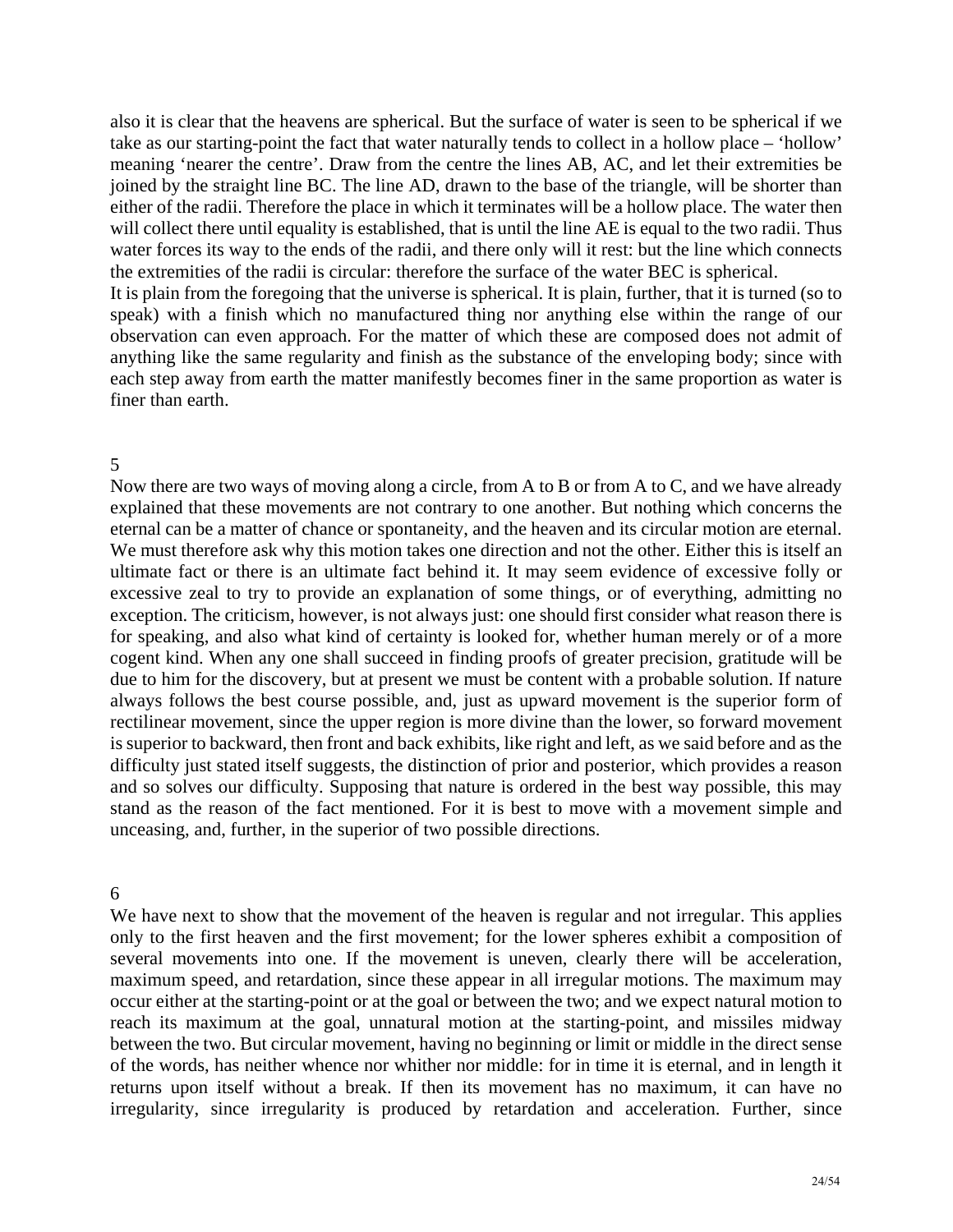everything that is moved is moved by something, the cause of the irregularity of movement must lie either in the mover or in the moved or both. For if the mover moved not always with the same force, or if the moved were altered and did not remain the same, or if both were to change, the result might well be an irregular movement in the moved. But none of these possibilities can be conceived as actual in the case of the heavens. As to that which is moved, we have shown that it is primary and simple and ungenerated and indestructible and generally unchanging; and the mover has an even better right to these attributes. It is the primary that moves the primary, the simple the simple, the indestructible and ungenerated that which is indestructible and ungenerated. Since then that which is moved, being a body, is nevertheless unchanging, how should the mover, which is incorporeal, be changed?

It follows then, further, that the motion cannot be irregular. For if irregularity occurs, there must be change either in the movement as a whole, from fast to slow and slow to fast, or in its parts. That there is no irregularity in the parts is obvious, since, if there were, some divergence of the stars impossible (and, equally, perpetual retardation: for the argument holds of both and each), if we may would have taken place before now in the infinity of time, as one moved slower and another faster: but no alteration of their intervals is ever observed. Nor again is a change in the movement as a whole admissible. Retardation is always due to incapacity, and incapacity is unnatural. The incapacities of animals, age, decay, and the like, are all unnatural, due, it seems, to the fact that the whole animal complex is made up of materials which differ in respect of their proper places, and no single part occupies its own place. If therefore that which is primary contains nothing unnatural, being simple and unmixed and in its proper place and having no contrary, then it has no place for incapacity, nor, consequently, for retardation or (since acceleration involves retardation) for acceleration. Again, it is inconceivable that the mover should first show incapacity for an infinite time, and capacity afterwards for another infinity. For clearly nothing which, like incapacity, unnatural ever continues for an infinity of time; nor does the unnatural endure as long as the natural, or any form of incapacity as long as the capacity. But if the movement is retarded it must necessarily be retarded for an infinite time. Equally impossible is perpetual acceleration or perpetual retardation. For such movement would be infinite and indefinite, but every movement, in our view, proceeds from one point to another and is definite in character. Again, suppose one assumes a minimum time in less than which the heaven could not complete its movement. For, as a given walk or a given exercise on the harp cannot take any and every time, but every performance has its definite minimum time which is unsurpassable, so, one might suppose, the movement of the heaven could not be completed in any and every time. But in that case perpetual acceleration is take acceleration to proceed by identical or increasing additions of speed and for an infinite time. The remaining alternative is to say that the movement exhibits an alternation of slower and faster: but this is a mere fiction and quite inconceivable. Further, irregularity of this kind would be particularly unlikely to pass unobserved, since contrast makes observation easy.

That there is one heaven, then, only, and that it is ungenerated and eternal, and further that its movement is regular, has now been sufficiently explained.

7

We have next to speak of the stars, as they are called, of their composition, shape, and movements. It would be most natural and consequent upon what has been said that each of the stars should be composed of that substance in which their path lies, since, as we said, there is an element whose natural movement is circular. In so saying we are only following the same line of thought as those who say that the stars are fiery because they believe the upper body to be fire, the presumption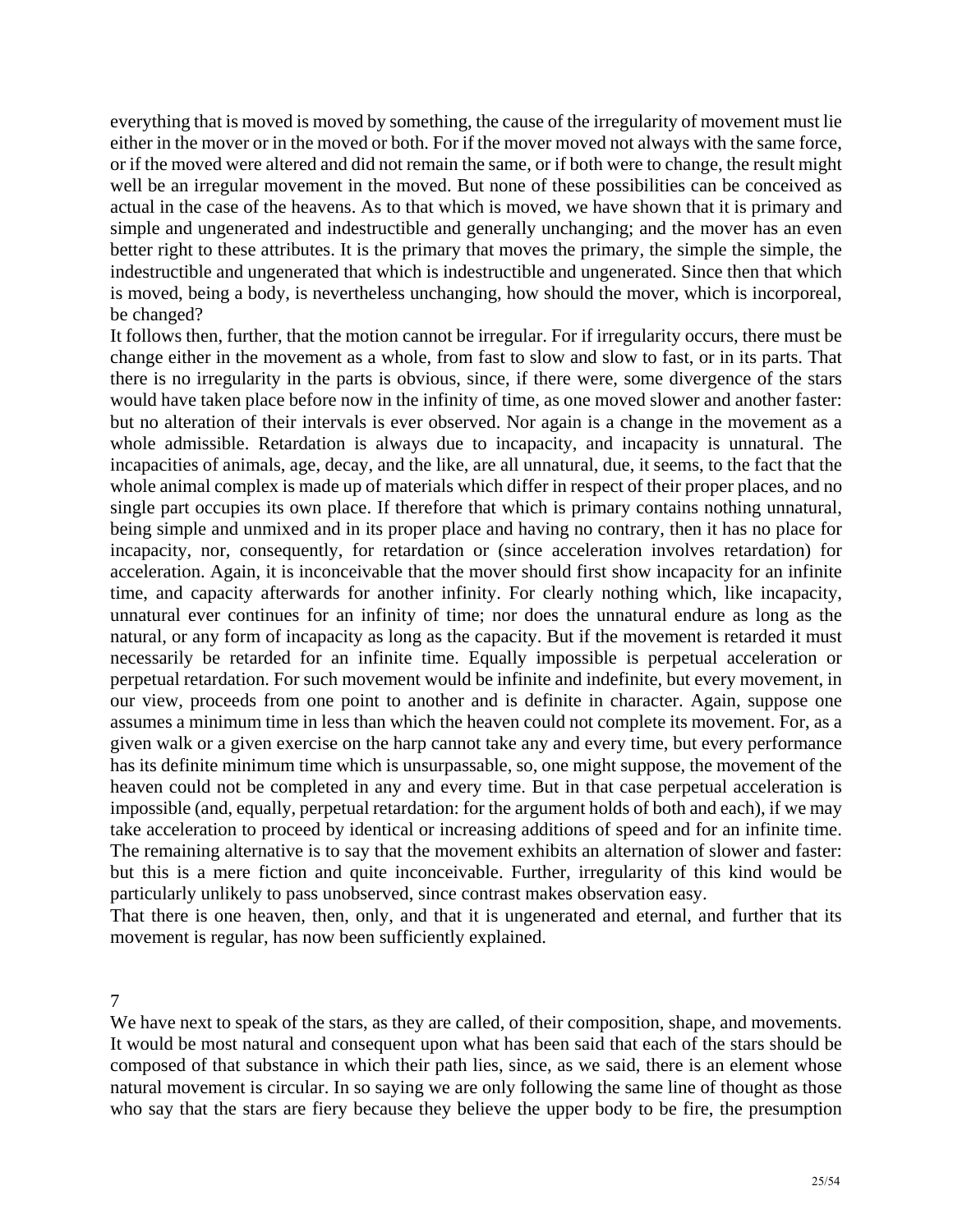being that a thing is composed of the same stuff as that in which it is situated. The warmth and light which proceed from them are caused by the friction set up in the air by their motion. Movement tends to create fire in wood, stone, and iron; and with even more reason should it have that effect on air, a substance which is closer to fire than these. An example is that of missiles, which as they move are themselves fired so strongly that leaden balls are melted; and if they are fired the surrounding air must be similarly affected. Now while the missiles are heated by reason of their motion in air, which is turned into fire by the agitation produced by their movement, the upper bodies are carried on a moving sphere, so that, though they are not themselves fired, yet the air underneath the sphere of the revolving body is necessarily heated by its motion, and particularly in that part where the sun is attached to it. Hence warmth increases as the sun gets nearer or higher or overhead. Of the fact, then, that the stars are neither fiery nor move in fire, enough has been said.

# 8

Since changes evidently occur not only in the position of the stars but also in that of the whole heaven, there are three possibilities. Either (1) both are at rest, or (2) both are in motion, or (3) the one is at rest and the other in motion.

) That both should be at rest is impossible; for, if the earth is at rest, the hypothesis does not (1 account for the observations; and we take it as granted that the earth is at rest. It remains either that both are moved, or that the one is moved and the other at rest.

(2) On the view, first, that both are in motion, we have the absurdity that the stars and the circles move with the same speed, i.e. that the ace of every star is that of the circle in it moves. For star and circle are seen to come back to the same place at the same moment; from which it follows that the star has traversed the circle and the circle has completed its own movement, i.e. traversed its own circumference, at one and the same moment. But it is difficult to conceive that the pace of each star should be exactly proportioned to the size of its circle. That the pace of each circle should be proportionate to its size is not absurd but inevitable: but that the same should be true of the movement of the stars contained in the circles is quite incredible. For if, on the one and, we suppose that the star which moves on the greater circle is necessarily swifter, clearly we also admit that if stars shifted their position so as to exchange circles, the slower would become swifter and the swifter slower. But this would show that their movement was not their own, but due to the circles. If, on the other hand, the arrangement was a chance combination, the coincidence in every case of a greater circle with a swifter movement of the star contained in it is too much to believe. In one or two cases it might not inconceivably fall out so, but to imagine it in every case alike is a mere fiction. Besides, chance has no place in that which is natural, and what happens everywhere and in every case is no matter of chance.

) The same absurdity is equally plain if it is supposed that the circles stand still and that it is the (3 stars themselves which move. For it will follow that the outer stars are the swifter, and that the pace of the stars corresponds to the size of their circles.

move with the circles to which they are attached. Only on this supposition are we involved in no motion, the larger moves quicker. It is the same here with the revolving bodies: for the are Since, then, we cannot reasonably suppose either that both are in motion or that the star alone moves, the remaining alternative is that the circles should move, while the stars are at rest and absurd consequence. For, in the first place, the quicker movement of the larger circle is natural when all the circles are attached to the same centre. Whenever bodies are moving with their proper intercepted by two radii will be larger in the larger circle, and hence it is not surprising that the revolution of the larger circle should take the same time as that of the smaller. And secondly, the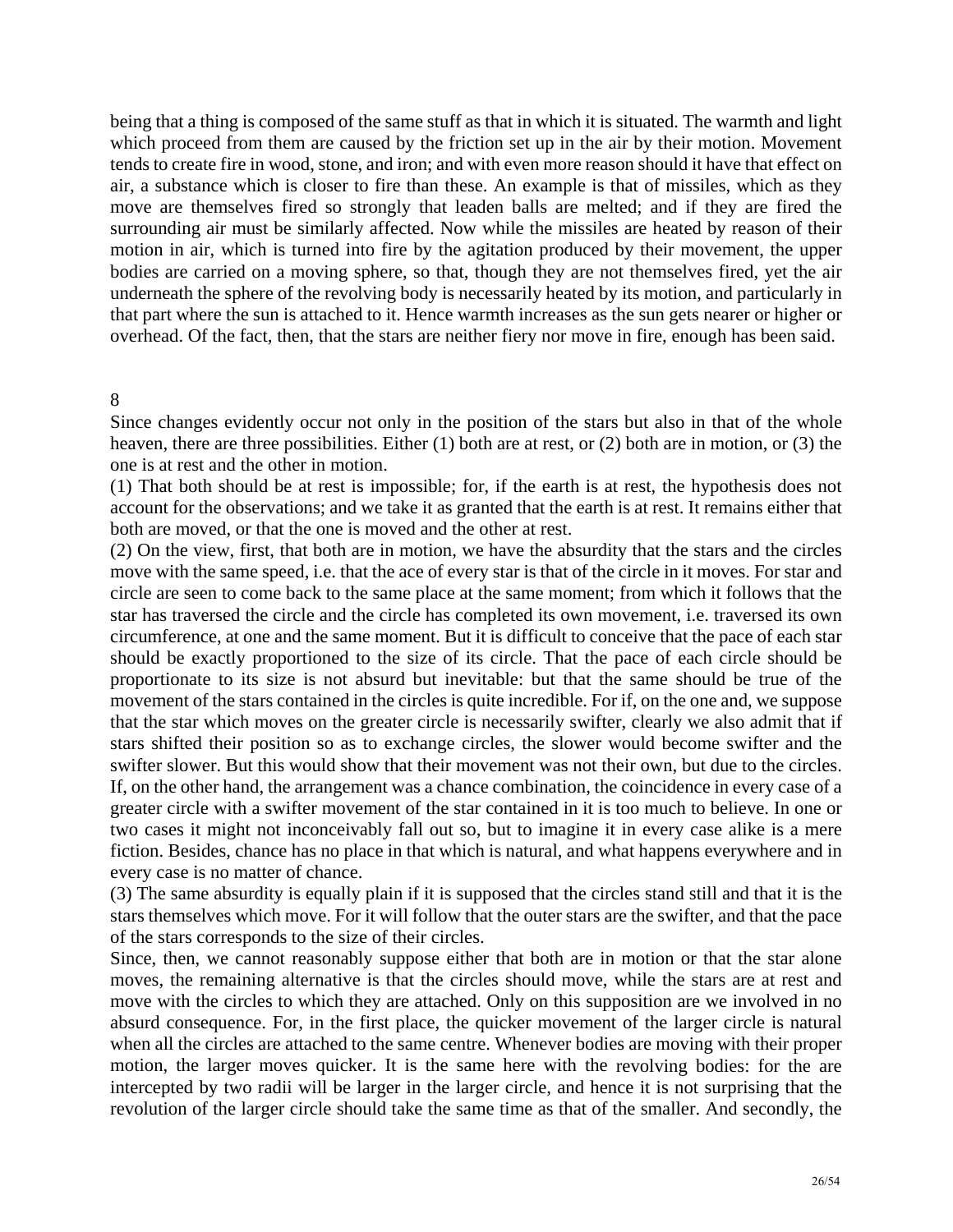fact that the heavens do not break in pieces follows not only from this but also from the proof already given of the continuity of the whole.

Again, since the stars are spherical, as our opponents assert and we may consistently admit, inasmuch as we construct them out of the spherical body, and since the spherical body has two movements proper to itself, namely rolling and spinning, it follows that if the stars have a movement of their own, it will be one of these. But neither is observed. (1) Suppose them to spin. They would then stay where they were, and not change their place, as, by observation and general consent, they do. Further, one would expect them all to exhibit the same movement: but the only star which appears to possess this movement is the sun, at sunrise or sunset, and this appearance is due not to the sun itself but to the distance from which we observe it. The visual ray being excessively prolonged becomes weak and wavering. The same reason probably accounts for the apparent twinkling of the fixed stars and the absence of twinkling in the planets. The planets are near, so that the visual ray reaches them in its full vigour, but when it comes to the fixed stars it is quivering because of the distance and its excessive extension; and its tremor produces an appearance of movement in the star: for it makes no difference whether movement is set up in the ray or in the object of vision.

(2) On the other hand, it is also clear that the stars do not roll. For rolling involves rotation: but the 'face', as it is called, of the moon is always seen. Therefore, since any movement of their own which the stars possessed would presumably be one proper to themselves, and no such movement is observed in them, clearly they have no movement of their own.

one place, making possible, as it does, the swiftest and most selfcontained motion, for forward There is, further, the absurdity that nature has bestowed upon them no organ appropriate to such movement. For nature leaves nothing to chance, and would not, while caring for animals, overlook things so precious. Indeed, nature seems deliberately to have stripped them of everything which makes selforiginated progression possible, and to have removed them as far as possible from things which have organs of movement. This is just why it seems proper that the whole heaven and every star should be spherical. For while of all shapes the sphere is the most convenient for movement in movement it is the most unsuitable, least of all resembling shapes which are self-moved, in that it has no dependent or projecting part, as a rectilinear figure has, and is in fact as far as possible removed in shape from ambulatory bodies. Since, therefore, the heavens have to move in one lace, and the stars are not required to move themselves forward, it is natural that both should be spherical – a shape which best suits the movement of the one and the immobility of the other.

9

number and in size, are moving with so rapid a motion, how should they not produce a sound unaccountable that we should not hear this music, they explain this by saying that the sound is in From all this it is clear that the theory that the movement of the stars produces a harmony, i.e. that the sounds they make are concordant, in spite of the grace and originality with which it has been stated, is nevertheless untrue. Some thinkers suppose that the motion of bodies of that size must produce a noise, since on our earth the motion of bodies far inferior in size and in speed of movement has that effect. Also, when the sun and the moon, they say, and all the stars, so great in immensely great? Starting from this argument and from the observation that their speeds, as measured by their distances, are in the same ratios as musical concordances, they assert that the sound given forth by the circular movement of the stars is a harmony. Since, however, it appears our ears from the very moment of birth and is thus indistinguishable from its contrary silence, since sound and silence are discriminated by mutual contrast. What happens to men, then, is just what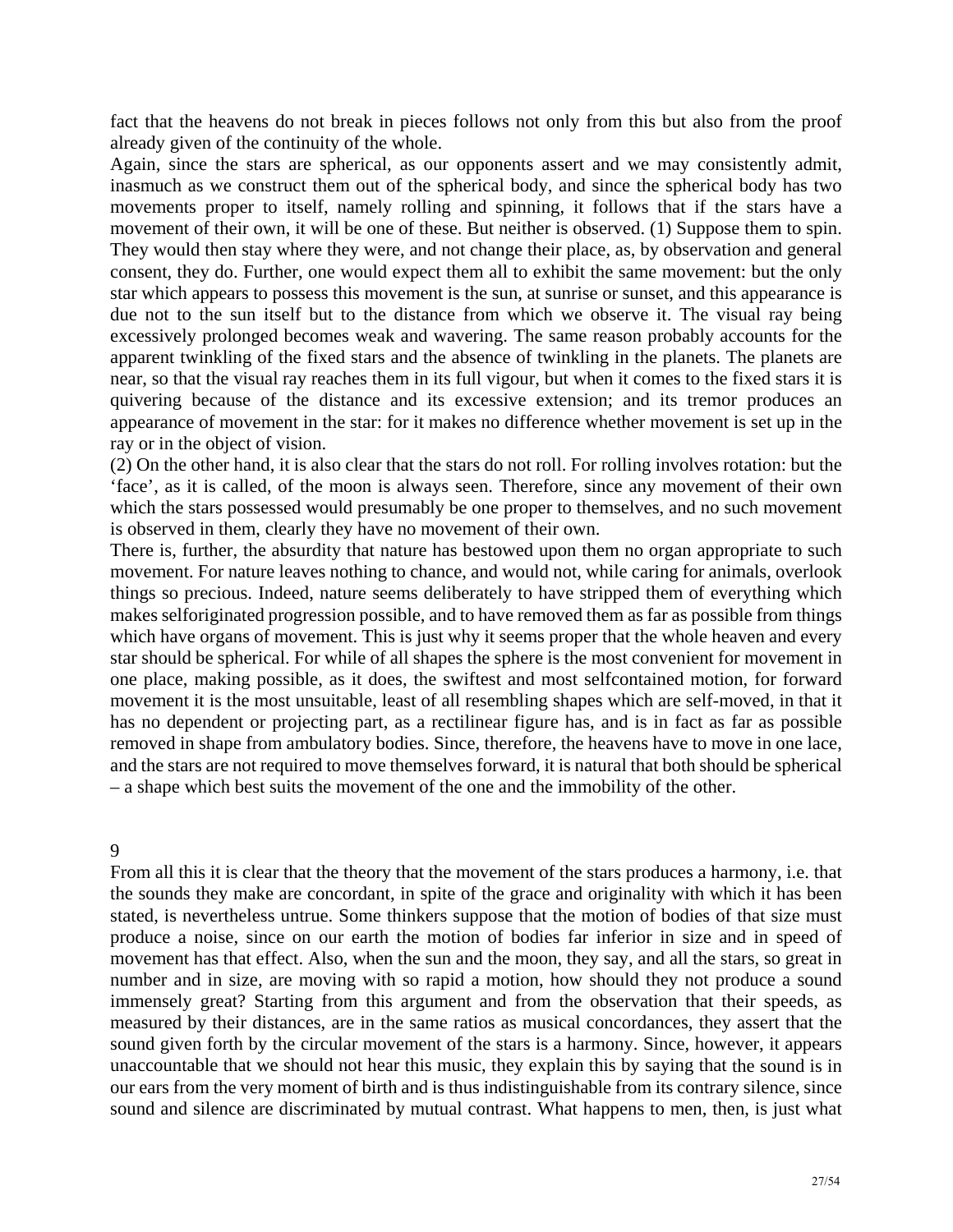happens to coppersmiths, who are so accustomed to the noise of the smithy that it makes no difference to them. But, as we said before, melodious and poetical as the theory is, it cannot be a true account of the facts. There is not only the absurdity of our hearing nothing, the ground of which they try to remove, but also the fact that no effect other than sensitive is produced upon us. Excessive noises, we know, shatter the solid bodies even of inanimate things: the noise of thunder, for instance, splits rocks and the strongest of bodies. But if the moving bodies are so great, and the sound which penetrates to us is proportionate to their size, that sound must needs reach us in an intensity many times that of thunder, and the force of its action must be immense. Indeed the reason why we do not hear, and show in our bodies none of the effects of violent force, is easily given: it is that there is no noise. But not only is the explanation evident; it is also a corroboration of the truth of the views we have advanced. For the very difficulty which made the Pythagoreans say that the motion of the stars produces a concord corroborates our view. Bodies which are themselves in motion, produce noise and friction: but those which are attached or fixed to a moving body, as the parts to a ship, can no more create noise, than a ship on a river moving with the stream. Yet by the same argument one might say it was absurd that on a large vessel the motion of mast and poop should not make a great noise, and the like might be said of the movement of the vessel itself. But sound is caused when a moving body is enclosed in an unmoved body, and cannot be caused by one enclosed in, and continuous with, a moving body which creates no friction. We may say, then, in this matter that if the heavenly bodies moved in a generally diffused mass of air or fire, as every one supposes, their motion would necessarily cause a noise of tremendous strength and such a noise would necessarily reach and shatter us. Since, therefore, this effect is evidently not produced, it follows that none of them can move with the motion either of animate nature or of constraint. It is as though nature had foreseen the result, that if their movement were other than it is, nothing on this earth could maintain its character.

That the stars are spherical and are not selfmoved, has now been explained.

10

With their order – I mean the position of each, as involving the priority of some and the posteriority of others, and their respective distances from the extremity – with this astronomy may be left to deal, since the astronomical discussion is adequate. This discussion shows that the movements of the several stars depend, as regards the varieties of speed which they exhibit, on the distance of each from the extremity. It is established that the outermost revolution of the heavens is a simple movement and the swiftest of all, and that the movement of all other bodies is composite and relatively slow, for the reason that each is moving on its own circle with the reverse motion to that of the heavens. This at once leads us to expect that the body which is nearest to that first simple revolution should take the longest time to complete its circle, and that which is farthest from it the shortest, the others taking a longer time the nearer they are and a shorter time the farther away they are. For it is the nearest body which is most strongly influenced, and the most remote, by reason of its distance, which is least affected, the influence on the intermediate bodies varying, as the mathematicians show, with their distance.

11

With regard to the shape of each star, the most reasonable view is that they are spherical. It has been shown that it is not in their nature to move themselves, and, since nature is no wanton or random creator, clearly she will have given things which possess no movement a shape particularly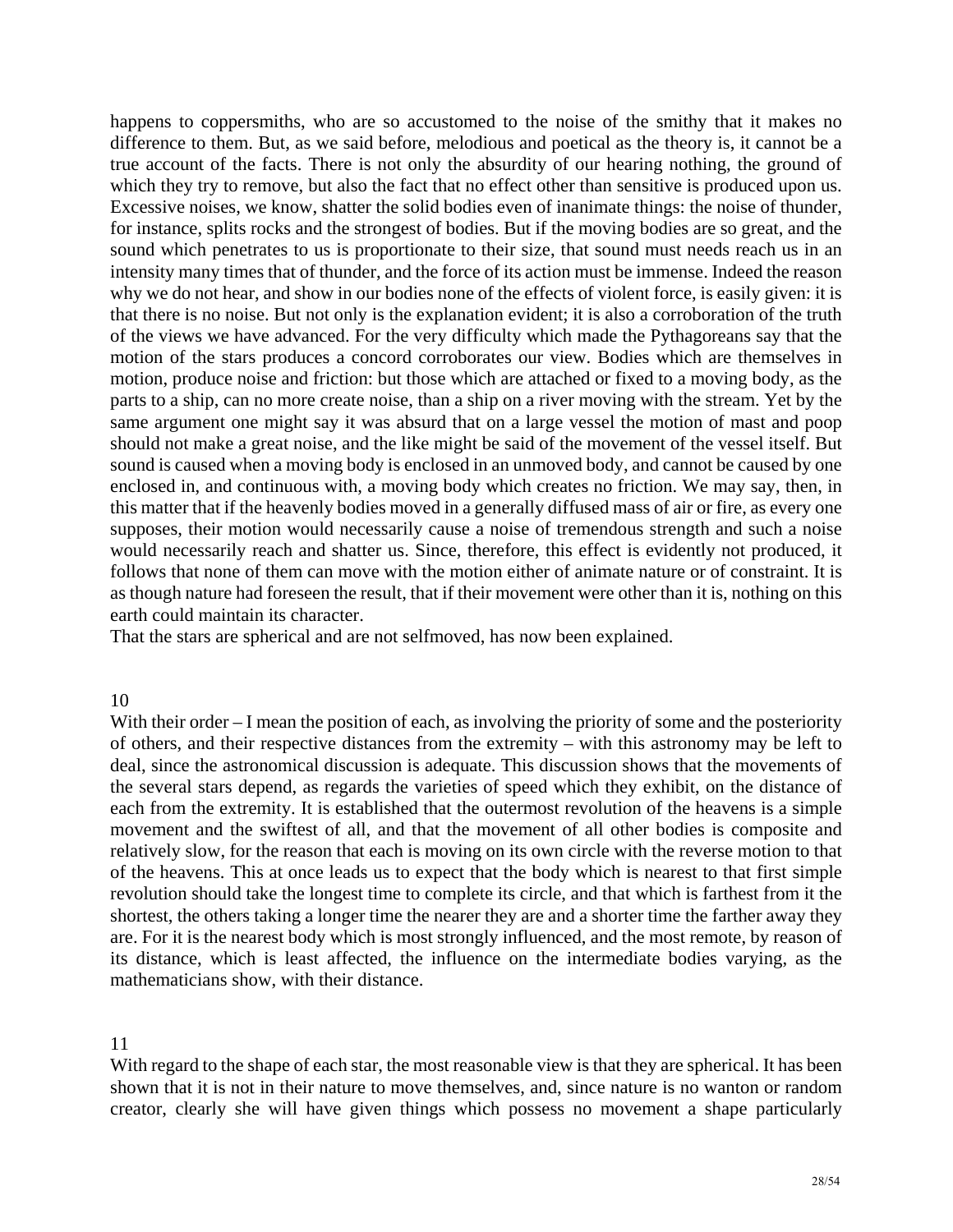unadapted to movement. Such a shape is the sphere, since it possesses no instrument of movement. Clearly then their mass will have the form of a sphere. Again, what holds of one holds of all, and the evidence of our eyes shows us that the moon is spherical. For how else should the moon as it waxes and wanes show for the most part a crescent-shaped or gibbous figure, and only at one moment a half-moon? And astronomical arguments give further confirmation; for no other hypothesis accounts for the crescent shape of the sun's eclipses. One, then, of the heavenly bodies being spherical, clearly the rest will be spherical also.

# 12

There are two difficulties, which may very reasonably here be raised, of which we must now attempt to state the probable solution: for we regard the zeal of one whose thirst after philosophy leads him to accept even slight indications where it is very difficult to see one's way, as a proof rather of modesty than of overconfidence.

But the opposite is the case. The movements of the sun and moon are fewer than those of some of the planets. Yet these planets are farther from the centre and thus nearer to the primary body than they, as observation has itself revealed. For we have seen the moon, half-full, pass beneath the planet Mars, which vanished on its shadow side and came forth by the bright and shining part. Of many such problems one of the strangest is the problem why we find the greatest number of movements in the intermediate bodies, and not, rather, in each successive body a variety of movement proportionate to its distance from the primary motion. For we should expect, since the primary body shows one motion only, that the body which is nearest to it should move with the fewest movements, say two, and the one next after that with three, or some similar arrangement. Similar accounts of other stars are given by the Egyptians and Babylonians, whose observations have been kept for very many years past, and from whom much of our evidence about particular stars is derived. A second difficulty which may with equal justice be raised is this. Why is it that the primary motion includes such a multitude of stars that their whole array seems to defy counting, while of the other stars each one is separated off, and in no case do we find two or more attached to the same motion?

this difficulty by any means insoluble. We may object that we have been thinking of the stars as mere bodies, and as units with a serial order indeed but entirely inanimate; but should rather onceive them as enjoying life and action. On this view the facts cease to appear surprising. For it is c natural that the best-conditioned of all things should have its good without action, that which is there are yet others who however hard they worked themselves could never secure this good, but On these questions, I say, it is well that we should seek to increase our understanding, though we have but little to go upon, and are placed at so great a distance from the facts in question. Nevertheless there are certain principles on which if we base our consideration we shall not find nearest to it should achieve it by little and simple action, and that which is farther removed by a complexity of actions, just as with men's bodies one is in good condition without exercise at all, another after a short walk, while another requires running and wrestling and hard training, and only some substitute for it. To succeed often or in many things is difficult. For instance, to throw ten thousand Coan throws with the dice would be impossible, but to throw one or two is comparatively easy. In action, again, when A has to be done to get B, B to get C, and C to get D, one step or two present little difficulty, but as the series extends the difficulty grows. We must, then, think of the action of the lower stars as similar to that of animals and plants. For on our earth it is man that has the greatest variety of actions – for there are many goods that man can secure; hence his actions are various and directed to ends beyond them – while the perfectly conditioned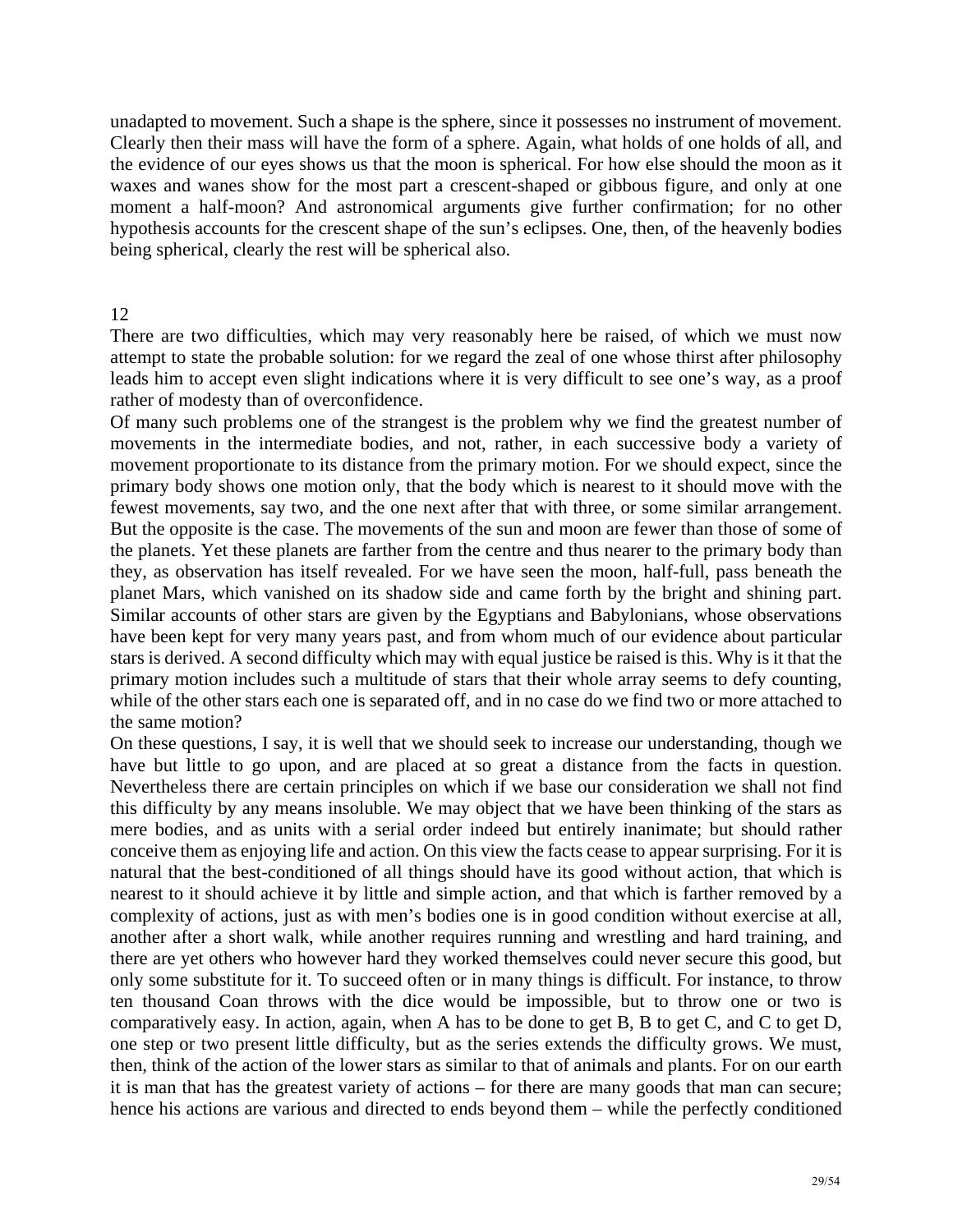has no need of action, since it is itself the end, and action always requires two terms, end and means. The lower animals have less variety of action than man; and plants perhaps have little action and of one kind only. For either they have but one attainable good (as indeed man has), or, if several, each contributes directly to their ultimate good. One thing then has and enjoys the ultimate good, other things attain to it, one immediately by few steps, another by many, while yet another does not even attempt to secure it but is satisfied to reach a point not far removed from that consummation. Thus, taking health as the end, there will be one thing that always possesses health, others that attain it, one by reducing flesh, another by running and thus reducing flesh, another by taking steps to enable himself to run, thus further increasing the number of movements, while another cannot attain health itself, but only running or reduction of flesh, so that one or other of these is for such a being the end. For while it is clearly best for any being to attain the real end, yet, if that cannot be, the nearer it is to the best the better will be its state. It is for this reason that the earth moves not at all and the bodies near to it with few movements. For they do not attain the final end, but only come as near to it as their share in the divine principle permits. But the first heaven finds it immediately with a single movement, and the bodies intermediate between the first and last heavens attain it indeed, but at the cost of a multiplicity of movement.

As to the difficulty that into the one primary motion is crowded a vast multitude of stars, while of the other stars each has been separately given special movements of its own, there is in the first place this reason for regarding the arrangement as a natural one. In thinking of the life and moving principle of the several heavens one must regard the first as far superior to the others. Such a superiority would be reasonable. For this single first motion has to move many of the divine bodies, while the numerous other motions move only one each, since each single planet moves with a variety of motions. Thus, then, nature makes matters equal and establishes a certain order, giving to the single motion many bodies and to the single body many motions. And there is a second reason why the other motions have each only one body, in that each of them except the last, i.e. that which contains the one star, is really moving many bodies. For this last sphere moves with many others, to which it is fixed, each sphere being actually a body; so that its movement will be a joint product. Each sphere, in fact, has its particular natural motion, to which the general movement is, as it were, added. But the force of any limited body is only adequate to moving a limited body.

The characteristics of the stars which move with a circular motion, in respect of substance and shape, movement and order, have now been sufficiently explained.

## 13

It remains to speak of the earth, of its position, of the question whether it is at rest or in motion, and of its shape.

accommodate them to certain theories and opinions of their own. But there are many others who I. As to its position there is some difference of opinion. Most people – all, in fact, who regard the whole heaven as finite  $-$  say it lies at the centre. But the Italian philosophers known as Pythagoreans take the contrary view. At the centre, they say, is fire, and the earth is one of the stars, creating night and day by its circular motion about the centre. They further construct another earth in opposition to ours to which they give the name counterearth. In all this they are not seeking for theories and causes to account for observed facts, but rather forcing their observations and trying to would agree that it is wrong to give the earth the central position, looking for confirmation rather to theory than to the facts of observation. Their view is that the most precious place befits the most precious thing: but fire, they say, is more precious than earth, and the limit than the intermediate, and the circumference and the centre are limits. Reasoning on this basis they take the view that it is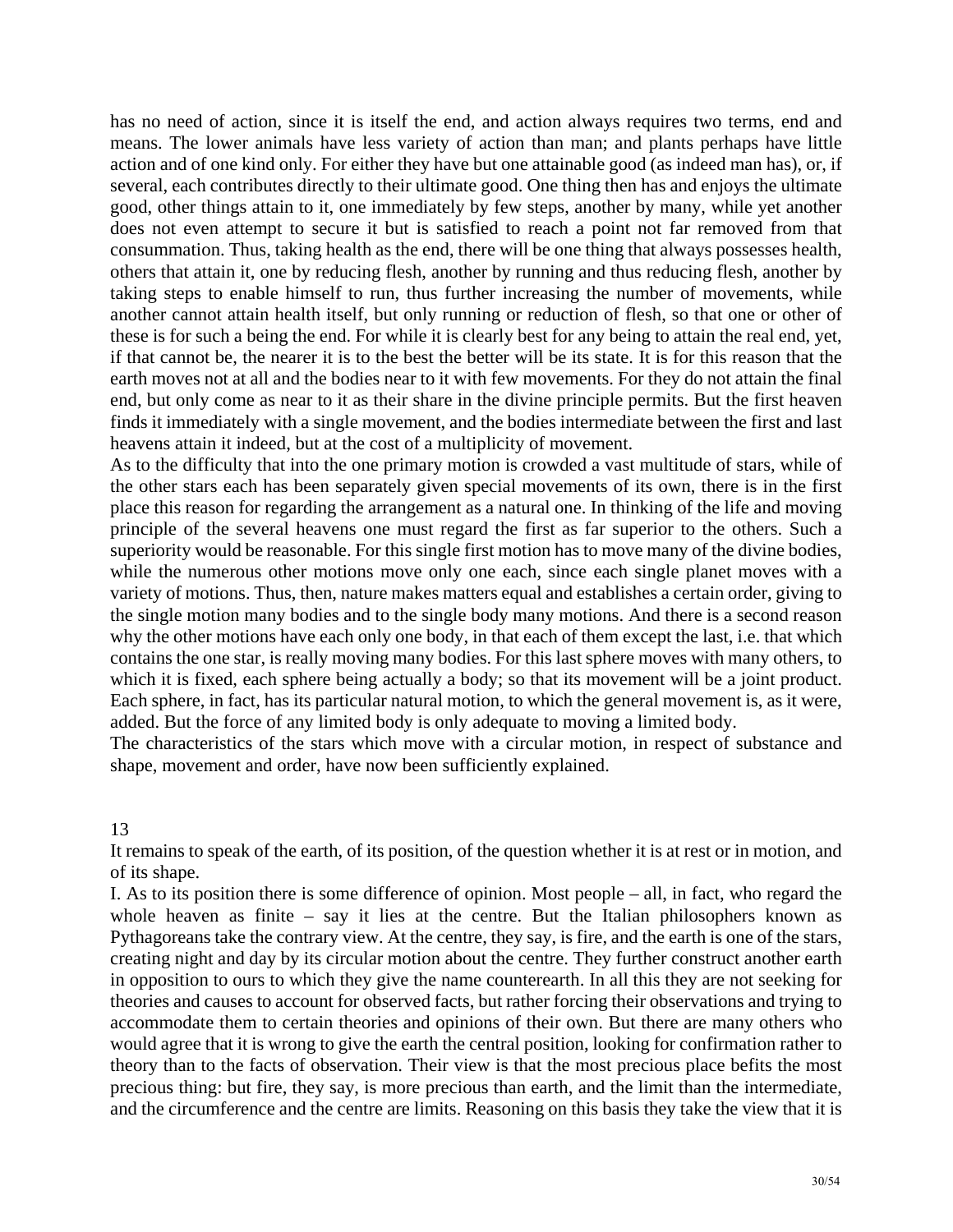not earth that lies at the centre of the sphere, but rather fire. The Pythagoreans have a further reason. They hold that the most important part of the world, which is the centre, should be most strictly guarded, and name it, or rather the fire which occupies that place, the 'Guardhouse of Zeus', as if the word 'centre' were quite unequivocal, and the centre of the mathematical figure were always the same with that of the thing or the natural centre. But it is better to conceive of the case of the whole heaven as analogous to that of animals, in which the centre of the animal and that of the body are different. For this reason they have no need to be so disturbed about the world, or to call in a guard for its centre: rather let them look for the centre in the other sense and tell us what it is like and where nature has set it. That centre will be something primary and precious; but to the mere position we should give the last place rather than the first. For the middle is what is defined, and limited, see ing that the latter is the matter and the former the essence of the system. what defines it is the limit, and that which contains or limits is more precious than that which is

II. As to the position of the earth, then, this is the view which some advance, and the views advanced concerning its rest or motion are similar. For here too there is no general agreement. All who deny that the earth lies at the centre think that it revolves about the centre, and not the earth there are several bodies so moving, which are invisible to us owing to the interposition of the earth. only but, as we said before, the counter-earth as well. Some of them even consider it possible that This, they say, accounts for the fact that eclipses of the moon are more frequent than eclipses of the sun: for in addition to the earth each of these moving bodies can obstruct it. Indeed, as in any case the surface of the earth is not actually a centre but distant from it a full hemisphere, there is no more difficulty, they think, in accounting for the observed facts on their view that we do not dwell at the centre, than on the common view that the earth is in the middle. Even as it is, there is nothing in the observations to suggest that we are removed from the centre by half the diameter of the earth. Others, again, say that the earth, which lies at the centre, is 'rolled', and thus in motion, about the axis of the whole heaven, So it stands written in the Timaeus.

III. There are similar disputes about the shape of the earth. Some think it is spherical, others that it is flat and drum-shaped. For evidence they bring the fact that, as the sun rises and sets, the part concealed by the earth shows a straight and not a curved edge, whereas if the earth were spherical the line of section would have to be circular. In this they leave out of account the great distance of the sun from the earth and the great size of the circumference, which, seen from a distance on these apparently small circles appears straight. Such an appearance ought not to make them doubt the circular shape of the earth. But they have another argument. They say that because it is at rest, the earth must necessarily have this shape. For there are many different ways in which the movement or rest of the earth has been conceived.

The difficulty must have occurred to every one. It would indeed be a complacent mind that felt no surprise that, while a little bit of earth, let loose in mid-air moves and will not stay still, and more there is of it the faster it moves, the whole earth, free in midair, should show no movement at all. Yet here is this great weight of earth, and it is at rest. And again, from beneath one of these moving fragments of earth, before it falls, take away the earth, and it will continue its downward movement with nothing to stop it. The difficulty then, has naturally passed into a common place of philosophy; and one may well wonder that the solutions offered are not seen to involve greater absurdities than the problem itself.

By these considerations some have been led to assert that the earth below us is infinite, saying, with Xenophanes of Colophon, that it has 'pushed its roots to infinity', – in order to save the trouble of seeking for the cause. Hence the sharp rebuke of Empedocles, in the words 'if the deeps of the earth are endless and endless the ample ether – such is the vain tale told by many a tongue, poured from the mouths of those who have seen but little of the whole. Others say the earth rests upon water.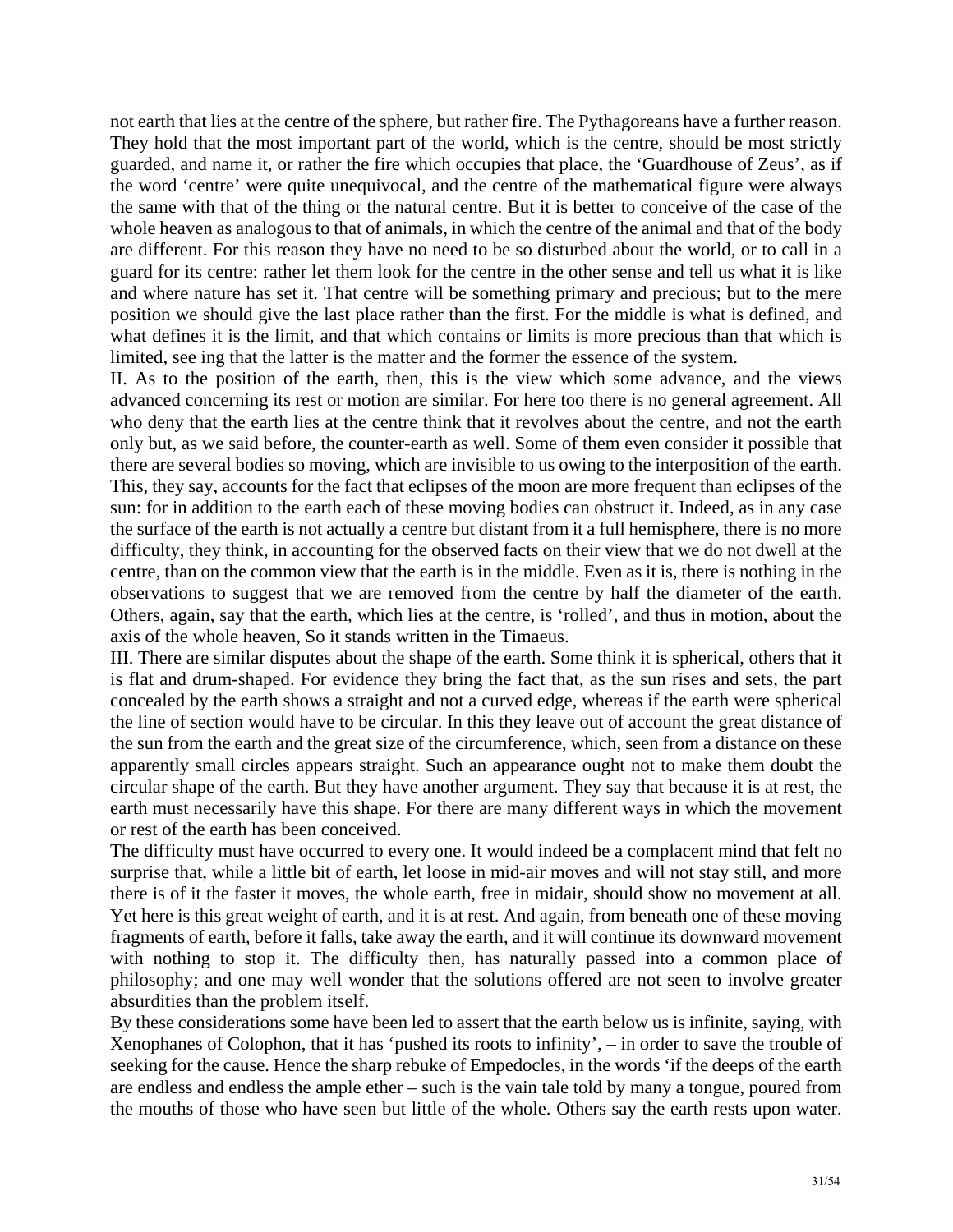This, indeed, is the oldest theory that has been preserved, and is attributed to Thales of Miletus. It was supposed to stay still because it floated like wood and other similar substances, which are so constituted as to rest upon but not upon air. As if the same account had not to be given of the water which carries the earth as of the earth itself! It is not the nature of water, any more than of earth, to stay in mid-air: it must have something to rest upon. Again, as air is lighter than water, so is water than earth: how then can they think that the naturally lighter substance lies below the heavier? Again, if the earth as a whole is capable of floating upon water, that must obviously be the case with any part of it. But observation shows that this is not the case. Any piece of earth goes to the bottom, the quicker the larger it is. These thinkers seem to push their inquiries some way into the problem, but not so far as they might. It is what we are all inclined to do, to direct our inquiry not by the matter itself, but by the views of our opponents: and even when interrogating oneself one pushes the inquiry only to the point at which one can no longer offer any opposition. Hence a good inquirer will be one who is ready in bringing forward the objections proper to the genus, and that he will be when he has gained an understanding of all the differences.

the way of flat-shaped bodies: for even the wind can scarcely move them because of their power of Anaximenes and Anaxagoras and Democritus give the flatness of the earth as the cause of its staying still. Thus, they say, it does not cut, but covers like a lid, the air beneath it. This seems to be resistance. The same immobility, they say, is produced by the flatness of the surface which the earth presents to the air which underlies it; while the air, not having room enough to change its place because it is underneath the earth, stays there in a mass, like the water in the case of the water-clock. And they adduce an amount of evidence to prove that air, when cut off and at rest, can bear a considerable weight.

For the reason why the air is so closely confined that it cannot find a passage, and therefore stays Now, first, if the shape of the earth is not flat, its flatness cannot be the cause of its immobility. But in their own account it is rather the size of the earth than its flatness that causes it to remain at rest. where it is, is its great amount: and this amount great because the body which isolates it, the earth, is very large. This result, then, will follow, even if the earth is spherical, so long as it retains its size. So far as their arguments go, the earth will still be at rest.

speed, prevents movement of the earth, as the water in a cup, when the cup is given a circular In general, our quarrel with those who speak of movement in this way cannot be confined to the parts; it concerns the whole universe. One must decide at the outset whether bodies have a natural movement or not, whether there is no natural but only constrained movement. Seeing, however, that we have already decided this matter to the best of our ability, we are entitled to treat our results as representing fact. Bodies, we say, which have no natural movement, have no constrained movement; and where there is no natural and no constrained movement there will be no movement at all. This is a conclusion, the necessity of which we have already decided, and we have seen further that rest also will be inconceivable, since rest, like movement, is either natural or constrained. But if there is any natural movement, constraint will not be the sole principle of motion or of rest. If, then, it is by constraint that the earth now keeps its place, the so-called 'whirling' movement by which its parts came together at the centre was also constrained. (The form of causation supposed they all borrow from observations of liquids and of air, in which the larger and heavier bodies always move to the centre of the whirl. This is thought by all those who try to generate the heavens to explain why the earth came together at the centre. They then seek a reason for its staying there; and some say, in the manner explained, that the reason is its size and flatness, others, with Empedocles, that the motion of the heavens, moving about it at a higher motion, though it is often underneath the bronze, is for this same reason prevented from moving with the downward movement which is natural to it.) But suppose both the 'whirl' and its flatness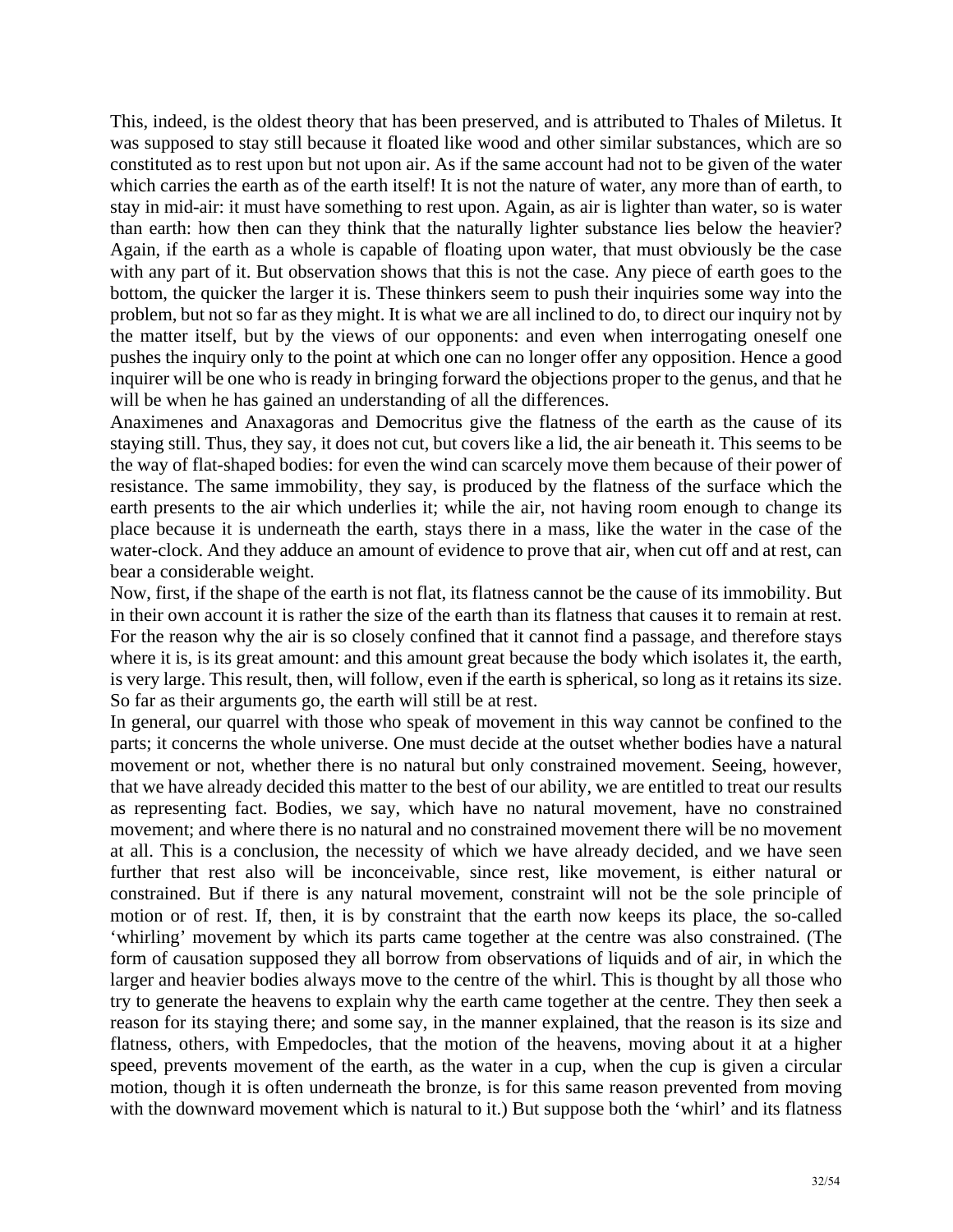(the air beneath being withdrawn) cease to prevent the earth's motion, where will the earth move to then? Its movement to the centre was constrained, and its rest at the centre is due to constraint; but there must be some motion which is natural to it. Will this be upward motion or downward or what? It must have some motion; and if upward and downward motion are alike to it, and the air above the earth does not prevent upward movement, then no more could air below it prevent downward movement. For the same cause must necessarily have the same effect on the same thing.

us. Why, again, does fire move upward? Not, surely, because of the whirl. But if fire is naturally Further, against Empedocles there is another point which might be made. When the elements were separated off by Hate, what caused the earth to keep its place? Surely the 'whirl' cannot have been then also the cause. It is absurd too not to perceive that, while the whirling movement may have been responsible for the original coming together of the art of earth at the centre, the question remains, why now do all heavy bodies move to the earth. For the whirl surely does not come near such as to move in a certain direction, clearly the same may be supposed to hold of earth. Again, it cannot be the whirl which determines the heavy and the light. Rather that movement caused the pre-existent heavy and light things to go to the middle and stay on the surface respectively. Thus, before ever the whirl began, heavy and light existed; and what can have been the ground of their distinction, or the manner and direction of their natural movements? In the infinite chaos there can have been neither above nor below, and it is by these that heavy and light are determined.

to ask about things staying still but not about their motion,  $-$  why, I mean, one thing, if nothing It is to these causes that most writers pay attention: but there are some, Anaximander, for instance, among the ancients, who say that the earth keeps its place because of its indifference. Motion upward and downward and sideways were all, they thought, equally inappropriate to that which is set at the centre and indifferently related to every extreme point; and to move in contrary directions at the same time was impossible: so it must needs remain still. This view is ingenious but not true. The argument would prove that everything, whatever it be, which is put at the centre, must stay there. Fire, then, will rest at the centre: for the proof turns on no peculiar property of earth. But this does not follow. The observed facts about earth are not only that it remains at the centre, but also that it moves to the centre. The place to which any fragment of earth moves must necessarily be the place to which the whole moves; and in the place to which a thing naturally moves, it will naturally rest. The reason then is not in the fact that the earth is indifferently related to every extreme point: for this would apply to any body, whereas movement to the centre is peculiar to earth. Again it is absurd to look for a reason why the earth remains at the centre and not for a reason why fire remains at the extremity. If the extremity is the natural place of fire, clearly earth must also have a natural place. But suppose that the centre is not its place, and that the reason of its remaining there is this necessity of indifference – on the analogy of the hair which, it is said, however great the tension, will not break under it, if it be evenly distributed, or of the men who, though exceedingly hungry and thirsty, and both equally, yet being equidistant from food and drink, is therefore bound to stay where he is – even so, it still remains to explain why fire stays at the extremities. It is strange, too, stops it, moves up, and another thing to the centre. Again, their statements are not true. It happens, indeed, to be the case that a thing to which movement this way and that is equally inappropriate is obliged to remain at the centre. But so far as their argument goes, instead of remaining there, it will move, only not as a mass but in fragments. For the argument applies equally to fire. Fire, if set at the centre, should stay there, like earth, since it will be indifferently related to every point on the extremity. Nevertheless it will move, as in fact it always does move when nothing stops it, away from the centre to the extremity. It will not, however, move in a mass to a single point on the circumference – the only possible result on the lines of the indifference theory – but rather each corresponding portion of fire to the corresponding part of the extremity, each fourth part, for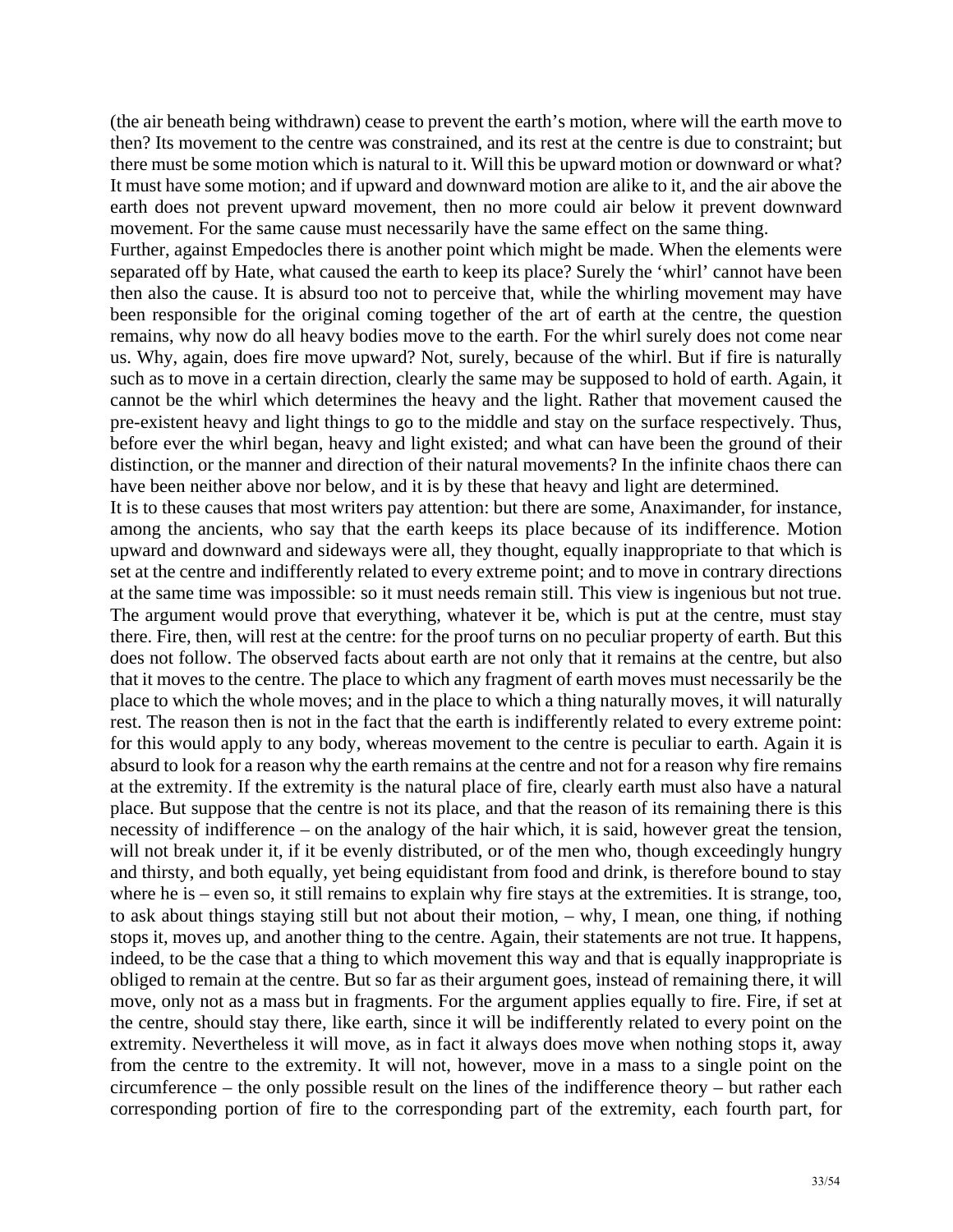instance, to a fourth part of the circumference. For since no body is a point, it will have parts. The expansion, when the body increased the place occupied, would be on the same principle as the contraction, in which the place was diminished. Thus, for all the indifference theory shows to the contrary, earth also would have moved in this manner away from the centre, unless the centre had been its natural place.

We have now outlined the views held as to the shape, position, and rest or movement of the earth.

## 14

Let us first decide the question whether the earth moves or is at rest. For, as we said, there are some who make it one of the stars, and others who, setting it at the centre, suppose it to be 'rolled' and in motion about the pole as axis. That both views are untenable will be clear if we take as our starting-point the fact that the earth's motion, whether the earth be at the centre or away from it, must needs be a constrained motion. It cannot be the movement of the earth itself. If it were, any portion of it would have this movement; but in fact every part moves in a straight line to the centre. Being, then, constrained and unnatural, the movement could not be eternal. But the order of the universe is eternal. Again, everything that moves with the circular movement, except the first sphere, is observed to be passed, and to move with more than one motion. The earth, then, also, whether it move about the centre or as stationary at it, must necessarily move with two motions. But if this were so, there would have to be passings and turnings of the fixed stars. Yet no such thing is observed. The same stars always rise and set in the same parts of the earth.

Further, the natural movement of the earth, part and whole alike, is the centre of the whole – whence the fact that it is now actually situated at the centre – but it might be questioned since both centres are the same, which centre it is that portions of earth and other heavy things move to. Is this their goal because it is the centre of the earth or because it is the centre of the whole? The goal, surely, must be the centre of the whole. For fire and other light things move to the extremity of the area which contains the centre. It happens, however, that the centre of the earth and of the whole is the same. Thus they do move to the centre of the earth, but accidentally, in virtue of the fact that the earth's centre lies at the centre of the whole. That the centre of the earth is the goal of their movement is indicated by the fact that heavy bodies moving towards the earth do not parallel but so as to make equal angles, and thus to a single centre, that of the earth. It is clear, then, that the earth must be at the centre and immovable, not only for the reasons already given, but also because heavy bodies forcibly thrown quite straight upward return to the point from which they started, even if they are thrown to an infinite distance. From these considerations then it is clear that the earth does not move and does not lie elsewhere than at the centre.

the centre except by constraint. For a single thing has a single movement, and a simple thing a is the contrary of movement to it. If then no portion of earth can move away from the centre, obviously still less can the earth as a whole so move. For it is the nature of the whole to move to the point to which the part naturally moves. Since, then, it would require a force greater than itself to From what we have said the explanation of the earth's immobility is also apparent. If it is the nature of earth, as observation shows, to move from any point to the centre, as of fire contrariwise to move from the centre to the extremity, it is impossible that any portion of earth should move away from simple: contrary movements cannot belong to the same thing, and movement away from the centre move it, it must needs stay at the centre. This view is further supported by the contributions of mathematicians to astronomy, since the observations made as the shapes change by which the order of the stars is determined, are fully accounted for on the hypothesis that the earth lies at the centre. Of the position of the earth and of the manner of its rest or movement, our discussion may here end.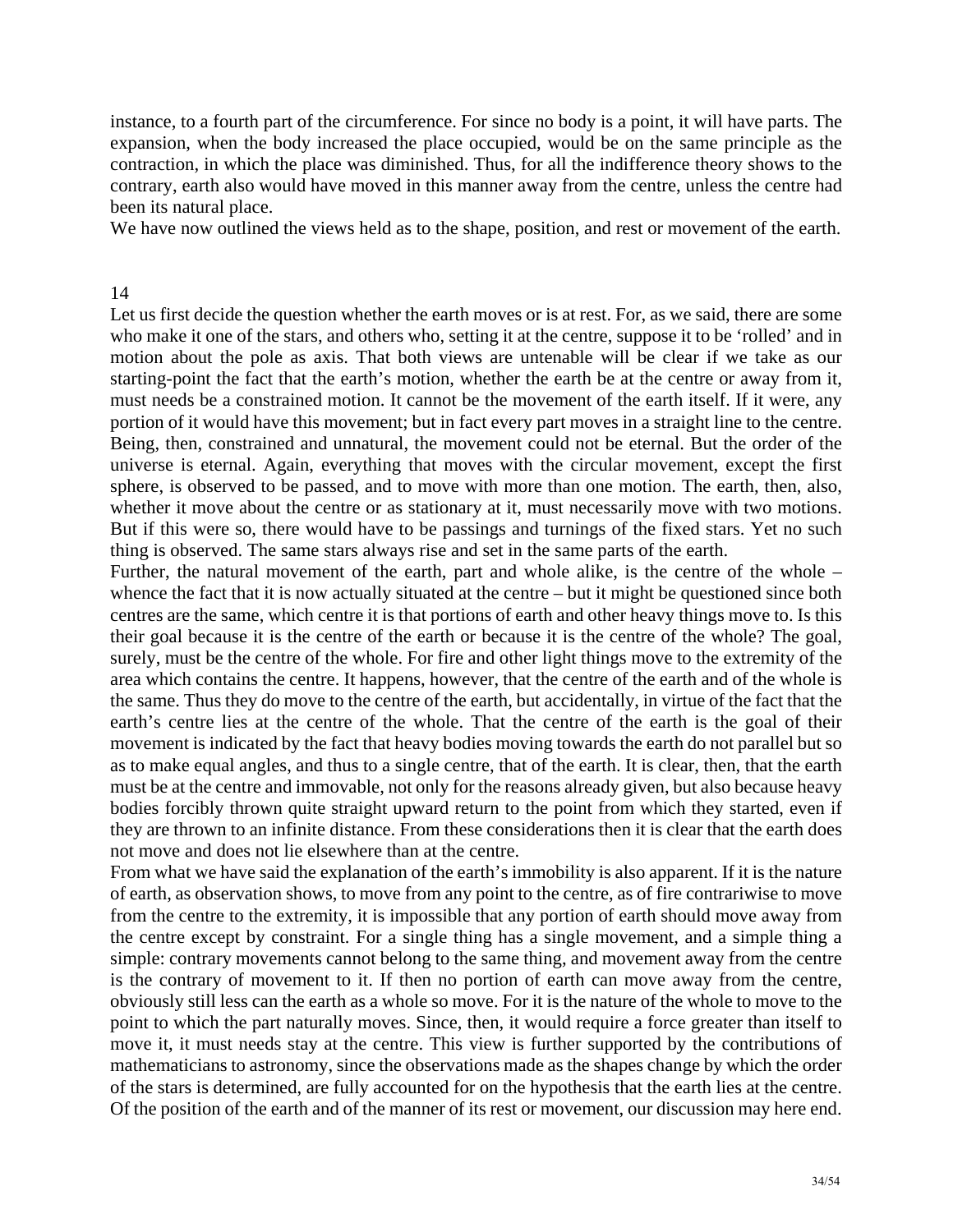Its shape must necessarily be spherical. For every portion of earth has weight until it reaches the centre, and the jostling of parts greater and smaller would bring about not a waved surface, but rather compression and convergence of part and part until the centre is reached. The process should be conceived by supposing the earth to come into being in the way that some of the natural philosophers describe. Only they attribute the downward movement to constraint, and it is better to keep to the truth and say that the reason of this motion is that a thing which possesses weight is naturally endowed with a centripetal movement. When the mixture, then, was merely potential, the things that were separated off moved similarly from every side towards the centre. Whether the parts which came together at the centre were distributed at the extremities evenly, or in some other moves towards the centre. Clearly it will not stop when its edge touches the centre. The greater way, makes no difference. If, on the one hand, there were a similar movement from each quarter of the extremity to the single centre, it is obvious that the resulting mass would be similar on every side. For if an equal amount is added on every side the extremity of the mass will be everywhere equidistant from its centre, i.e. the figure will be spherical. But neither will it in any way affect the argument if there is not a similar accession of concurrent fragments from every side. For the greater quantity, finding a lesser in front of it, must necessarily drive it on, both having an impulse whose goal is the centre, and the greater weight driving the lesser forward till this goal is reached. In this we have also the solution of a possible difficulty. The earth, it might be argued, is at the centre and spherical in shape: if, then, a weight many times that of the earth were added to one hemisphere, the centre of the earth and of the whole will no longer be coincident. So that either the earth will not stay still at the centre, or if it does, it will be at rest without having its centre at the place to which it is still its nature to move. Such is the difficulty. A short consideration will give us an easy answer, if we first give precision to our postulate that any body endowed with weight, of whatever size, quantity must prevail until the body's centre occupies the centre. For that is the goal of its impulse. Now it makes no difference whether we apply this to a clod or common fragment of earth or to the earth as a whole. The fact indicated does not depend upon degrees of size but applies universally to everything that has the centripetal impulse. Therefore earth in motion, whether in a mass or in fragments, necessarily continues to move until it occupies the centre equally every way, the less being forced to equalize itself by the greater owing to the forward drive of the impulse.

anything that which nature intends it to be, and which belongs to it, rather than that which it is by If the earth was generated, then, it must have been formed in this way, and so clearly its generation was spherical; and if it is ungenerated and has remained so always, its character must be that which the initial generation, if it had occurred, would have given it. But the spherical shape, necessitated by this argument, follows also from the fact that the motions of heavy bodies always make equal angles, and are not parallel. This would be the natural form of movement towards what is naturally spherical. Either then the earth is spherical or it is at least naturally spherical. And it is right to call constraint and contrary to nature. The evidence of the senses further corroborates this. How else would eclipses of the moon show segments shaped as we see them? As it is, the shapes which the moon itself each month shows are of every kind straight, gibbous, and concave – but in eclipses the outline is always curved: and, since it is the interposition of the earth that makes the eclipse, the form of this line will be caused by the form of the earth's surface, which is therefore spherical. Again, our observations of the stars make it evident, not only that the earth is circular, but also that it is a circle of no great size. For quite a small change of position to south or north causes a manifest alteration of the horizon. There is much change, I mean, in the stars which are overhead, and the stars seen are different, as one moves northward or southward. Indeed there are some stars seen in Egypt and in the neighbourhood of Cyprus which are not seen in the northerly regions; and stars, which in the north are never beyond the range of observation, in those regions rise and set. All of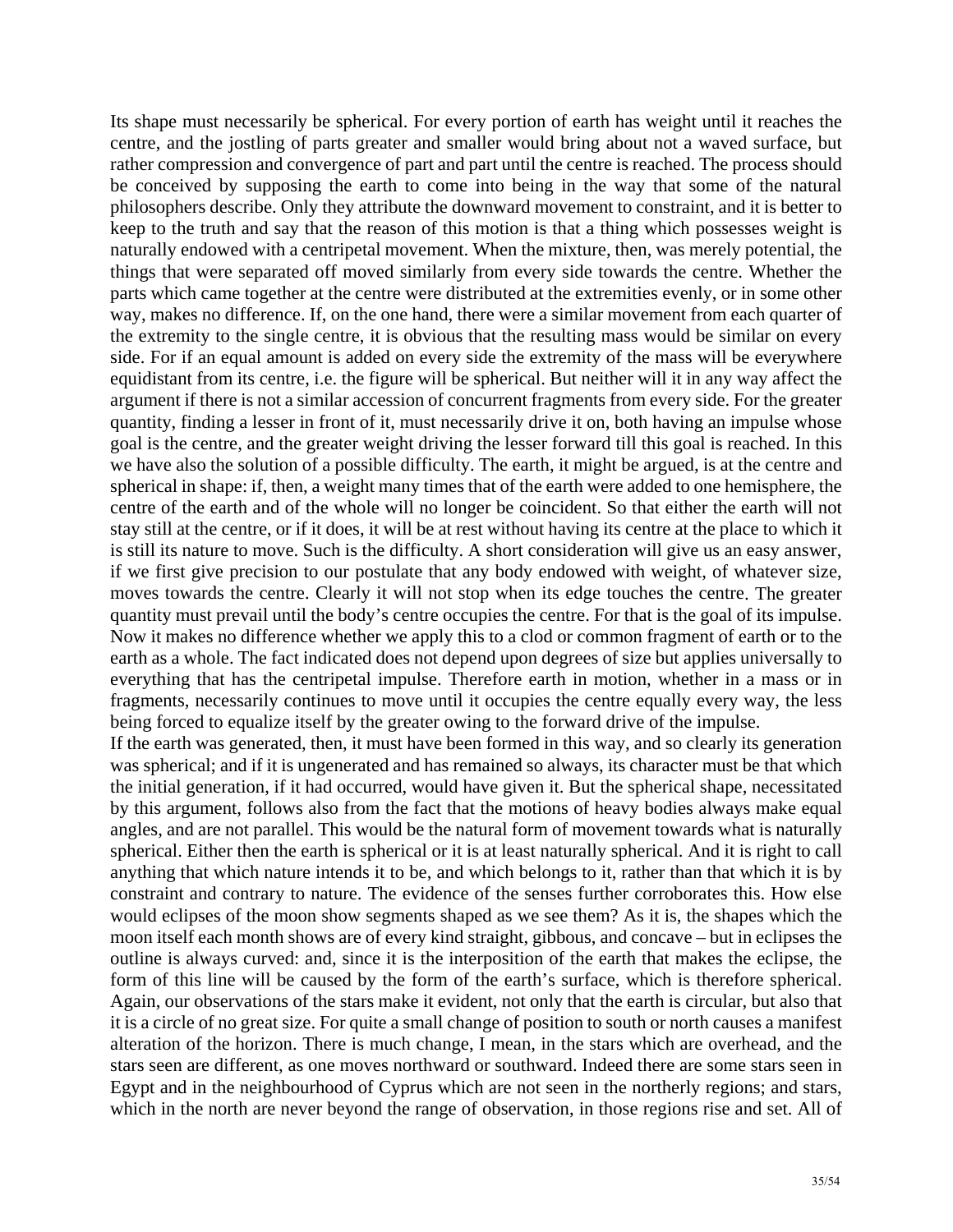which goes to show not only that the earth is circular in shape, but also that it is a sphere of no great size: for otherwise the effect of so slight a change of place would not be quickly apparent. Hence one should not be too sure of the incredibility of the view of those who conceive that there is continuity between the parts about the pillars of Hercules and the parts about India, and that in this way the ocean is one. As further evidence in favour of this they quote the case of elephants, a species occurring in each of these extreme regions, suggesting that the common characteristic of these extremes is explained by their continuity. Also, those mathematicians who try to calculate the size of the earth's circumference arrive at the figure 400,000 stades. This indicates not only that the earth's mass is spherical in shape, but also that as compared with the stars it is not of great size.

### Book III

### 1

We have already discussed the first heaven and its parts, the moving stars within it, the matter of which these are composed and their bodily constitution, and we have also shown that they are ungenerated and indestructible. Now things that we call natural are either substances or functions and attributes of substances. As substances I class the simple bodies – fire, earth, and the other terms of the series – and all things composed of them; for example, the heaven as a whole and its parts, animals, again, and plants and their parts. By attributes and functions I mean the movements of these and of all other things in which they have power in themselves to cause movement, and also their alterations and reciprocal transformations. It is obvious, then, that the greater part of the inquiry into nature concerns bodies: for a natural substance is either a body or a thing which cannot come into existence without body and magnitude. This appears plainly from an analysis of the character of natural things, and equally from an inspection of the instances of inquiry into nature. Since, then, we have spoken of the primary element, of its bodily constitution, and of its freedom from destruction and generation, it remains to speak of the other two. In speaking of them we shall be obliged also to inquire into generation and destruction. For if there is generation anywhere, it must be in these elements and things composed of them.

maintained was that all else has been generated and, as they said, 'is flowing away, nothing having This is indeed the first question we have to ask: is generation a fact or not? Earlier speculation was at variance both with itself and with the views here put forward as to the true answer to this question. Some removed generation and destruction from the world altogether. Nothing that is, they said, is generated or destroyed, and our conviction to the contrary is an illusion. So maintained the school of Melissus and Parmenides. But however excellent their theories may otherwise be, anyhow they cannot be held to speak as students of nature. There may be things not subject to generation or any kind of movement, but if so they belong to another and a higher inquiry than the study of nature. They, however, had no idea of any form of being other than the substance of things perceived; and when they saw, what no one previously had seen, that there could be no knowledge or wisdom without some such unchanging entities, they naturally transferred what was true of them to things perceived. Others, perhaps intentionally, maintain precisely the contrary opinion to this. It has been asserted that everything in the world was subject to generation and nothing was ungenerated, but that after being generated some things remained indestructible while the rest were again destroyed. This had been asserted in the first instance by Hesiod and his followers, but afterwards outside his circle by the earliest natural philosophers. But what these thinkers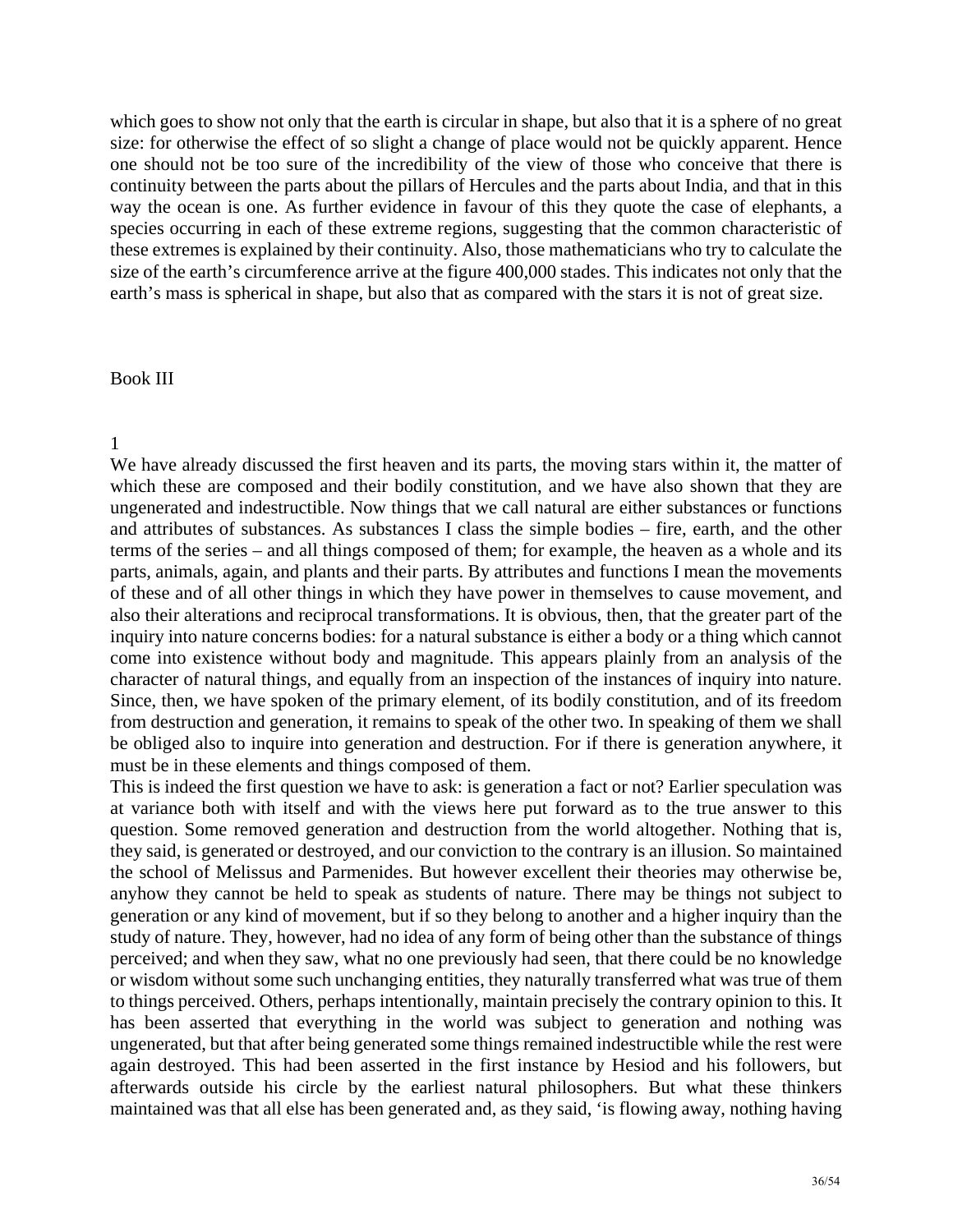any solidity, except one single thing which persists as the basis of all these transformations. So we may interpret the statements of Heraclitus of Ephesus and many others. And some subject all bodies whatever to generation, by means of the composition and separation of planes.

Discussion of the other views may be postponed. But this last theory which composes every body of planes is, as the most superficial observation shows, in many respects in plain contradiction with mathematics. It is, however, wrong to remove the foundations of a science unless you can replace them with others more convincing. And, secondly, the same theory which composes solids of planes clearly composes planes of lines and lines of points, so that a part of a line need not be a line. This matter has been already considered in our discussion of movement, where we have shown that either, and, if they have not, neither have the planes. Therefore no body has weight. It is, further, an indivisible length is impossible. But with respect to natural bodies there are impossibilities involved in the view which asserts indivisible lines, which we may briefly consider at this point. For the impossible consequences which result from this view in the mathematical sphere will reproduce themselves when it is applied to physical bodies, but there will be difficulties in physics which are not present in mathematics; for mathematics deals with an abstract and physics with a more concrete object. There are many attributes necessarily present in physical bodies which are necessarily excluded by indivisibility; all attributes, in fact, which are divisible. There can be nothing divisible in an indivisible thing, but the attributes of bodies are all divisible in one of two ways. They are divisible into kinds, as colour is divided into white and black, and they are divisible per accidens when that which has them is divisible. In this latter sense attributes which are simple are nevertheless divisible. Attributes of this kind will serve, therefore, to illustrate the impossibility of the view. It is impossible, if two parts of a thing have no weight, that the two together should have weight. But either all perceptible bodies or some, such as earth and water, have weight, as these thinkers would themselves admit. Now if the point has no weight, clearly the lines have not manifest that their point cannot have weight. For while a heavy thing may always be heavier than something and a light thing lighter than something, a thing which is heavier or lighter than something need not be itself heavy or light, just as a large thing is larger than others, but what is larger is not always large. A thing which, judged absolutely, is small may none the less be larger than other things. Whatever, then, is heavy and also heavier than something else, must exceed this by something which is heavy. A heavy thing therefore is always divisible. But it is common ground that a point is indivisible. Again, suppose that what is heavy or weight is a dense body, and what is light rare. Dense differs from rare in containing more matter in the same cubic area. A point, then, if it may be heavy or light, may be dense or rare. But the dense is divisible while a point is indivisible. And if what is heavy must be either hard or soft, an impossible consequence is easy to draw. For a thing is soft if its surface can be pressed in, hard if it cannot; and if it can be pressed in it is divisible.

heavier is the single point which remains when the common number, four, is subtracted. A single Moreover, no weight can consist of parts not possessing weight. For how, except by the merest fiction, can they specify the number and character of the parts which will produce weight? And, further, when one weight is greater than another, the difference is a third weight; from which it will follow that every indivisible part possesses weight. For suppose that a body of four points possesses weight. A body composed of more than four points will superior in weight to it, a thing which has weight. But the difference between weight and weight must be a weight, as the difference between white and whiter is white. Here the difference which makes the superior weight point, therefore, has weight.

Further, to assume, on the one hand, that the planes can only be put in linear contact would be ridiculous. For just as there are two ways of putting lines together, namely, end to and side by side,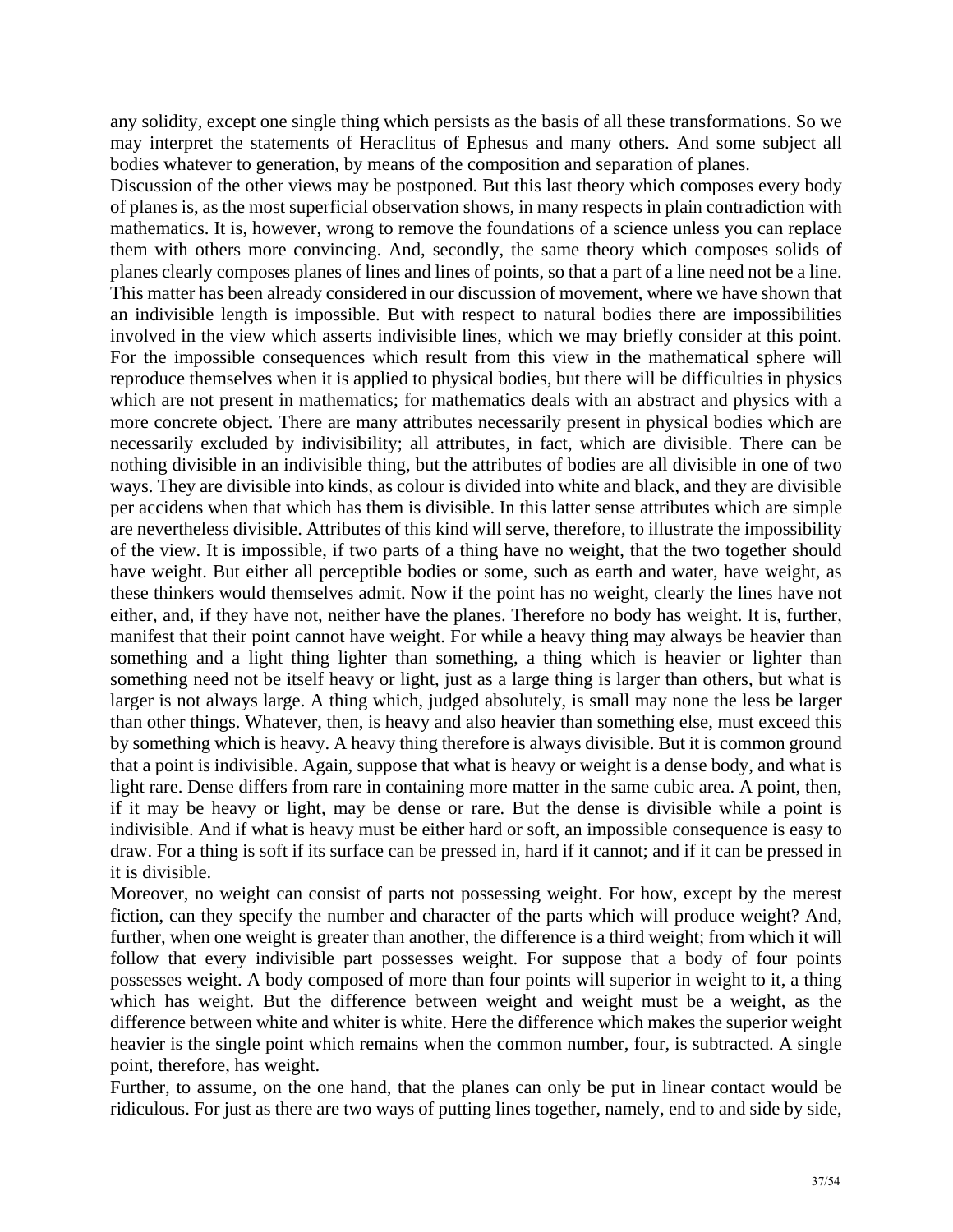so there must be two ways of putting planes together. Lines can be put together so that contact is linear by laying one along the other, though not by putting them end to end. But if, similarly, in putting the lanes together, superficial contact is allowed as an alternative to linear, that method will give them bodies which are not any element nor composed of elements. Again, if it is the number of planes in a body that makes one heavier than another, as the Timaeus explains, clearly the line and the point will have weight. For the three cases are, as we said before, analogous. But if the reason of differences of weight is not this, but rather the heaviness of earth and the lightness of fire, then some of the planes will be light and others heavy (which involves a similar distinction in the lines and the points); the earthplane, I mean, will be heavier than the fire-plane. In general, the result is either that there is no magnitude at all, or that all magnitude could be done away with. For a point is to a line as a line is to a plane and as a plane is to a body. Now the various forms in passing into one another will each be resolved into its ultimate constituents. It might happen therefore that nothing existed except points, and that there was no body at all. A further consideration is that if time is similarly constituted, there would be, or might be, a time at which it was done away with. For the indivisible now is like a point in a line. The same consequences follow from composing the heaven of numbers, as some of the Pythagoreans do who make all nature out of numbers. For natural bodies are manifestly endowed with weight and lightness, but an assemblage of units can neither be composed to form a body nor possess weight.

## 2

The necessity that each of the simple bodies should have a natural movement may be shown as follows. They manifestly move, and if they have no proper movement they must move by constraint: and the constrained is the same as the unnatural. Now an unnatural movement presupposes a natural movement which it contravenes, and which, however many the unnatural movements, is always one. For naturally a thing moves in one way, while its unnatural movements are manifold. The same may be shown, from the fact of rest. Rest, also, must either be constrained or natural, constrained in a place to which movement was constrained, natural in a place movement to which was natural. Now manifestly there is a body which is at rest at the centre. If then this rest is natural to it, clearly motion to this place is natural to it. If, on the other hand, its rest is primary bodies are in perpetual movement in the void or infinite, may be asked to explain the constrained, what is hindering its motion? Something, which is at rest: but if so, we shall simply repeat the same argument; and either we shall come to an ultimate something to which rest where it is or we shall have an infinite process, which is impossible. The hindrance to its movement, then, we will suppose, is a moving thing – as Empedocles says that it is the vortex which keeps the earth still – : but in that case we ask, where would it have moved to but for the vortex? It could not move infinitely; for to traverse an infinite is impossible, and impossibilities do not happen. So the moving thing must stop somewhere, and there rest not by constraint but naturally. But a natural rest proves a natural movement to the place of rest. Hence Leucippus and Democritus, who say that the manner of their motion and the kind of movement which is natural to them. For if the various elements are constrained by one another to move as they do, each must still have a natural movement which the constrained contravenes, and the prime mover must cause motion not by constraint but naturally. If there is no ultimate natural cause of movement and each preceding term in the series is always moved by constraint, we shall have an infinite process. The same difficulty is involved even if it is supposed, as we read in the Timaeus, that before the ordered world was made the elements moved without order. Their movement must have been due either to constraint or to their nature. And if their movement was natural, a moment's consideration shows that there was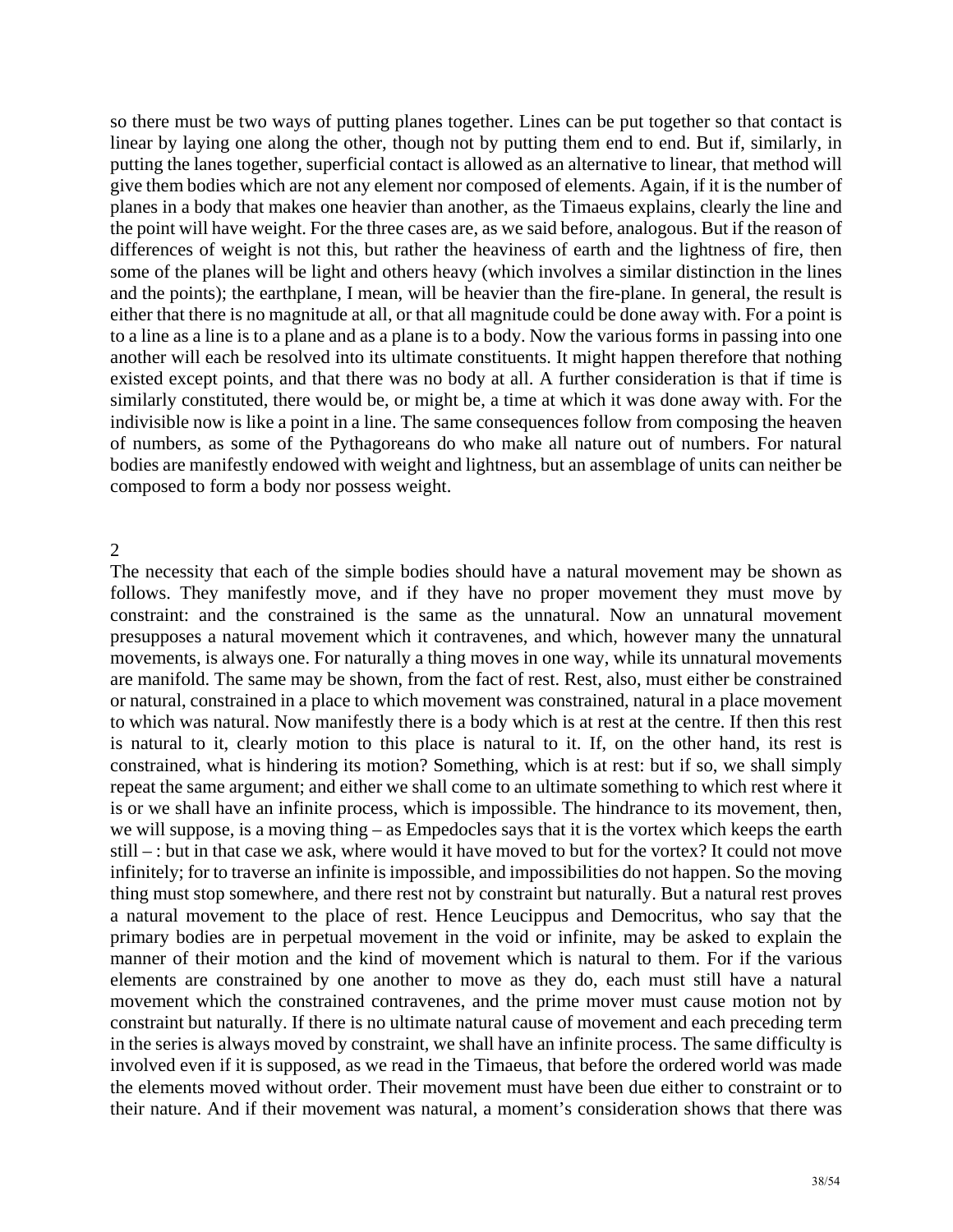already an ordered world. For the prime mover must cause motion in virtue of its own natural movement, and the other bodies, moving without constraint, as they came to rest in their proper places, would fall into the order in which they now stand, the heavy bodies moving towards the centre and the light bodies away from it. But that is the order of their distribution in our world. There is a further question, too, which might be asked. Is it possible or impossible that bodies in unordered movement should combine in some cases into combinations like those of which bodies of nature's composing are composed, such, I mean, as bones and flesh? Yet this is what Empedocles asserts to have occurred under Love. 'Many a head', says he, 'came to birth without a neck.' The answer to the view that there are infinite bodies moving in an infinite is that, if the cause of movement is single, they must move with a single motion, and therefore not without order; and if, on the other hand, the causes are of infinite variety, their motions too must be infinitely varied. For a finite number of causes would produce a kind of order, since absence of order is not proved by diversity of direction in motions: indeed, in the world we know, not all bodies, but only bodies of the same kind, have a common goal of movement. Again, disorderly movement means in reality unnatural movement, since the order proper to perceptible things is their nature. And there is also absurdity and impossibility in the notion that the disorderly movement is infinitely continued. For the nature of things is the nature which most of them possess for most of the time. Thus their view brings them into the contrary position that disorder is natural, and order or system unnatural. But no natural fact can originate in chance. This is a point which Anaxagoras seems to have thoroughly grasped; for he starts his cosmogony from unmoved things. The others, it is true, make things collect together somehow before they try to produce motion and separation. But there is no sense in starting generation from an original state in which bodies are separated and in movement. Hence Empedocles begins after the process ruled by Love: for he could not have constructed the heaven by building it up out of bodies in separation, making them to combine by the power of Love, since our world has its constituent elements in separation, and therefore presupposes a previous state of unity and combination.

These arguments make it plain that every body has its natural movement, which is not constrained or contrary to its nature. We go on to show that there are certain bodies whose necessary impetus is that of weight and lightness. Of necessity, we assert, they must move, and a moved thing which has no natural impetus cannot move either towards or away from the centre. Suppose a body A without weight, and a body B endowed with weight. Suppose the weightless body to move the distance CD, while B in the same time moves the distance CE, which will be greater since the heavy thing must move further. Let the heavy body then be divided in the proportion CE: CD (for there is no reason why a part of B should not stand in this relation to the whole). Now if the whole moves the whole distance CE, the part must in the same time move the distance CD. A weightless body, therefore, and one which has weight will move the same distance, which is impossible. And the same argument would fit the case of lightness. Again, a body which is in motion but has neither weight nor lightness, must be moved by constraint, and must continue its constrained movement infinitely. For there will be a force which moves it, and the smaller and lighter a body is the further will a given force move it. Now let A, the weightless body, be moved the distance CE, and B, which has weight, be moved in the same time the distance CD. Dividing the heavy body in the proportion CE:CD, we subtract from the heavy body a part which will in the same time move the distance CE, since the whole moved CD: for the relative speeds of the two bodies will be in inverse ratio to their respective sizes. Thus the weightless body will move the same distance as the heavy in the same time. But this is impossible. Hence, since the motion of the weightless body will cover a greater distance than any that is suggested, it will continue infinitely. It is therefore obvious that every body must have a definite weight or lightness. But since 'nature' means a source of movement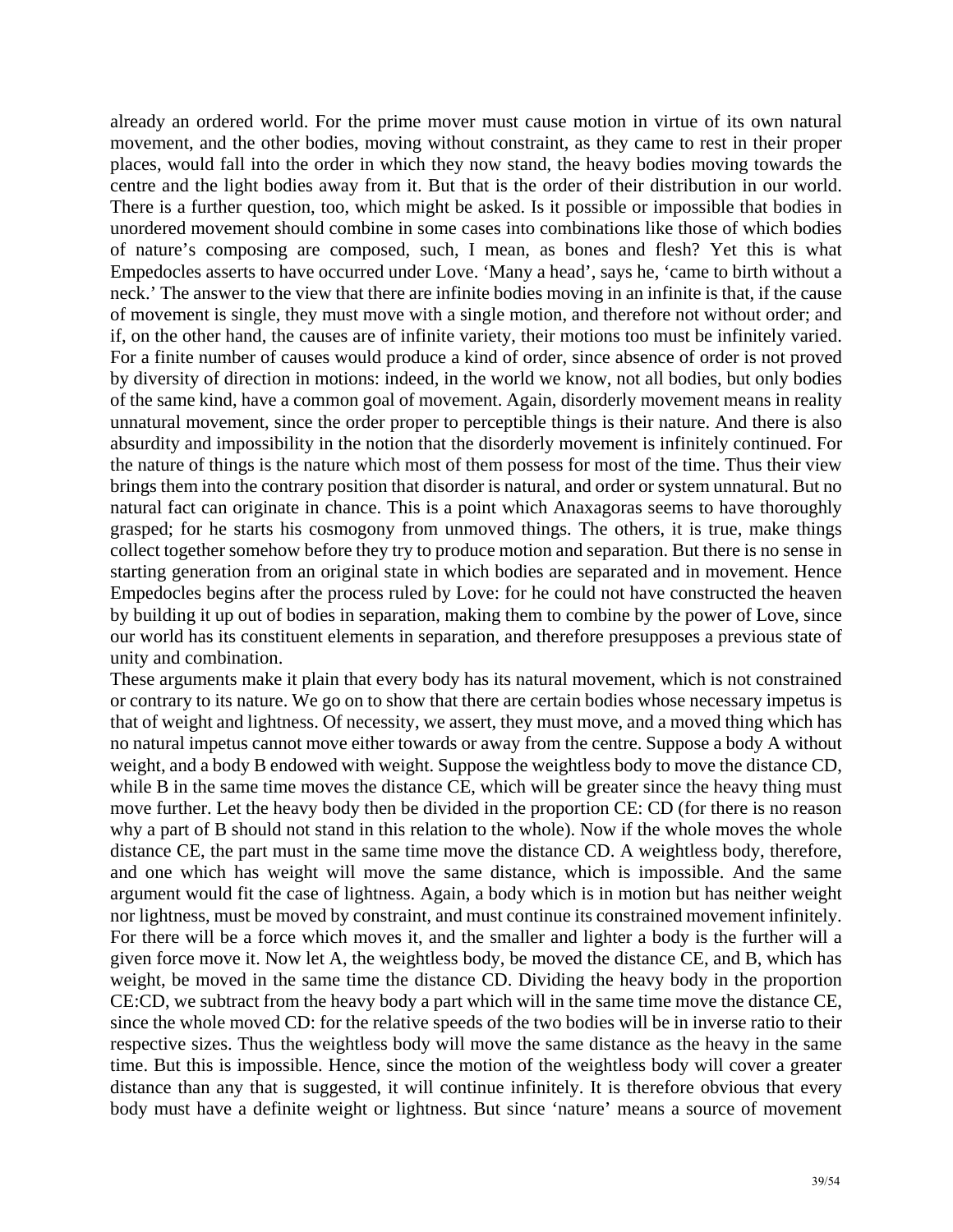within the thing itself, while a force is a source of movement in something other than it or in itself qua other, and since movement is always due either to nature or to constraint, movement which is natural, as downward movement is to a stone, will be merely accelerated by an external force, while an unnatural movement will be due to the force alone. In either case the air is as it were instrumental to the force. For air is both light and heavy, and thus qua light produces upward motion, being propelled and set in motion by the force, and qua heavy produces a downward motion. In either case the force transmits the movement to the body by first, as it were, impregnating the air. That is why a body moved by constraint continues to move when that which gave the impulse ceases to accompany it. Otherwise, i.e. if the air were not endowed with this function, constrained movement would be impossible. And the natural movement of a body may be helped on in the same way. This discussion suffices to show (1) that all bodies are either light or heavy, and (2) how unnatural movement takes place.

From what has been said earlier it is plain that there cannot be generation either of everything or in an absolute sense of anything. It is impossible that everything should be generated, unless an extra-corporeal void is possible. For, assuming generation, the place which is to be occupied by that which is coming to be, must have been previously occupied by void in which no body was. Now it is quite possible for one body to be generated out of another, air for instance out of fire, but in the absence of any pre-existing mass generation is impossible. That which is potentially a certain kind of body may, it is true, become such in actuality, But if the potential body was not already in actuality some other kind of body, the existence of an extra-corporeal void must be admitted.

### 3

It remains to say what bodies are subject to generation, and why. Since in every case knowledge depends on what is primary, and the elements are the primary constituents of bodies, we must ask which of such bodies are elements, and why; and after that what is their number and character. The answer will be plain if we first explain what kind of substance an element is. An element, we take it, is a body into which other bodies may be analysed, present in them potentially or in actuality (which of these, is still disputable), and not itself divisible into bodies different in form. That, or something like it, is what all men in every case mean by element. Now if what we have described is an element, clearly there must be such bodies. For flesh and wood and all other similar bodies contain potentially fire and earth, since one sees these elements exuded from them; and, on the other hand, neither in potentiality nor in actuality does fire contain flesh or wood, or it would exude them. Similarly, even if there were only one elementary body, it would not contain them. For though it will be either flesh or bone or something else, that does not at once show that it contained these in potentiality: the further question remains, in what manner it becomes them. Now Anaxagoras opposes Empedocles' view of the elements. Empedocles says that fire and earth and the related bodies are elementary bodies of which all things are composed; but this Anaxagoras denies. His elements are the homoeomerous things, viz. flesh, bone, and the like. Earth and fire are mixtures, composed of them and all the other seeds, each consisting of a collection of all the homoeomerous bodies, separately invisible; and that explains why from these two bodies all others are generated. (To him fire and aither are the same thing.) But since every natural body has it proper movement, and movements are either simple or mixed, mixed in mixed bodies and simple in simple, there must obviously be simple bodies; for there are simple movements. It is plain, then, that there are elements, and why.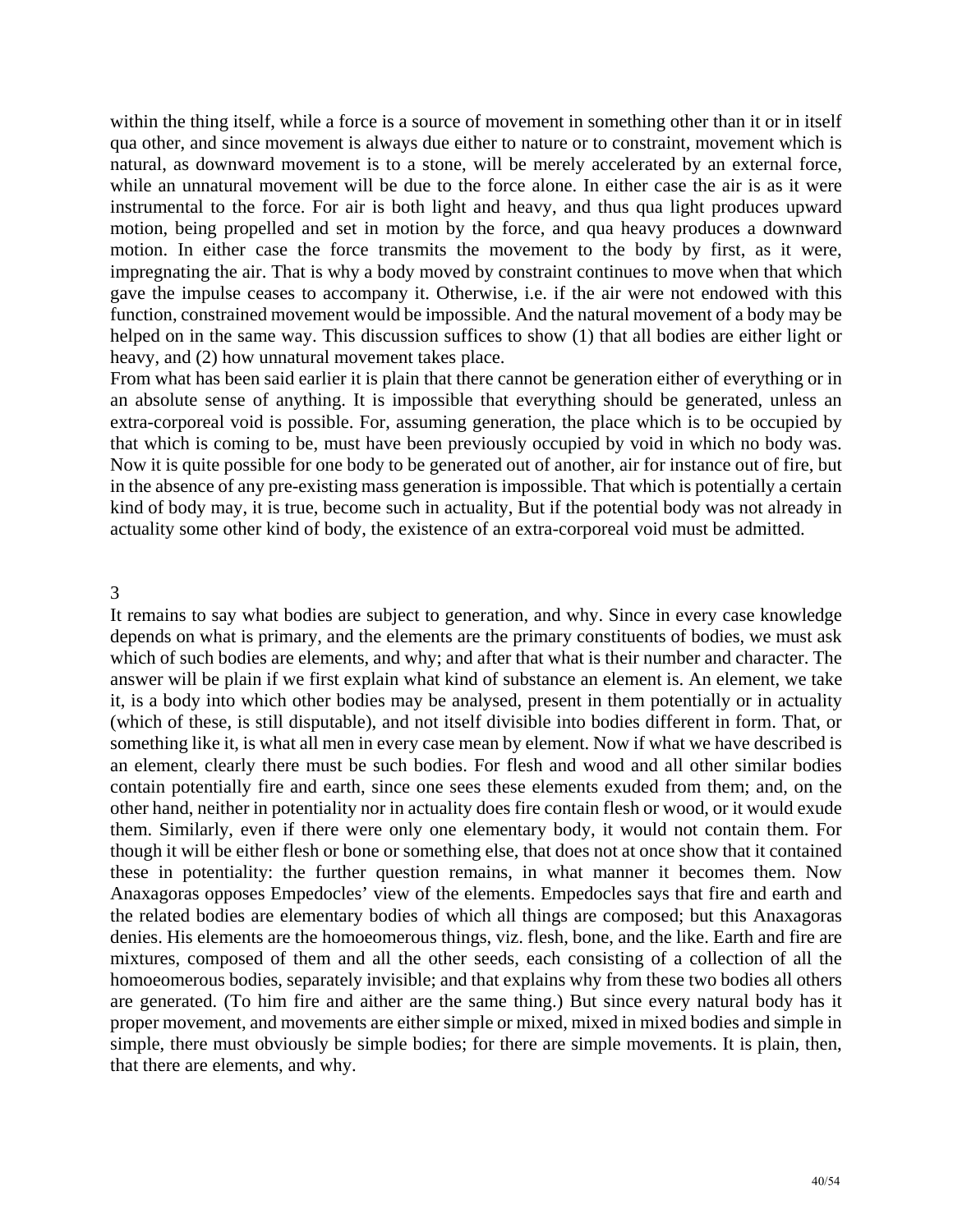### 4

The next question to consider is whether the elements are finite or infinite in number, and, if finite, what their number is. Let us first show reason or denying that their number is infinite, as some suppose. We begin with the view of Anaxagoras that all the homoeomerous bodies are elements. Any one who adopts this view misapprehends the meaning of element. Observation shows that even mixed bodies are often divisible into homoeomerous parts; examples are flesh, bone, wood, and stone. Since then the composite cannot be an element, not every homoeomerous body can be an element; only, as we said before, that which is not divisible into bodies different in form. But even taking 'element' as they do, they need not assert an infinity of elements, since the hypothesis of differences (for the difference lies in qualities apprehended by sense, which are in fact finite in number, though this requires proof), then manifestly there is necessarily a limit to the number of lements. e of a finite number will give identical results. Indeed even two or three such bodies serve the purpose as well, as Empedocles' attempt shows. Again, even on their view it turns out that all things are not composed of homocomerous bodies. They do not pretend that a face is composed of faces, or that any other natural conformation is composed of parts like itself. Obviously then it would be better to assume a finite number of principles. They should, in fact, be as few as possible, consistently with proving what has to be proved. This is the common demand of mathematicians, who always assume as principles things finite either in kind or in number. Again, if body is distinguished from body by the appropriate qualitative difference, and there is a limit to the number

There is, further, another view – that of Leucippus and Democritus of Abdera – the implications of figures must have their principles, and, whether these are one or two or more, the simple bodies must be the same in number as they. Again, if every element has its proper movement, and a simple body has a simple movement, and the number of simple movements is not infinite, because the simple motions are only two and the number of places is not infinite, on these grounds also we should have to deny that the number of elements is infinite. which are also unacceptable. The primary masses, according to them, are infinite in number and indivisible in mass: one cannot turn into many nor many into one; and all things are generated by their combination and involution. Now this view in a sense makes things out to be numbers or composed of numbers. The exposition is not clear, but this is its real meaning. And further, they say that since the atomic bodies differ in shape, and there is an infinity of shapes, there is an infinity of simple bodies. But they have never explained in detail the shapes of the various elements, except so far to allot the sphere to fire. Air, water, and the rest they distinguished by the relative size of the atom, assuming that the atomic substance was a sort of master-seed for each and every element. Now, in the first place, they make the mistake already noticed. The principles which they assume are not limited in number, though such limitation would necessitate no other alteration in their theory. Further, if the differences of bodies are not infinite, plainly the elements will not be an infinity. Besides, a view which asserts atomic bodies must needs come into conflict with the mathematical sciences, in addition to invalidating many common opinions and apparent data of sense perception. But of these things we have already spoken in our discussion of time and movement. They are also bound to contradict themselves. For if the elements are atomic, air, earth, and water cannot be differentiated by the relative sizes of their atoms, since then they could not be generated out of one another. The extrusion of the largest atoms is a process that will in time exhaust the supply; and it is by such a process that they account for the generation of water, air, and earth from one another. Again, even on their own presuppositions it does not seem as if the clements would be infinite in number. The atoms differ in figure, and all figures are composed of pyramids, rectilinear the case of rectilinear figures, while the sphere has eight pyramidal parts. The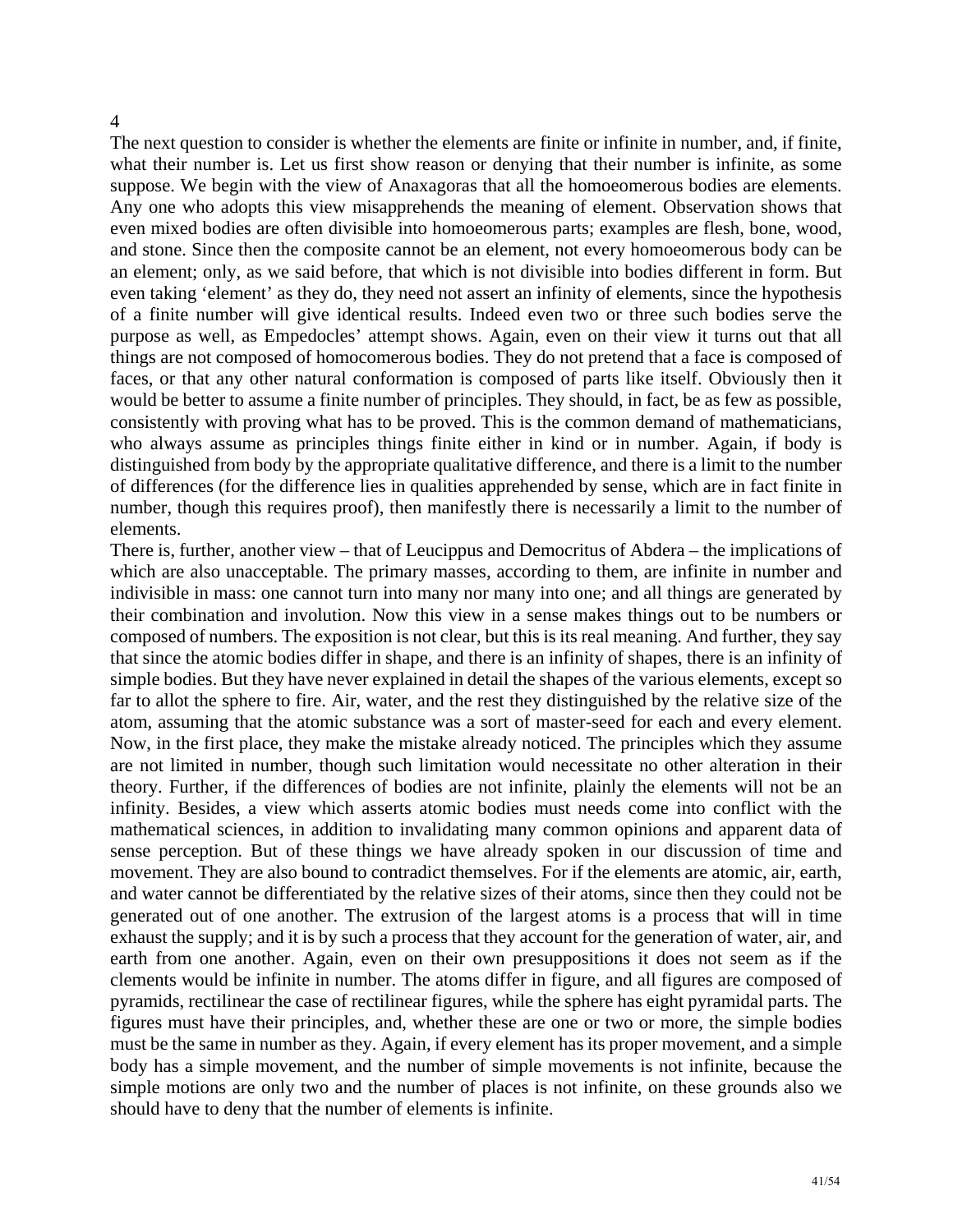## 5

Since the number of the elements must be limited, it remains to inquire whether there is more than one element. Some assume one only, which is according to some water, to others air, to others fire, to others again something finer than water and denser than air, an infinite body – so they say – bracing all the heavens.

Now those who decide for a single element, which is either water or air or a body finer than water and denser than air, and proceed to generate other things out of it by use of the attributes density and rarity, all alike fail to observe the fact that they are depriving the element of its priority. Generation out of the elements is, as they say, synthesis, and generation into the elements is analysis, so that the body with the finer parts must have priority in the order of nature. But they say that fire is of all bodies the finest. Hence fire will be first in the natural order. And whether the finest body is fire or not makes no difference; anyhow it must be one of the other bodies that is primary and not that which is intermediate. Again, density and rarity, as instruments of generation, are equivalent to fineness and coarseness, since the fine is rare, and coarse in their use means dense. But fineness and coarseness, again, are equivalent to greatness and smallness, since a thing with small parts is fine and a thing with large parts coarse. For that which spreads itself out widely is fine, and a thing composed of small parts is so spread out. In the end, then, they distinguish the various other substances from the element by the greatness and smallness of their parts. This method of distinction makes all judgement relative. There will be no absolute distinction between fire, water, and air, but one and the same body will be relatively to this fire, relatively to something else air. The same difficulty is involved equally in the view elements and distinguishes them by their greatness and smallness. The principle of distinction between bodies being quantity, the various sizes will be in a definite ratio, and whatever bodies are in this ratio to one another must be air, fire, earth, and water respectively. For the ratios of smaller bodies may be repeated among greater bodies.

divisible, then (a) those who give fire a special shape will have to say that a part of fire is not fire, Those who start from fire as the single element, while avoiding this difficulty, involve themselves in many others. Some of them give fire a particular shape, like those who make it a pyramid, and this on one of two grounds. The reason given may be – more crudely – that the pyramid is the most piercing of figures as fire is of bodies, or – more ingeniously – the position may be supported by the following argument. As all bodies are composed of that which has the finest parts, so all solid figures are composed of pryamids: but the finest body is fire, while among figures the pyramid is primary and has the smallest parts; and the primary body must have the primary figure: therefore fire will be a pyramid. Others, again, express no opinion on the subject of its figure, but simply regard it as the of the finest parts, which in combination will form other bodies, as the fusing of gold-dust produces solid gold. Both of these views involve the same difficulties. For (1) if, on the one hand, they make the primary body an atom, the view will be open to the objections already advanced against the atomic theory. And further the theory is inconsistent with a regard for the facts of nature. For if all bodies are quantitatively commensurable, and the relative size of the various homoeomerous masses and of their several elements are in the same ratio, so that the total mass of water, for instance, is related to the total mass of air as the elements of each are to one another, and so on, and if there is more air than water and, generally, more of the finer body than of the coarser, obviously the element of water will be smaller than that of air. But the lesser quantity is contained in the greater. Therefore the air element is divisible. And the same could be shown of fire and of all bodies whose parts are relatively fine. (2) If, on the other hand, the primary body is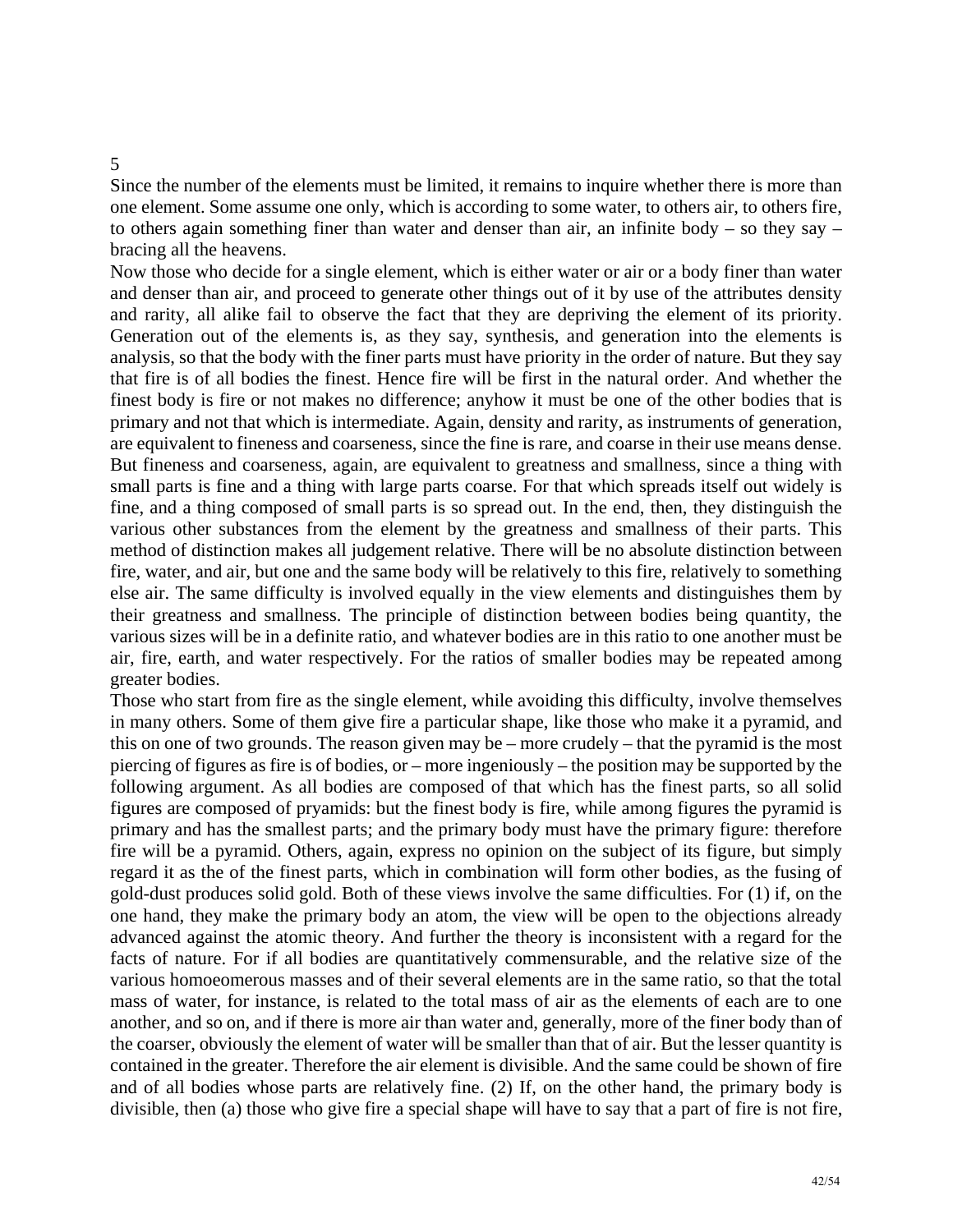because a pyramid is not composed of pyramids, and also that not every body is either an element or composed of elements, since a part of fire will be neither fire nor any other element. And (b) those whose ground of distinction is size will have to recognize an element prior to the element, a regress which continues infinitely, since every body is divisible and that which has the smallest parts is the element. Further, they too will have to say that the same body is relatively to this fire and relatively to that air, to others again water and earth.

possesses a principle of movement. If then all bodies are one, all will have one movement. With The common error of all views which assume a single element is that they allow only one natural movement, which is the same for every body. For it is a matter of observation that a natural body this motion the greater their quantity the more they will move, just as fire, in proportion as its quantity is greater, moves faster with the upward motion which belongs to it. But the fact is that increase of quantity makes many things move the faster downward. For these reasons, then, as well as from the distinction already established of a plurality of natural movements, it is impossible that there should be only one element. But if the elements are not an infinity and not reducible to one, they must be several and finite in number.

## 6

Empedocles seems to have intended, a divisible body which will yet never be divided. The First we must inquire whether the elements are eternal or subject to generation and destruction; for when this question has been answered their number and character will be manifest. In the first place, they cannot be eternal. It is a matter of observation that fire, water, and every simple body undergo a process of analysis, which must either continue infinitely or stop somewhere. (1) Suppose it infinite. Then the time occupied by the process will be infinite, and also that occupied by the reverse process of synthesis. For the processes of analysis and synthesis succeed one another in the various parts. It will follow that there are two infinite times which are mutually exclusive, the time occupied by the synthesis, which is infinite, being preceded by the period of analysis. There are thus two mutually exclusive infinites, which is impossible. (2) Suppose, on the other hand, that the analysis stops somewhere. Then the body at which it stops will be either atomic or, as foregoing arguments show that it cannot be an atom; but neither can it be a divisible body which analysis will never reach. For a smaller body is more easily destroyed than a larger; and a destructive process which succeeds in destroying, that is, in resolving into smaller bodies, a body of some size, cannot reasonably be expected to fail with the smaller body. Now in fire we observe a destruction of two kinds: it is destroyed by its contrary when it is quenched, and by itself when it dies out. But the effect is produced by a greater quantity upon a lesser, and the more quickly the smaller it is. The elements of bodies must therefore be subject to destruction and generation.

Since they are generated, they must be generated either from something incorporeal or from a body, and if from a body, either from one another or from something else. The theory which generates them from something incorporeal requires an extra-corporeal void. For everything that comes to be comes to be in something, and that in which the generation takes place must either be incorporeal or possess body; and if it has body, there will be two bodies in the same place at the same time, viz. that which is coming to be and that which was previously there, while if it is incorporeal, there must be an extra-corporeal void. But we have already shown that this is impossible. But, on the other hand, it is equally impossible that the elements should be generated from some kind of body. That would involve a body distinct from the elements and prior to them. But if this body possesses weight or lightness, it will be one of the elements; and if it has no tendency to movement, it will be an immovable or mathematical entity, and therefore not in a place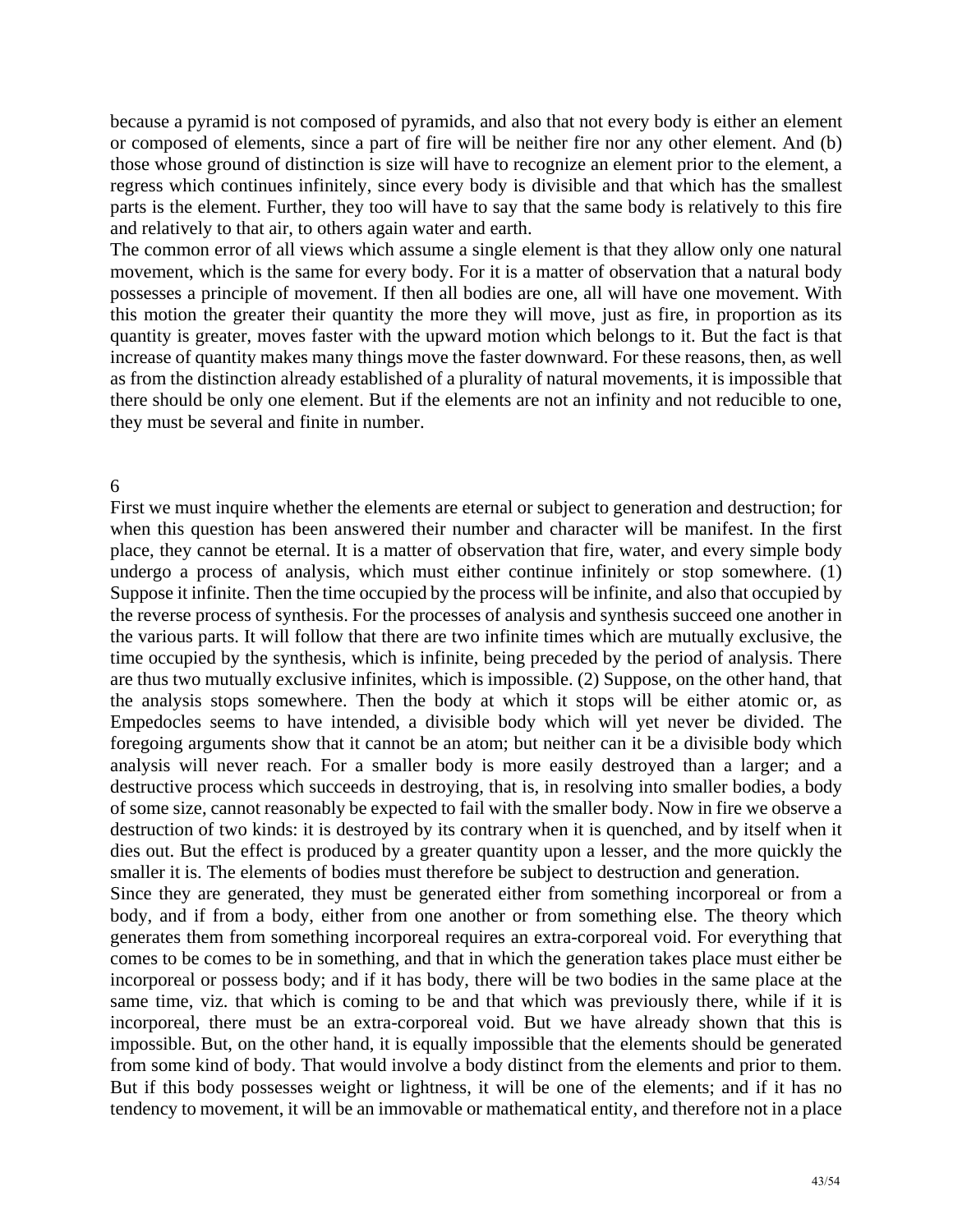at all. A place in which a thing is at rest is a place in which it might move, either by constraint, i.e. unnaturally, or in the absence of constraint, i.e. naturally. If, then, it is in a place and somewhere, it will be one of the elements; and if it is not in a place, nothing can come from it, since that which comes into being and that out of which it comes must needs be together. The elements therefore cannot be generated from something incorporeal nor from a body which is not an element, and the only remaining alternative is that they are generated from one another.

# 7

We must, therefore, turn to the question, what is the manner of their generation from one another? Is it as Empedocles and Democritus say, or as those who resolve bodies into planes say, or is there yet another possibility? (1) What the followers of Empedocles do, though without observing it themselves, is to reduce the generation of elements out of one another to an illusion. They make it a process of excretion from a body of what was in it all the time – as though generation required a vessel rather than a material – so that it involves no change of anything. And even if this were accepted, there are other implications equally unsatisfactory. We do not expect a mass of matter to be made heavier by compression. But they will be bound to maintain this, if they say that water is a body present in air and excreted from air, since air becomes heavier when it turns into water. Again, when the mixed body is divided, they can show no reason why one of the constituents must by itself take up more room than the body did: but when water turns into air, the room occupied is increased. The fact is that the finer body takes up more room, as is obvious in any case of transformation. As the liquid is converted into vapour or air the vessel which contains it is often burst because it does not contain room enough. Now, if there is no void at all, and if, as those who take this view say, there is no expansion of bodies, the impossibility of this is manifest: and if there is void and expansion, there is no accounting for the fact that the body which results from division cfpies of necessity a greater space. It is inevitable, too, that generation of one out of another should come to a stop, since a finite quantum cannot contain an infinity of finite quanta. When earth produces water something is taken away from the earth, for the process is one of excretion. The same thing happens again when the residue produces water. But this can only go on for ever, if the finite body contains an infinity, which is impossible. Therefore the generation of elements out of one another will not always continue.

another. This they are obliged to assert, and do assert. It is absurd, because it is unreasonable that (2) We have now explained that the mutual transformations of the elements cannot take place by means of excretion. The remaining alternative is that they should be generated by changing into one another. And this in one of two ways, either by change of shape, as the same wax takes the shape both of a sphere and of a cube, or, as some assert, by resolution into planes. (a) Generation by change of shape would necessarily involve the assertion of atomic bodies. For if the particles were divisible there would be a part of fire which was not fire and a part of earth which was not earth, for the reason that not every part of a pyramid is a pyramid nor of a cube a cube. But if (b) the process is resolution into planes, the first difficulty is that the elements cannot all be generated out of one one element alone should have no part in the transformations, and also contrary to the observed data of sense, according to which all alike change into one another. In fact their explanation of the observations is not consistent with the observations. And the reason is that their ultimate principles are wrongly assumed: they had certain predetermined views, and were resolved to bring everything into line with them. It seems that perceptible things require perceptible principles, eternal things eternal principles, corruptible things corruptible principles; and, in general, every subject matter principles homogeneous with itself. But they, owing to their love for their principles, fall into the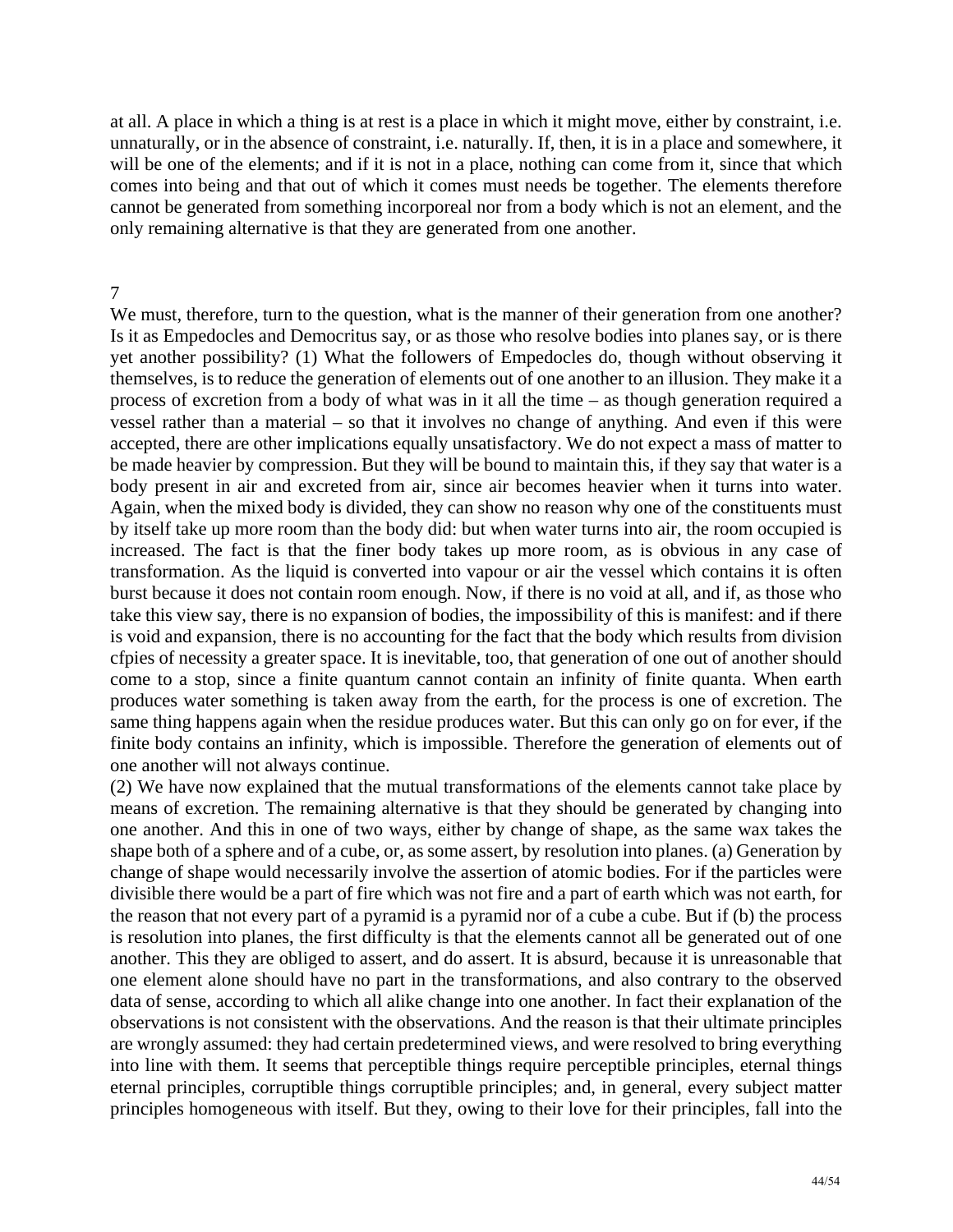attitude of men who undertake the defence of a position in argument. In the confidence that the principles are true they are ready to accept any consequence of their application. As though some principles did not require to be judged from their results, and particularly from their final issue! And that issue, which in the case of productive knowledge is the product, in the knowledge of nature is the unimpeachable evidence of the senses as to each fact.

The result of their view is that earth has the best right to the name element, and is alone indestructible; for that which is indissoluble is indestructible and elementary, and earth alone cannot be dissolved into any body but itself. Again, in the case of those elements which do suffer dissolution, the 'suspension' of the triangles is unsatisfactory. But this takes place whenever one is dissolved into another, because of the numerical inequality of the triangles which compose them. Further, those who hold these views must needs suppose that generation does not start from a body. For what is generated out of planes cannot be said to have been generated from a body. And they must also assert that not all bodies are divisible, coming thus into conflict with our most accurate sciences, namely the mathematical, which assume that even the intelligible is divisible, while they, in their anxiety to save their hypothesis, cannot even admit this of every perceptible thing. For any one who gives each element a shape of its own, and makes this the ground of distinction between the substances, has to attribute to them indivisibility; since division of a pyramid or a sphere must leave somewhere at least a residue which is not sphere or a pyramid. Either, then, a part of fire is not fire, so that there is a body prior to the element – for every body is either an element or composed of elements – or not every body is divisible.

## 8

should be conceived as a material for composite things; and that is why they can put off their In general, the attempt to give a shape to each of the simple bodies is unsound, for the reason, first, that they will not succeed in filling the whole. It is agreed that there are only three plane figures which can fill a space, the triangle, the square, and the hexagon, and only two solids, the pyramid and the cube. But the theory needs more than these because the elements which it recognizes are more in number. Secondly, it is manifest that the simple bodies are often given a shape by the place in which they are included, particularly water and air. In such a case the shape of the element cannot persist; for, if it did, the contained mass would not be in continuous contact with the containing body; while, if its shape is changed, it will cease to be water, since the distinctive quality is shape. Clearly, then, their shapes are not fixed. Indeed, nature itself seems to offer corroboration of this theoretical conclusion. Just as in other cases the substratum must be formless and unshapen – for thus the 'all-receptive', as we read in the Timaeus, will be best for modelling – so the elements qualitative distinctions and pass into one another. Further, how can they account for the generation of flesh and bone or any other continuous body? The elements alone cannot produce them because their collocation cannot produce a continuum. Nor can the composition of planes; for this produces the elements themselves, not bodies made up of them. Any one then who insists upon an exact statement of this kind of theory, instead of assenting after a passing glance at it, will see that it removes generation from the world.

Further, the very properties, powers, and motions, to which they paid particular attention in allotting shapes, show the shapes not to be in accord with the bodies. Because fire is mobile and productive of heat and combustion, some made it a sphere, others a pyramid. These shapes, they thought, were the most mobile because they offer the fewest points of contact and are the least stable of any; they were also the most apt to produce warmth and combustion, because the one is angular throughout while the other has the most acute angles, and the angles, they say, produce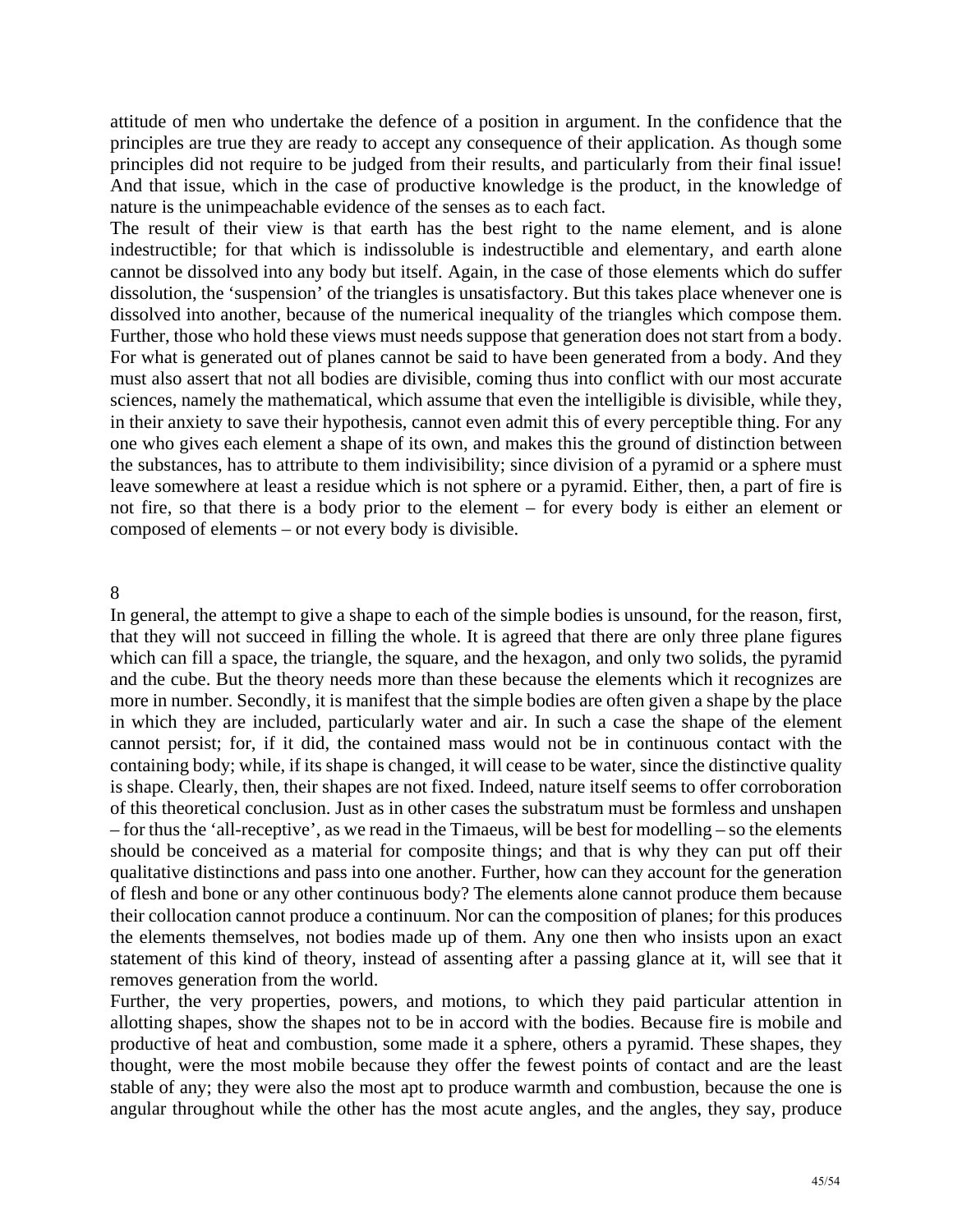warmth and combustion. Now, in the first place, with regard to movement both are in error. These may be the figures best adapted to movement; they are not, however, well adapted to the movement of fire, which is an upward and rectilinear movement, but rather to that form of circular movement which we call rolling. Earth, again, they call a cube because it is stable and at rest. But it rests only in its own place, not anywhere; from any other it moves if nothing hinders, and fire and the other bodies do the same. The obvious inference, therefore, is that fire and each several element is in a foreign place a sphere or a pyramid, but in its own a cube. Again, if the possession of angles makes a body produce heat and combustion, every element produces heat, though one may do so more than another. For they all possess angles, the octahedron and dodecahedron as well as the pyramid; and Democritus makes even the sphere a kind of angle, which cuts things because of its mobility. they should have thought either of both functions or preferably of the combining function. In addition, since hot and cold are contrary powers, it is impossible to allot any shape to the cold. For the shape given must be the contrary of that given to the hot, but there is no contrariety between figures. That is why they have all left the cold out, though properly either all or none should have The difference, then, will be one of degree: and this is plainly false. They must also accept the inference that the mathematical produce heat and combustion, since they too possess angles and contain atomic spheres and pyramids, especially if there are, as they allege, atomic figures. Anyhow if these functions belong to some of these things and not to others, they should explain the difference, instead of speaking in quite general terms as they do. Again, combustion of a body produces fire, and fire is a sphere or a pyramid. The body, then, is turned into spheres or pyramids. Let us grant that these figures may reasonably be supposed to cut and break up bodies as fire does; still it remains quite inexplicable that a pyramid must needs produce pyramids or a sphere spheres. One might as well postulate that a knife or a saw divides things into knives or saws. It is also ridiculous to think only of division when allotting fire its shape. Fire is generally thought of as combining and connecting rather than as separating. For though it separates bodies different in kind, it combines those which are the same; and the combining is essential to it, the functions of connecting and uniting being a mark of fire, while the separating is incidental. For the expulsion of the foreign body is an incident in the compacting of the homogeneous. In choosing the shape, then, their distinguishing figures. Some of them, however, do attempt to explain this power, and they contradict themselves. A body of large particles, they say, is cold because instead of penetrating through the passages it crushes. Clearly, then, that which is hot is that which penetrates these passages, or in other words that which has fine particles. It results that hot and cold are distinguished not by the figure but by the size of the particles. Again, if the pyramids are unequal in size, the large ones will not be fire, and that figure will produce not combustion but its contrary. From what has been said it is clear that the difference of the elements does not depend upon their shape. Now their most important differences are those of property, function, and power; for every natural body has, we maintain, its own functions, properties, and powers. Our first business, then, will be to speak of these, and that inquiry will enable us to explain the differences of each from each.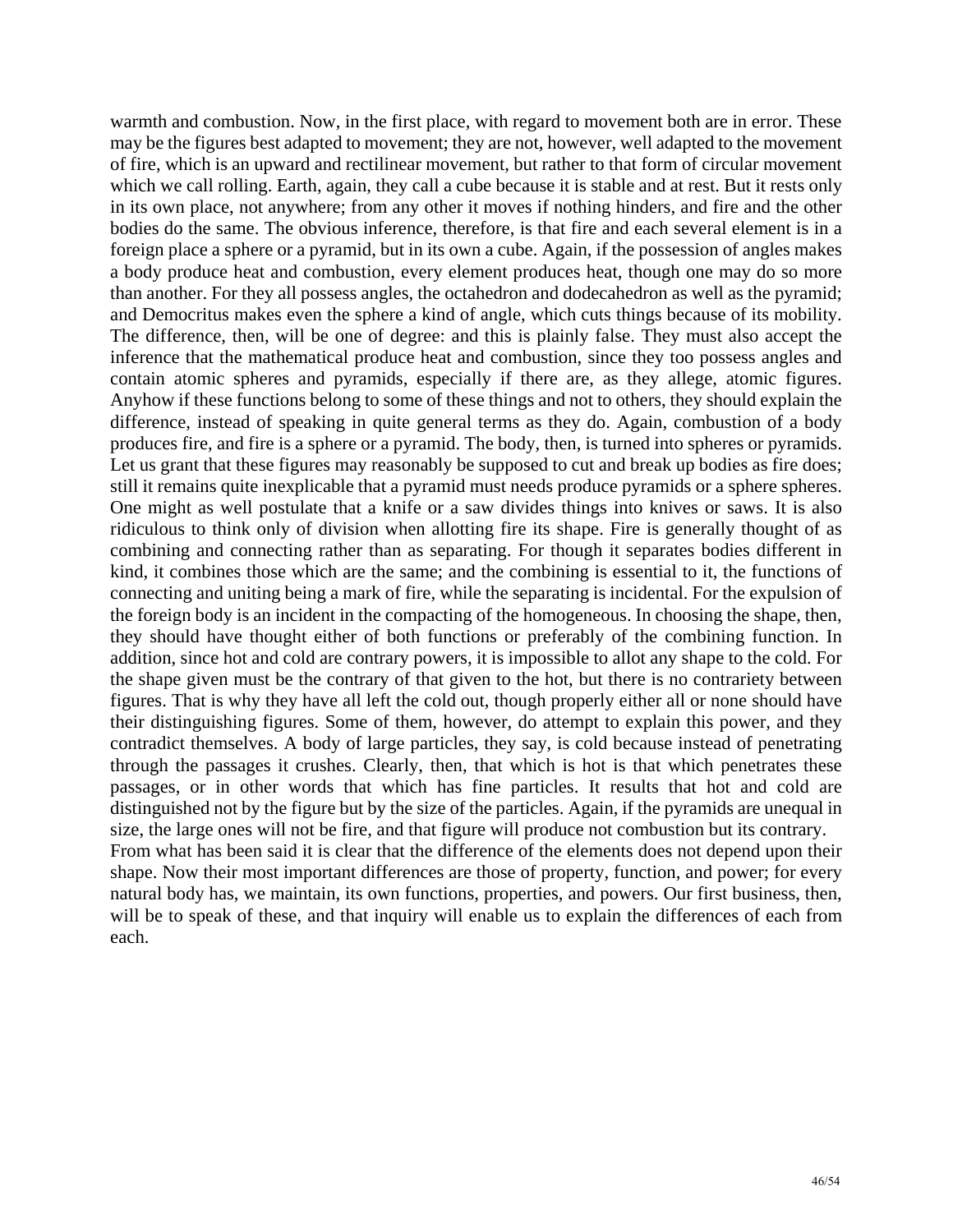## Book IV

### 1

We have now to consider the terms 'heavy' and 'light'. We must ask what the bodies so called are, how they are constituted, and what is the reason of their possessing these powers. The consideration of these questions is a proper part of the theory of movement, since we call things heavy and light because they have the power of being moved naturally in a certain way. The activities corresponding to these powers have not been given any name, unless it is thought that 'impetus' is such a name. But because the inquiry into nature is concerned with movement, and these things have in themselves some spark (as it were) of movement, all inquirers avail themselves of these powers, though in all but a few cases without exact discrimination. We must then first look at whatever others have said, and formulate the questions which require settlement in the interests of this inquiry, before we go on to state our own view of the matter.

Language recognizes (a) an absolute, (b) a relative heavy and light. Of two heavy things, such as wood and bronze, we say that the one is relatively light, the other relatively heavy. Our predecessors have not dealt at all with the absolute use, of the terms, but only with the relative. I mean, they do not explain what the heavy is or what the light is, but only the relative heaviness and lightness of things possessing weight. This can be made clearer as follows. There are things whose constant nature it is to move away from the centre, while others move constantly towards the centre; and of these movements that which is away from the centre I call upward movement and that which is towards it I call downward movement. (The view, urged by some, that there is no up and no down in the heaven, is absurd. There can be, they say, no up and no down, since the universe is similar every way, and from any point on the earth's surface a man by advancing far enough will come to stand foot to foot with himself. But the extremity of the whole, which we call 'above', is in position above and in nature primary. And since the universe has an extremity and a centre, it must clearly have an up and down. Common usage is thus correct, though inadequate. And the reason of its inadequacy is that men think that the universe is not similar every way. They recognize only the hemisphere which is over us. But if they went on to think of the world as formed on this pattern all round, with a centre identically related to each point on the extremity, they would have to admit that the extremity was above and the centre below.) By absolutely light, then, we mean that which moves upward or to the extremity, and by absolutely heavy that which moves downward or to the centre. By lighter or relatively light we mean that one, of two bodies endowed with weight and equal in bulk, which is exceeded by the other in the speed of its natural downward movement.

## 2

Those of our predecessors who have entered upon this inquiry have for the most part spoken of light and heavy things only in the sense in which one of two things both endowed with weight is said to be the lighter. And this treatment they consider a sufficient analysis also of the notions of absolute heaviness, to which their account does not apply. This, however, will become clearer as superior weight always depending upon a numerical superiority of equal parts  $-$  in precisely the same way, they assert, lead is heavier than wood. For all bodies, in spite of the general opinion to we advance. One use of the terms 'lighter' and 'heavier' is that which is set forth in writing in the Timaeus, that the body which is composed of the greater number of identical parts is relatively heavy, while that which is composed of a smaller number is relatively light. As a larger quantity of lead or of bronze is heavier than a smaller – and this holds good of all homogeneous masses, the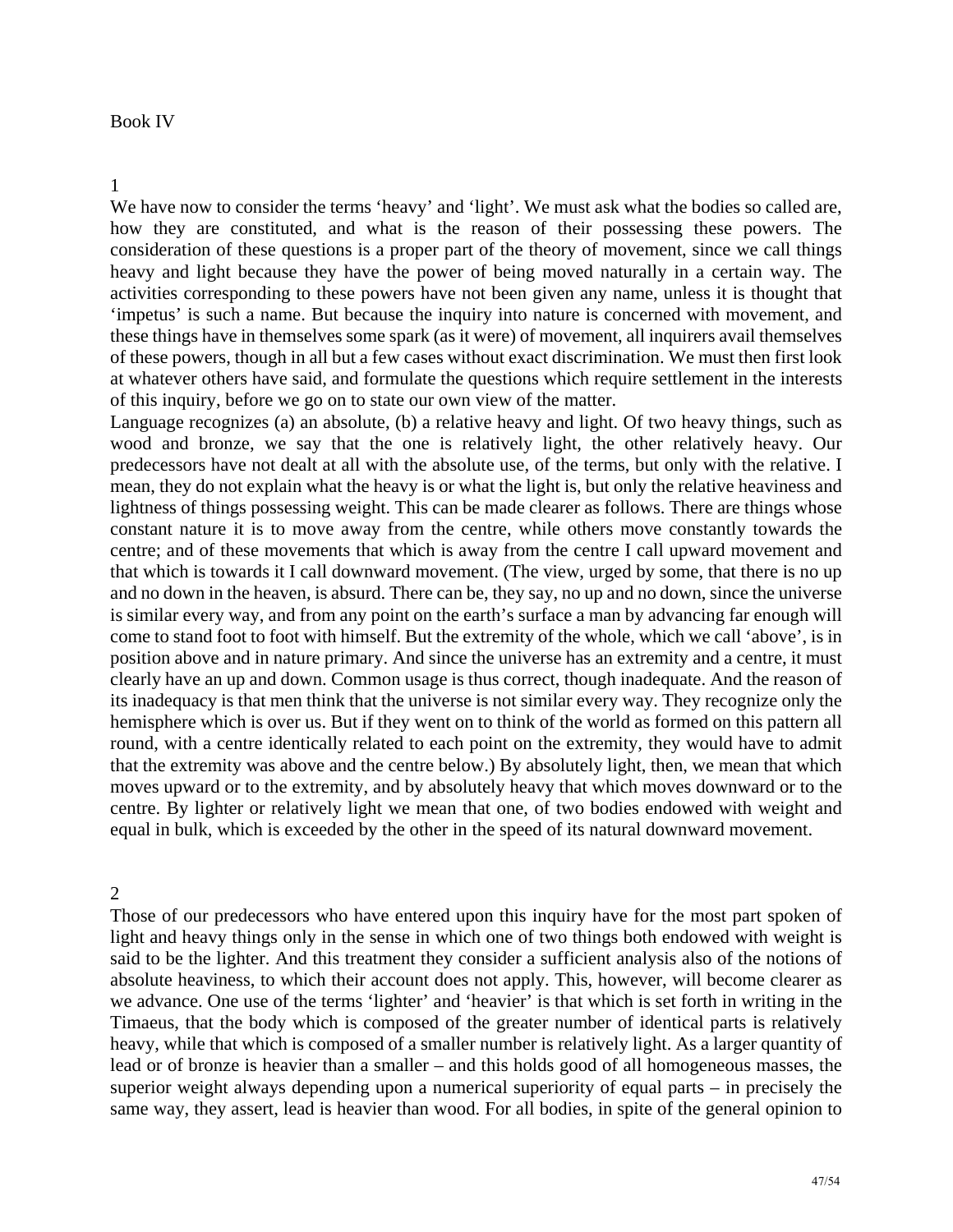the contrary, are composed of identical parts and of a single material. But this analysis says nothing of the absolutely heavy and light. The facts are that fire is always light and moves upward, while earth and all earthy things move downwards or towards the centre. It cannot then be the fewness of the triangles (of which, in their view, all these bodies are composed) which disposes fire to move pward. If it were, the greater the quantity of fire the slower it would move, owing to the increase u of weight due to the increased number of triangles. But the palpable fact, on the contrary, is that the greater the quantity, the lighter the mass is and the quicker its upward movement: and, similarly, in the reverse movement from above downward, the small mass will move quicker and the large slower. Further, since to be lighter is to have fewer of these homogeneous parts and to be heavier is to have more, and air, water, and fire are composed of the same triangles, the only difference being in the number of such parts, which must therefore explain any distinction of relatively light and heavy between these bodies, it follows that there must be a certain quantum of air which is heavier than water. But the facts are directly opposed to this. The larger the quantity of air the more readily it moves upward, and any portion of air without exception will rise up out of the water.

insufficient; and their views on the subject, though they belong to an older generation than ours, So much for one view of the distinction between light and heavy. To others the analysis seems have an air of novelty. It is apparent that there are bodies which, when smaller in bulk than others, yet exceed them in weight. It is therefore obviously insufficient to say that bodies of equal weight are composed of an equal number of primary parts: for that would give equality of bulk. Those who maintain that the primary or atomic parts, of which bodies endowed with weight are composed, are planes, cannot so speak without absurdity; but those who regard them as solids are in a better position to assert that of such bodies the larger is the heavier. But since in composite bodies the weight obviously does not correspond in this way to the bulk, the lesser bulk being often superior in weight (as, for instance, if one be wool and the other bronze), there are some who think and say that the cause is to be found elsewhere. The void, they say, which is imprisoned in bodies, lightens them and sometimes makes the larger body the lighter. The reason is that there is more void. And this would also account for the fact that a body composed of a number of solid parts equal to, or even smaller than, that of another is sometimes larger in bulk than it. In short, generally and in every case a body is relatively light when it contains a relatively large amount of void. This is the way they put it themselves, but their account requires an addition. Relative lightness must depend not only on an excess of void, but also an a defect of solid: for if the ratio of solid to void exceeds a certain proportion, the relative lightness will disappear. Thus fire, they say, is the lightest of things just for this reason that it has the most void. But it would follow that a large mass of gold, as containing more void than a small mass of fire, is lighter than it, unless it also contains many times as much solid. The addition is therefore necessary.

to analyse the notions of light and heavy at all; and those who, while still denying the existence of a void, have attempted this, have failed to explain why there are bodies which are absolutely heavy and light, or in other words why some move upward and others downward. The fact, again, that the body of greater bulk is sometimes lighter than smaller bodies is one which they have passed over in Of those who deny the existence of a void some, like Anaxagoras and Empedocles, have not tried silence, and what they have said gives no obvious suggestion for reconciling their views with the observed facts.

But those who attribute the lightness of fire to its containing so much void are necessarily involved in practically the same difficulties. For though fire be supposed to contain less solid than any other body, as well as more void, yet there will be a certain quantum of fire in which the amount of solid or plenum is in excess of the solids contained in some small quantity of earth. They may reply that there is an excess of void also. But the question is, how will they discriminate the absolutely heavy?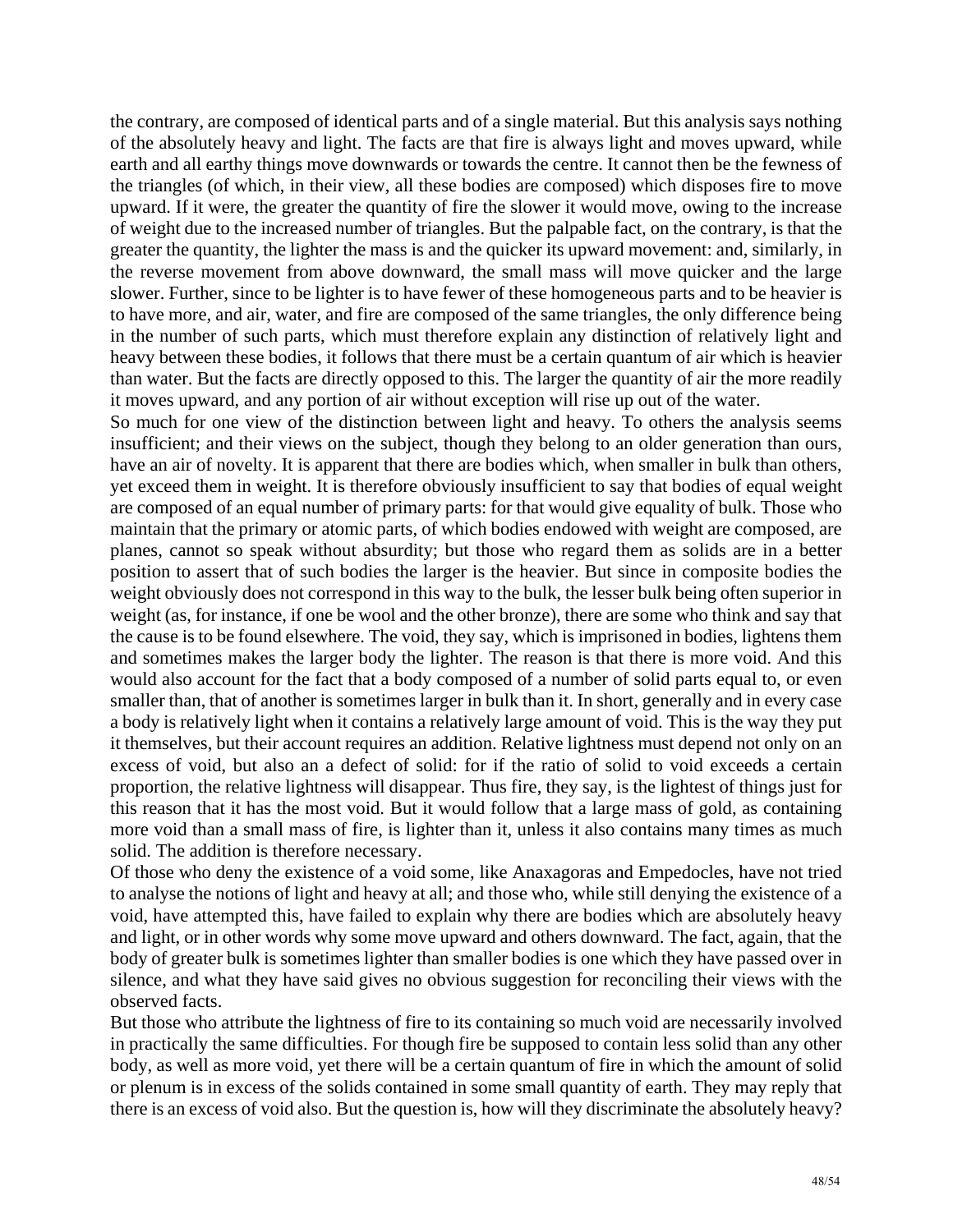Presumably, either by its excess of solid or by its defect of void. On the former view there could be an amount of earth so small as to contain less solid than a large mass of fire. And similarly, if the distinction rests on the amount of void, there will be a body, lighter than the absolutely light, which nevertheless moves downward as constantly as the other moves upward. But that cannot be so, since the absolutely light is always lighter than bodies which have weight and move downward, while, on the other hand, that which is lighter need not be light, because in common speech we distinguish a lighter and a heavier (viz. water and earth) among bodies endowed with weight. Again, the suggestion of a certain ratio between the void and the solid in a body is no more equal to solving the problem before us. The manner of speaking will issue in a similar impossibility. For any two portions of fire, small or great, will exhibit the same ratio of solid to void, but the upward movement of the greater is quicker than that of the less, just as the downward movement of a mass of gold or lead, or of any other body endowed with weight, is quicker in proportion to its size. This, however, should not be the case if the ratio is the ground of distinction between heavy things and light. There is also an absurdity in attributing the upward movement of bodies to a void which does not itself move. If, however, it is the nature of a void to move upward and of a plenum to move downward, and therefore each causes a like movement in other things, there was no need to raise the question why composite bodies are some light and some heavy; they had only to explain why these two things are themselves light and heavy respectively, and to give, further, the reason why the plenum and the void are not eternally separated. It is also unreasonable to imagine a place for the void, as if the void were not itself a kind of place. But if the void is to move, it must have a place out of which and into which the change carries it. Also what is the cause of its movement? Not, surely, its voidness: for it is not the void only which is moved, but also the solid.

Similar difficulties are involved in all other methods of distinction, whether they account for the relative lightness and heaviness of bodies by distinctions of size, or proceed on any other principle, so long as they attribute to each the same matter, or even if they recognize more than one matter, so long as that means only a pair of contraries. If there is a single matter, as with those who compose things of triangles, nothing can be absolutely heavy or light: and if there is one matter and its contrary – the void, for instance, and the plenum – no reason can be given for the relative lightness and heaviness of the bodies intermediate between the absolutely light and heavy when compared either with one another or with these themselves. The view which bases the distinction upon differences of size is more like a mere fiction than those previously mentioned, but, in that it is able to make distinctions between the four elements, it is in a stronger position for meeting the foregoing difficulties. Since, however, it imagines that these bodies which differ in size are all made of one substance, it implies, equally with the view that there is but one matter, that there is nothing absolutely light and nothing which moves upward (except as being passed by other things or forced up by them); and since a multitude of small atoms are heavier than a few large ones, it will follow that much air or fire is heavier than a little water or earth, which is impossible.

3

of generation and change. There are, in fact, three kinds of movement, affecting respectively the These, then, are the views which have been advanced by others and the terms in which they state them. We may begin our own statement by settling a question which to some has been the main difficulty – the question why some bodies move always and naturally upward and others downward, while others again move both upward and downward. After that we will inquire into light and heavy and of the various phenomena connected with them. The local movement of each body into its own place must be regarded as similar to what happens in connexion with other forms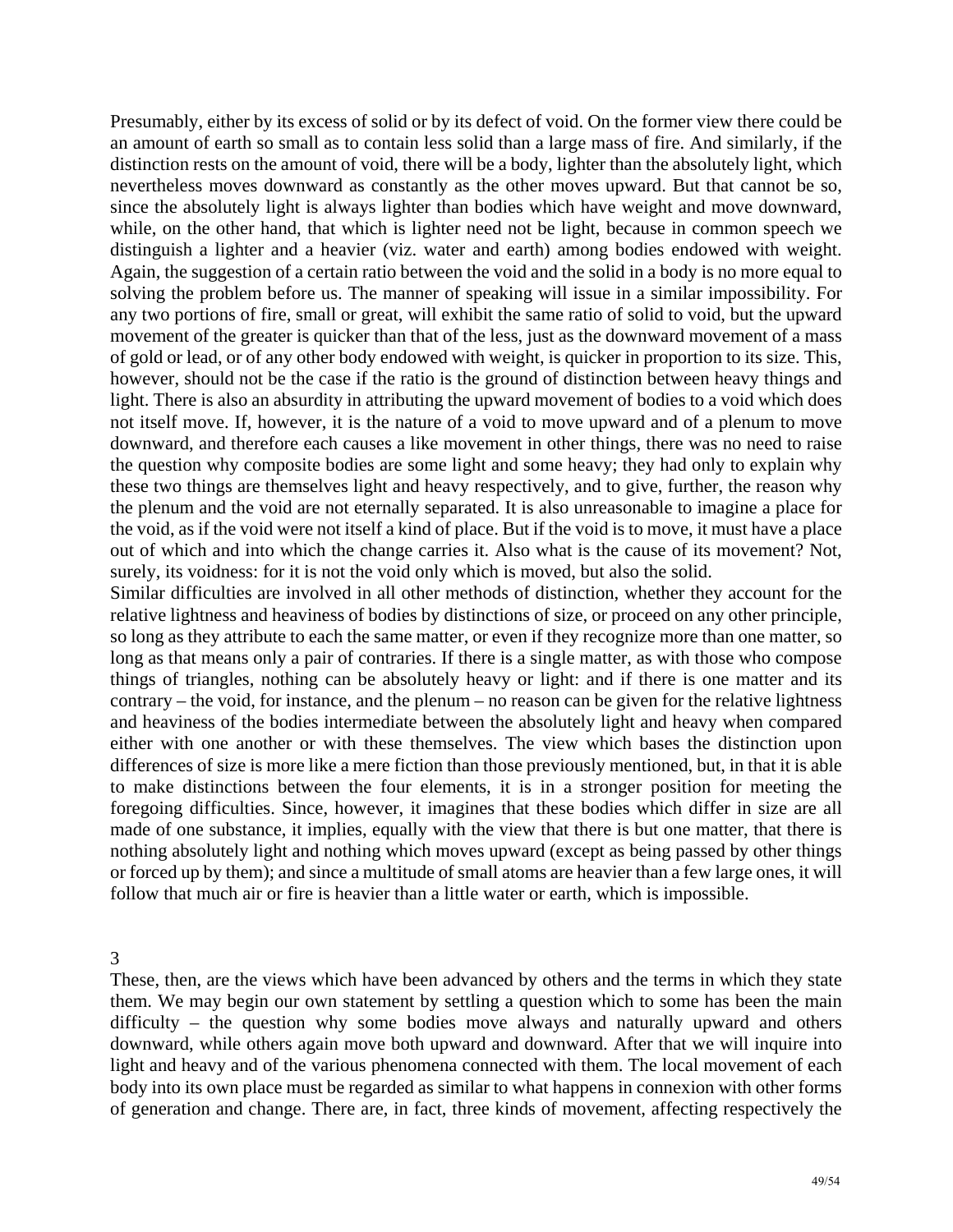size, the form, and the place of a thing, and in each it is observable that change proceeds from a contrary to a contrary or to something intermediate: it is never the change of any chance subject in any chance direction, nor, similarly, is the relation of the mover to its object fortuitous: the thing altered is different from the thing increased, and precisely the same difference holds between that which produces alteration and that which produces increase. In the same manner it must be thought that produces local motion and that which is so moved are not fortuitously related. Now, that which produces upward and downward movement is that which produces weight and lightness, and that which is moved is that which is potentially heavy or light, and the movement of each body to its own place is motion towards its own form. (It is best to interpret in this sense the common statement of the older writers that 'like moves to like'. For the words are not in every sense true to fact. If one were to remove the earth to where the moon now is, the various fragments of earth would each move not towards it but to the place in which it now is. In general, when a number of similar and undifferentiated bodies are moved with the same motion this result is necessarily produced, viz. that the place which is the natural goal of the movement of each single part is also that of the whole. But since the place of a thing is the boundary of that which contains it, and the continent of all things that move upward or downward is the extremity and the centre, and this boundary comes to be, in a sense, the form of that which is contained, it is to its like that a body moves when it moves to its own place. For the successive members of the scries are like one another: water, I mean, is like air and air like fire, and between intermediates the relation may be converted, though not between them and the extremes; thus air is like water, but water is like earth: for the relation of each outer body to that which is next within it is that of form to matter.) Thus to ask why fire moves upward and earth downward is the same as to ask why the healable, when moved and changed qua healable, attains health and not whiteness; and similar questions might be asked concerning any other subject of aletion. Of course the subject of increase, when changed qua increasable, attains not health but a superior size. The same applies in the other cases. One thing changes in quality, another in quantity: and so in place, a light thing goes upward, a heavy thing downward. The only difference is that in the last case, viz. that of the heavy and the light, the bodies are thought to have a spring of change within themselves, while the subjects of healing and increase hindrance or off which the moving thing rebounded, as was explained in our opening discussions, where we tried to show how none of these things moves itself. The reason of the various motions of the various bodies, and the meaning of the motion of a body to its own place, have now been explained. are thought to be moved purely from without. Sometimes, however, even they change of themselves, ie. in response to a slight external movement reach health or increase, as the case may be. And since the same thing which is healable is also receptive of disease, it depends on whether it is moved qua healable or qua liable to disease whether the motion is towards health or towards disease. But the reason why the heavy and the light appear more than these things to contain within themselves the source of their movements is that their matter is nearest to being. This is indicated by the fact that locomotion belongs to bodies only when isolated from other bodies, and is generated last of the several kinds of movement; in order of being then it will be first. Now whenever air comes into being out of water, light out of heavy, it goes to the upper place. It is forthwith light: becoming is at an end, and in that place it has being. Obviously, then, it is a potentiality, which, in its passage to actuality, comes into that place and quantity and quality which belong to its actuality. And the same fact explains why what is already actually fire or earth moves, when nothing obstructs it, towards its own place. For motion is equally immediate in the case of nutriment, when nothing hinders, and in the case of the thing healed, when nothing stays the healing. But the movement is also due to the original creative force and to that which removes the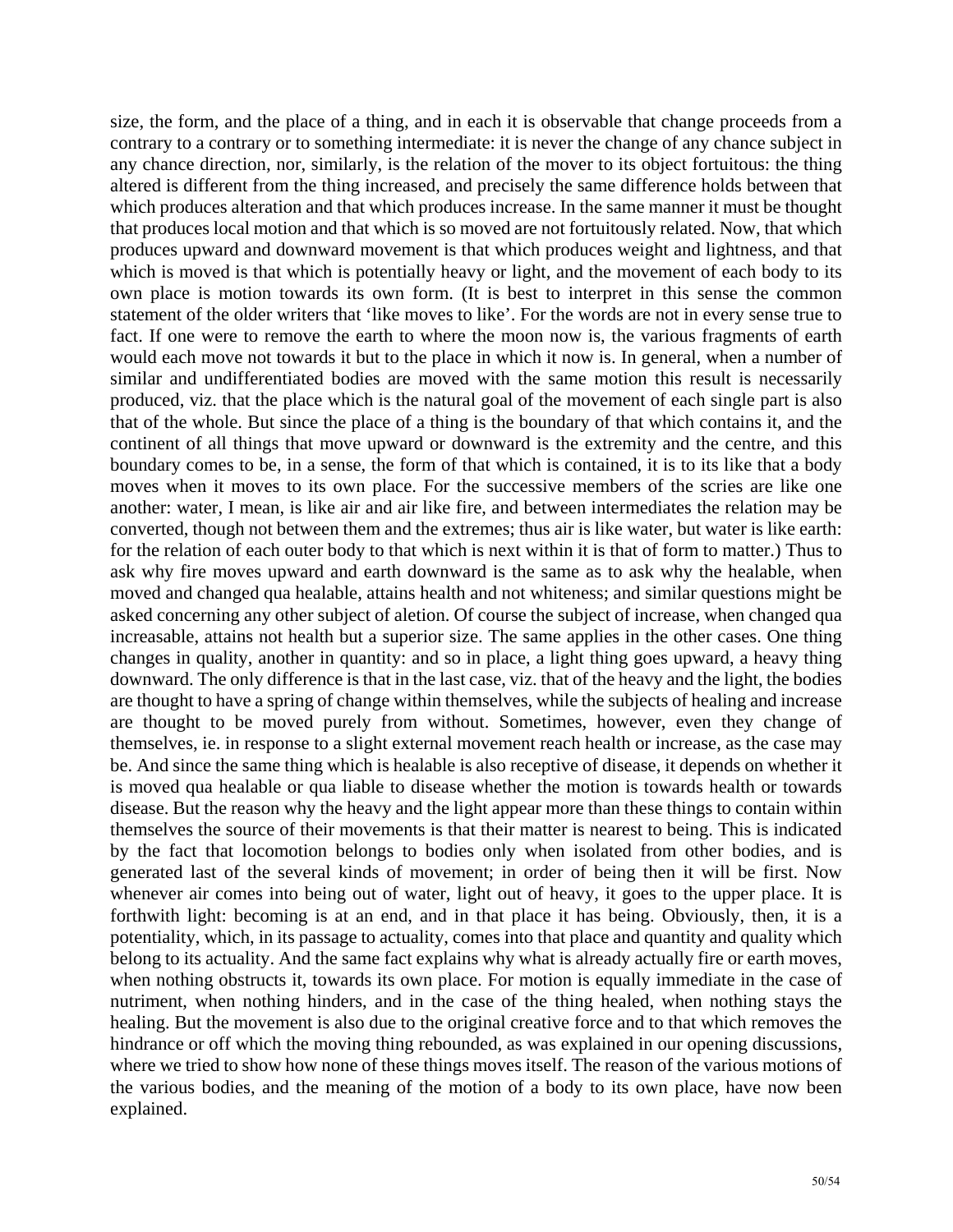#### 4

We have now to speak of the distinctive properties of these bodies and of the various phenomena connected with them. In accordance with general conviction we may distinguish the absolutely heavy, as that which sinks to the bottom of all things, from the absolutely light, which is that which rises to the surface of all things. I use the term 'absolutely', in view of the generic character of 'light' and 'heavy', in order to confine the application to bodies which do not combine lightness and heaviness. It is apparent, I mean, that fire, in whatever quantity, so long as there is no external obstacle moves upward, and earth downward; and, if the quantity is increased, the movement is the same, though swifter. But the heaviness and lightness of bodies which combine these qualities is different from this, since while they rise to the surface of some bodies they sink to the bottom of others. Such are air and water. Neither of them is absolutely either light or heavy. Both are lighter than earth – for any portion of either rises to the surface of it – but heavier than fire, since a portion of either, whatever its quantity, sinks to the bottom of fire; compared together, however, the one has absolute weight, the other absolute lightness, since air in any quantity rises to the surface of water, while water in any quantity sinks to the bottom of air. Now other bodies are severally light and heavy, and evidently in them the attributes are due to the difference of their uncompounded parts: that is to say, according as the one or the other happens to preponderate the bodies will be heavy and light respectively. Therefore we need only speak of these parts, since they are primary and all else consequential: and in so doing we shall be following the advice which we gave to those whose attribute heaviness to the presence of plenum and lightness to that of void. It is due to the properties of the elementary bodies that a body which is regarded as light in one place is regarded as heavy in another, and vice versa. In air, for instance, a talent's weight of wood is heavier than a mina of lead, but in water the wood is the lighter. The reason is that all the elements except fire have weight and all but earth lightness. Earth, then, and bodies in which earth preponderates, must needs have weight everywhere, while water is heavy anywhere but in earth, and air is heavy when not in water or earth. In its own place each of these bodies has weight except fire, even air. Of this we have evidence in the fact that a bladder when inflated weighs more than when empty. A body, then, in which air preponderates over earth and water, may well be lighter than something in water and yet heavier than it in air, since such a body does not rise in air but rises to the surface in water. The following account will make it plain that there is an absolutely light and an absolutely heavy body. And by absolutely light I mean one which of its own nature always moves upward, by absolutely heavy one which of its own nature always moves downward, if no obstacle is in the way. There are, I say, these two kinds of body, and it is not the case, as some maintain, that all bodies have weight. Different views are in fact agreed that there is a heavy body, which moves uniformly towards the centre. But is also similarly a light body. For we see with our eyes, as we said before, that earthy things sink to the bottom of all things and move towards the centre. But the centre is a fixed point. If therefore there is some body which rises to the surface of all things – and we observe fire to move upward even in air itself, while the air remains at rest – clearly this body is moving towards the extremity. It cannot then have any weight. If it had, there would be another body in which it sank: and if that had weight, there would be yet another which moved to the extremity and thus rose to the surface of all moving things. In fact, however, we have no evidence of such a body. Fire, then, has no weight. Neither has earth any lightness, since it sinks to the bottom of all things, and that which sinks moves to the centre. That there is a centre towards which the motion of heavy things, and away from which that of light things is directed, is manifest in many ways. First, because no movement can continue to infinity. For what cannot be can no more come-to-be than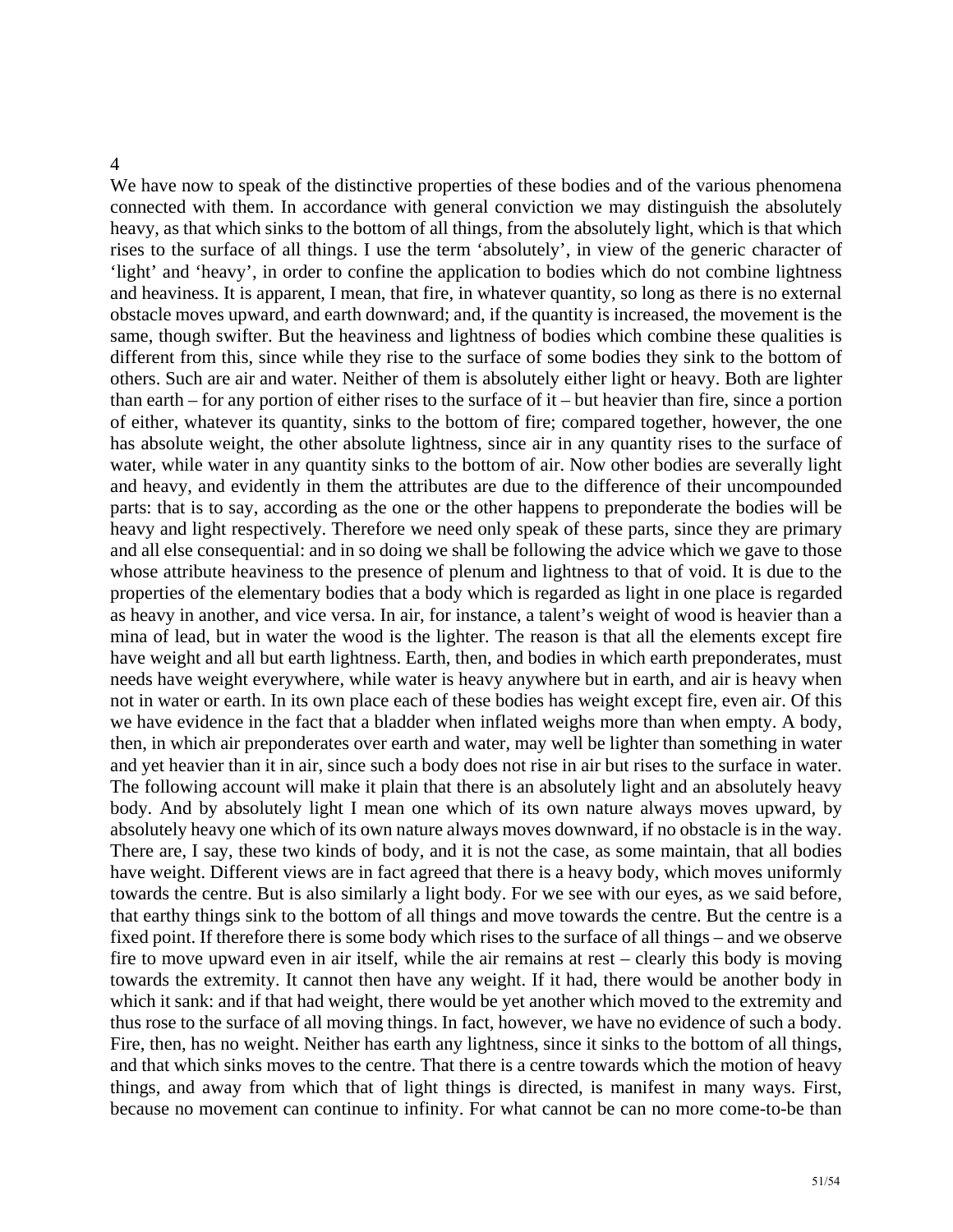be, and movement is a coming-to-be in one place from another. Secondly, like the upward movement of fire, the downward movement of earth and all heavy things makes equal angles on every side with the earth's surface: it must therefore be directed towards the centre. Whether it is really the centre of the earth and not rather that of the whole to which it moves, may be left to another inquiry, since these are coincident. But since that which sinks to the bottom of all things moves to the centre, necessarily that which rises to the surface moves to the extremity of the region in which the movement of these bodies takes place. For the centre is opposed as contrary to the extremity, as that which sinks is opposed to that which rises to the surface. This also gives a reasonable ground for the duality of heavy and light in the spatial duality centre and extremity. Now there is also the intermediate region to which each name is given in opposition to the other extreme. For that which is intermediate between the two is in a sense both extremity and centre. For this reason there is another heavy and light; namely, water and air. But in our view the continent pertains to form and the contained to matter: and this distinction is present in every genus. Alike in the sphere of quality and in that of quantity there is that which corresponds rather to form and that which corresponds to matter. In the same way, among spatial distinctions, the above belongs to the determinate, the below to matter. The same holds, consequently, also of the matter itself of that which is heavy and light: as potentially possessing the one character, it is matter for the heavy, and as potentially possessing the other, for the light. It is the same matter, but its being is different, as that which is receptive of disease is the same as that which is receptive of health, though in being different from it, and therefore diseasedness is different from healthiness.

## 5

A thing then which has the one kind of matter is light and always moves upward, while a thing which has the opposite matter is heavy and always moves downward. Bodies composed of kinds of matter different from these but having relatively to each other the character which these have absolutely, possess both the upward and the downward motion. Hence air and water each have both lightness and weight, and water sinks to the bottom of all things except earth, while air rises to the surface of all things except fire. But since there is one body only which rises to the surface of all things and one only which sinks to the bottom of all things, there must needs be two other bodies which sink in some bodies and rise to the surface of others. The kinds of matter, then, must be as numerous as these bodies, i.e. four, but though they are four there must be a common matter of all – particularly if they pass into one another – which in each is in being different. There is no reason why there should not be one or more intermediates between the contraries, as in the case of colour; for 'intermediate' and 'mean' are capable of more than one application.

it will not move upward to the place of fire, except by constraint; and in that way water also may be Now in its own place every body endowed with both weight and lightness has weight – whereas earth has weight everywhere – but they only have lightness among bodies to whose surface they rise. Hence when a support is withdrawn such a body moves downward until it reaches the body next below it, air to the place of water and water to that of earth. But if the fire above air is removed, drawn up, when the upward movement of air which has had a common surface with it is swift enough to overpower the downward impulse of the water. Nor does water move upward to the place of air, except in the manner just described. Earth is not so affected at all, because a common surface is not possible to it. Hence water is drawn up into the vessel to which fire is applied, but not earth. As earth fails to move upward, so fire fails to move downward when air is withdrawn from beneath it: for fire has no weight even in its own place, as earth has no lightness. The other two move downward when the body beneath is withdrawn because, while the absolutely heavy is that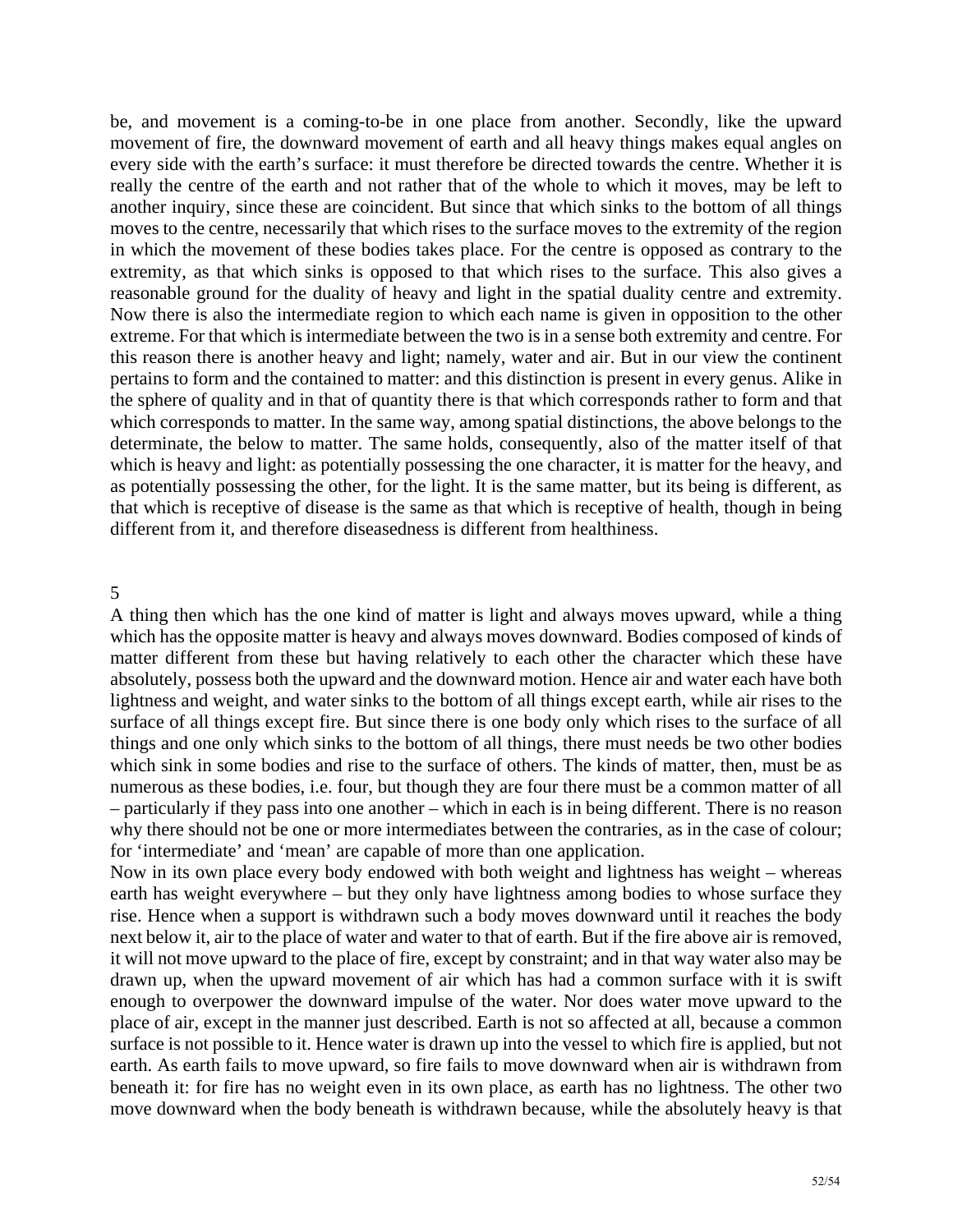which sinks to the bottom of all things, the relatively heavy sinks to its own place or to the surface of the body in which it rises, since it is similar in matter to it.

It is plain that one must suppose as many distinct species of matter as there are bodies. For if, first, there is a single matter of all things, as, for instance, the void or the plenum or extension or the triangles, either all things will move upward or all things will move downward, and the second motion will be abolished. And so, either there will be no absolutely light body, if superiority of weight is due to superior size or number of the constituent bodies or to the fullness of the body: but the contrary is a matter of observation, and it has been shown that the downward and upward movements are equally constant and universal: or, if the matter in question is the void or something similar, which moves uniformly upward, there will be nothing to move uniformly downward. Further, it will follow that the intermediate bodies move downward in some cases quicker than earth: for air in sufficiently large quantity will contain a larger number of triangles or solids or particles. It is, however, manifest that no portion of air whatever moves downward. And the same reasoning applies to lightness, if that is supposed to depend on superiority of quantity of matter. But if, secondly, the kinds of matter are two, it will be difficult to make the intermediate bodies behave as air and water behave. Suppose, for example, that the two asserted are void and plenum. Fire, then, as moving upward, will be void, earth, as moving downward, plenum; and in air, it will be said, fire preponderates, in water, earth. There will then be a quantity of water containing more fire than a little air, and a large amount of air will contain more earth than a little water: consequently we shall have to say that air in a certain quantity moves downward more quickly than a little water. But such a thing has never been observed anywhere. Necessarily, then, as fire goes up because it has something, e.g. void, which other things do not have, and earth goes downward because it has plenum, so air goes to its own place above water because it has something else, and water goes downward because of some special kind of body. But if the two bodies are one matter, or two matters both present in each, there will be a certain quantity of each at which water will excel a little air in the upward movement and air excel water in the downward movement, as we have already often said.

## 6

The shape of bodies will not account for their moving upward or downward in general, though it will account for their moving faster or slower. The reasons for this are not difficult to see. For the problem thus raised is why a flat piece of iron or lead floats upon water, while smaller and less earth. Further, the smaller the quantity in each kind, the more easily it is divided and disrupted. heavy things, so long as they are round or long – a needle, for instance – sink down; and sometimes a thing floats because it is small, as with gold dust and the various earthy and dusty materials which throng the air. With regard to these questions, it is wrong to accept the explanation offered by Democritus. He says that the warm bodies moving up out of the water hold up heavy bodies which are broad, while the narrow ones fall through, because the bodies which offer this resistance are not numerous. But this would be even more likely to happen in air – an objection which he himself raises. His reply to the objection is feeble. In the air, he says, the 'drive' (meaning by drive the movement of the upward moving bodies) is not uniform in direction. But since some continua are easily divided and others less easily, and things which produce division differ similarly in the case with which they produce it, the explanation must be found in this fact. It is the easily bounded, in proportion as it is easily bounded, which is easily divided; and air is more so than water, water than Thus the reason why broad things keep their place is because they cover so wide a surface and the greater quantity is less easily disrupted. Bodies of the opposite shape sink down because they